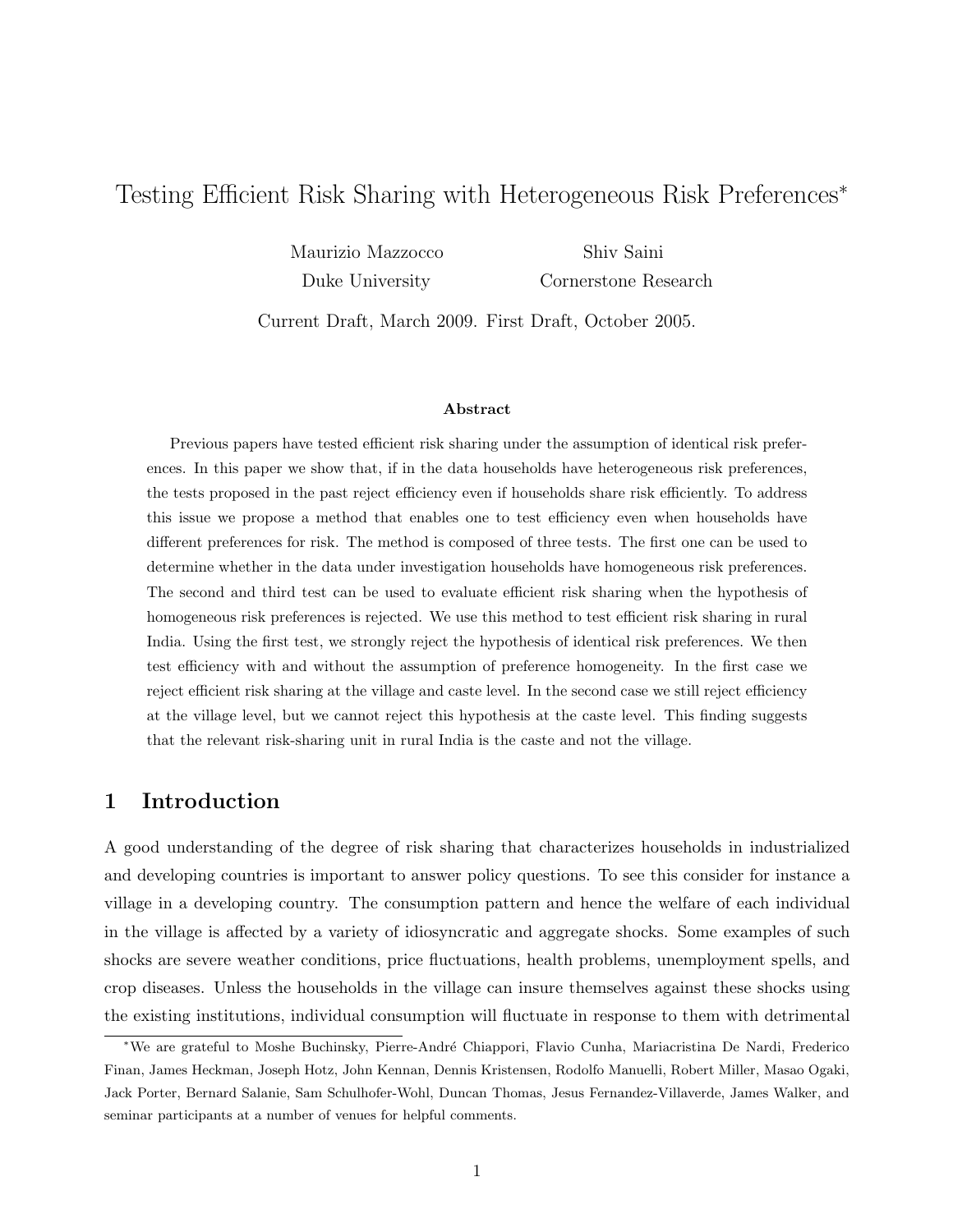effects on individual welfare. The typical risk-sharing institutions available to households in rural villages are gifts and transfers, borrowing from village lenders, saving and storage technologies, and the diversification of crops. In addition to the existing institutions, the local and central government may decide to provide additional insurance for instance by introducing new financial assets, by simplifying the access to the existing financial markets, or by providing crop, health, and unemployment insurance.

A crucial step in evaluating whether there is scope for government reforms is the derivation of tests that enable one to determine whether households are able to share risk efficiently using the existing institutions. In the past three decades several papers have derived such tests and tested efficient risk sharing in industrialized and developing countries. The papers in this literature have one common feature. They assume that households have identical preferences for risk. The first contribution of the present paper is to show that, if in the data the preferences for risk are heterogeneous, the tests used in the past reject efficient risk sharing even if the households under investigation share risk efficiently.

The second contribution of this paper is to provide a method that enables one to test efficient risk sharing even when households have heterogeneous preferences for risk. The method is composed of three tests. The first one is a test of homogeneity in risk preferences. Using this test, the researcher can determine whether the hypothesis of identical risk preferences is rejected for the group of households that is being analyzed. If this hypothesis is not rejected one should be able to safely use the tests proposed in the past. If this hypothesis is rejected, however, new tests are required that allow for preference heterogeneity. The second and third test derived here enable one to test efficient risk sharing when the null of identical risk preferences is violated.

The method that we propose is based on a new approach. Instead of using the first order conditions to derive the tests, we employ the household expenditure functions which relate household expenditure to aggregate resources. The use of the expenditure functions has four main advantages. First, the heterogeneity in risk preferences can be easily considered in the derivation of the tests. Second, we are able to derive tests that are non-parametric. The only restrictions that the household utility functions must satisfy are monotonicity and concavity. Third, the non-separability between consumption and leisure can be easily incorporated in the tests. Fourth, the method enables one to determine the fraction of households for which homogeneity in risk preferences and efficiency is rejected.

The third contribution of the paper is to show that the two testable implications on which the two efficiency tests are based are the only implications of efficient risk sharing if the following two conditions are satisfied. First, the only assumptions on the household utility functions are monotonicity and concavity. Second, no longitudinal variation in wages is observed or used in the efficiency test. This result implies that any testable implication of efficient risk sharing different from the ones derived here must be the result of additional assumptions on household preferences or longitudinal variation in wages.

As a final contribution we use the method proposed in this paper to test efficient risk sharing in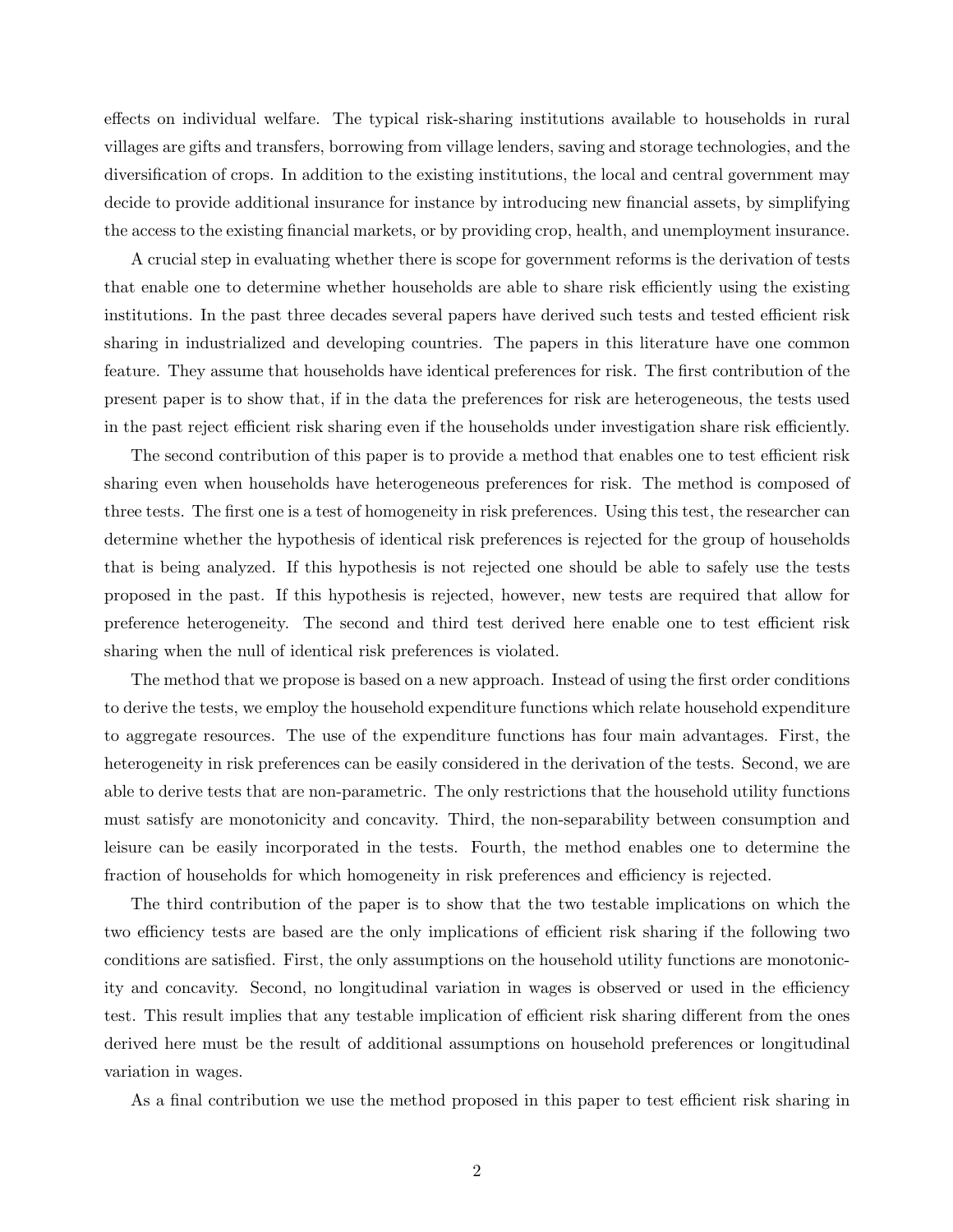rural India. We find that it is crucial to allow for heterogeneity in risk preferences to understand the risk-sharing arrangements in Indian villages. Using data from the International Crops Research Institute for the Semi-Arid Tropics (ICRISAT) we strongly reject the hypothesis that households have identical preferences for risk. We then test efficient risk sharing at the village and caste level with and without the assumption of homogeneous risk preferences. At the village level, we reject efficiency in both cases. At the caste level, we reject the hypothesis that caste fellows share risk efficiently when we use the standard test. We cannot reject this hypothesis, however, when we use the non-parametric tests that allow for preference heterogeneity.

These findings suggest that the relevant risk-sharing unit in rural India is not the village, as previously suggested, but the caste. This result is consistent with recent evidence reported in Munshi and Rosenzweig (2006), where it is found that to understand migration patterns in rural India one should use the caste as the relevant social unit. In the last part of the paper we provide descriptive evidence on some of the institutions used by caste fellows to share risk. We find that transfers and loans between households that belong to the same caste are important sources of mutual insurance in rural India.

The first paper that considers heterogeneity in risk preferences in testing full insurance is Altug and Miller (1990). In that paper the authors test efficiency by allowing the household preferences to depend on demographic variables. They therefore allow the curvature of the utility function to depend on observable characteristics. But conditional on the observables, the curvature cannot vary across households. Townsend (1994) partially addresses the issue of heterogeneity in risk preferences. His paper is divided into two parts. In one part, efficiency is tested under the assumption of identical risk preferences. This part is generally cited as evidence against efficient risk sharing. In the second part, the author allows for preference heterogeneity. This part has two limitations. First, it is assumed that preferences belong to the Constant Absolute Risk Aversion (CARA) class, which has been frequently criticized in the literature on decisions under uncertainty because of its limitations in describing household behavior. Second, when preference heterogeneity is allowed, the test is performed by estimating the efficiency condition using either six or ten observations. As a consequence the estimates on which the tests are based are imprecise and the outcome of the test difficult to interpret. Dubois (2004) also allows for heterogeneity in risk preferences when he analyzes share-cropping agreements. In the paper, households have Constant Relative Risk Aversion (CRRA) utilities and the heterogeneity in risk preferences is introduced by allowing the coefficient of relative risk aversion to depend on observable variables. The paper with most similarities to ours is the one by Schulhofer-Wohl (2007). Similarly to our paper, he proposes a test of efficient risk sharing that allows for heterogeneity in risk preferences. His analysis differs from ours in several respects. First, the test is parametric and only valid under a particular specification of the utility function. Second, he does not control directly for heterogeneity in risk preferences. Instead, the heterogeneity is captured by allowing for nuisance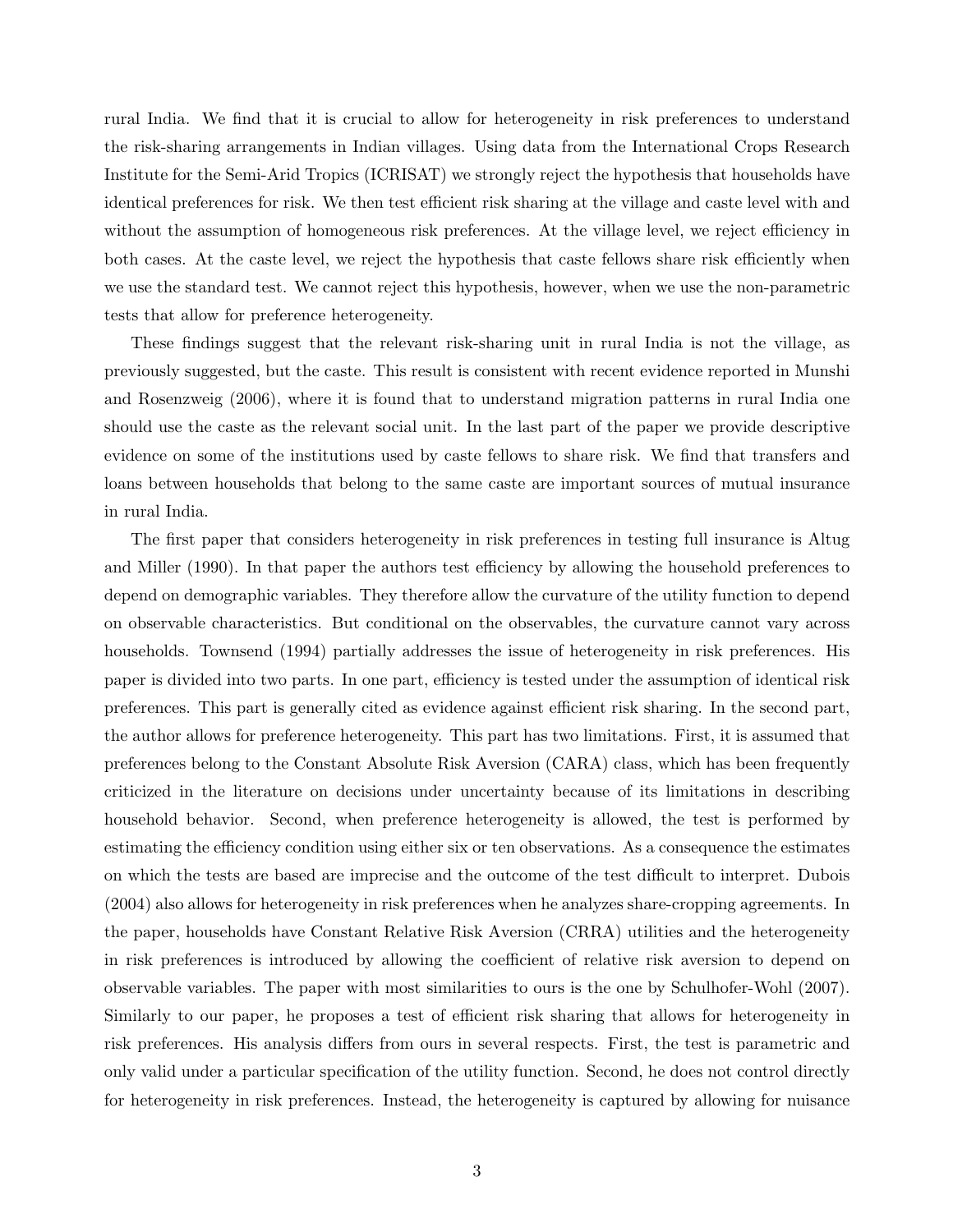parameters in the model. Third, because of this, the author cannot test whether the hypothesis of homogeneity in risk preferences is violated. The main advantage of Schulhofer-Wohl's method relative to ours is that it requires a shorter panel for its implementation. Mazzocco (2004) investigates the effect of heterogeneity in risk preferences on efficient risk sharing within a group. It is shown that with heterogeneous risk preferences efficient risk sharing can increase group savings even if it reduces the amount of uncertainty faced by the group. Hara, Huang, and Kuzmics (2006) analyze theoretically how the efficient risk sharing rule is affected by the heterogeneity in risk attitude.

The paper proceeds as follows. In section 2 we discuss the literature on efficient risk sharing. In section 3, we present a model of efficient risk sharing. In section 4, we derive the testable implications of homogeneity in risk preferences and efficiency. In section 5, we discuss the semi-parametric estimation of the household expenditure functions required for the implementation of the tests. Section 6 describes the implementation of the tests. In section 7, the data used in the tests are described. Section 8 presents the results of a simulation study. Section 9 reports the results of the tests. Section 10 discusses the results. Section 11 concludes.

# 2 Tests of Efficient Risk Sharing in the Literature

In the past three decades many papers have tested efficient risk sharing using data from developed and developing countries. Some of the papers in this literature are Altug and Miller (1990), Cochrane (1991), Mace (1991), Altonji, Hayashi, and Kotlikoff (1992), Townsend (1994), Attanasio and Davis (1996), Hayashi, Altonji, and Kotlikoff (1996), Ravallion and Chaudhuri (1997), Ogaki and Zhang (2001), Ogaki and Zhang (2001), Amin, Rai, and Topa (2003), and Blundell, Pistaferri, and Preston (2006). The general interpretation of the findings in this literature is that efficient risk sharing is rejected. The large number of papers that develop models of partial insurance are evidence that this is the perception in the economic profession.<sup>1</sup> The papers in the risk sharing literature have one common feature. They assume that the households under investigation have the same risk preferences. In this section we will show that if in the data households have heterogeneous preferences for risk, tests based on the assumption of identical risk preferences reject efficiency even if the households under consideration share risk efficiently.

To describe the effect of the assumption of identical risk preferences on previous tests, we will use the following simple example. Consider an economy composed of two households with heterogeneous preferences for risk which share risk efficiently. It is assumed that their preferences are separable across states of nature, over time, and between consumption and leisure. It is also assumed that they belong to the Harmonic Absolute Risk Aversion (HARA) class, i.e. the marginal utility of consumption can be written in the form  $u_c^i(c) = (a_i + c)^{-\gamma_i}$ . The economy is characterized by both

<sup>1</sup>See for instance Kocherlakota (1996), Ligon (1998), Attanasio and Rios-Rull (2000), Ligon, Thomas, and Worrall (2002), and Heathcote, Storesletten, and Violante (2007).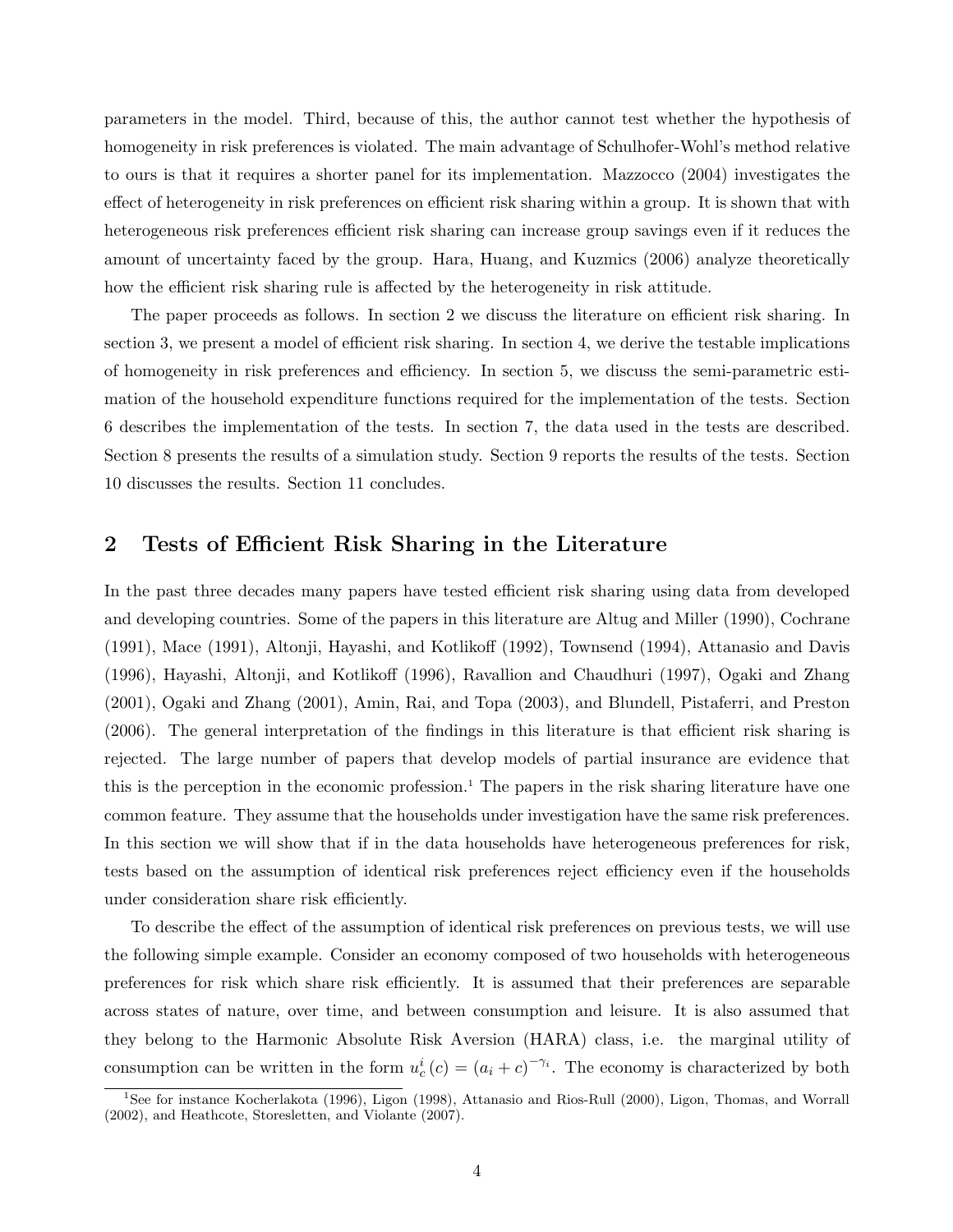idiosyncratic and aggregate shocks. To simplify the discussion, in this example we will assume that the only possible source of heterogeneity across households is represented by differences in the household utility functions.

The intuition behind the efficient allocation of resources in this economy can be provided by dividing risk sharing into two parts. First, if the households share risk efficiently it is optimal for them to pool their resources and hence eliminate the idiosyncratic uncertainty that they face. We will refer to this component of risk sharing as income pooling. Second, under efficiency the households should insure each other against aggregate shocks by allocating pooled resources according to their individual preferences for risk. This component of risk sharing will be denoted by the term mutual insurance.

Now suppose that the econometrician incorrectly assumes that the two households have identical risk preferences. We will show that in the economy under consideration mutual insurance has a significant effect on household behavior. The econometrician, however, by assuming that preferences are identical is imposing the restriction that there is no mutual insurance in the economy. We will show that this result holds by using two standard sets of conditions: the feasibility conditions and the efficiency conditions.

Denote by t an arbitrary period, by  $\omega_t$  a realization of a state of nature in that period, and by  $h_t = (\omega_1, ..., \omega_t)$  a history of realizations. Let  $c^i(h_t)$  be consumption of household i,  $y^i(h_t)$  be the amount of resources available to household i, and define  $Y(h_t) = y^1(h_t) + y^2(h_t)$ . The feasibility condition for a history  $h_t$  can then be written as follows:

$$
c^{1}(h_{t})+c^{2}(h_{t})=Y(h_{t}).
$$

It indicates that under efficiency only pooled resources can affect household consumption. The efficiency condition for a history  $h_t$  can be written in the following form:

$$
\mu_1 u_c^1(c^1(h_t)) = \mu_2 u_c^2(c^2(h_t)),
$$

where  $\mu_i$  is the Pareto weight of household *i*. The efficiency condition shows that aggregate resources are optimally allocated according to individual preferences and Pareto weights.

Figures 1 and 2 use the feasibility and efficiency conditions to describe the efficient allocation of resources in the economy for different realizations of aggregate income  $Y(h_t)$ . To focus on the effect of preference heterogeneity, we will consider the case of identical Pareto weights. Similar results hold if the Pareto weights are allowed to differ. The dotted curve in figure 1 depicts the weighted marginal utility of the more risk averse household, whereas the solid line describes the weighted marginal utility of the second household. Figure 1 can be used to determine the efficient allocation of resources for each realization of aggregate income using the following two steps. First, for a given  $Y(h_t)$  draw a horizontal line to determine a pair of consumption levels at which the efficiency condition is satisfied. Second, move the horizontal line up or down until the two consumption levels satisfy the feasibility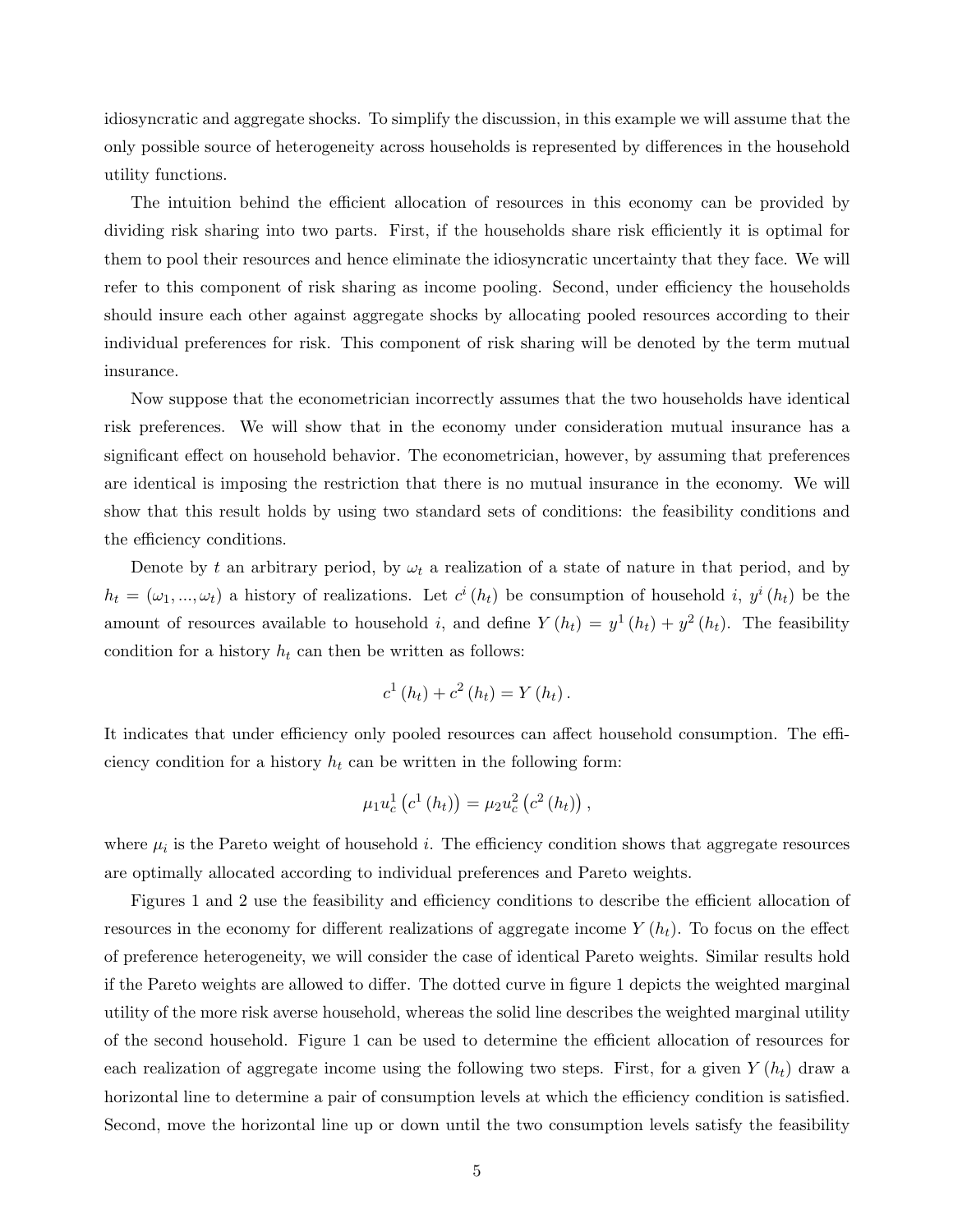condition. Figure 2 is obtained by repeating this procedure for each realization of aggregate resources. It depicts efficient consumption for the two households as a function of aggregate resources. We will use the term expenditure functions to refer to the functions depicted in Figure 2.

The two figures show that if preferences are heterogenous the weighted marginal utilities will generally cross. As a consequence the expenditure functions will also cross. To provide some insight on the meaning of the crossing, consider the realizations of aggregate resources that generate household expenditures that are to the left of the crossing point. In this case the household that is more risk averse consumes more than half of aggregate resources. The allocations in this region can be interpreted as the outcome of the insurance provided by the less risk averse household against adverse realizations of aggregate resources. Consider now the region to the right of the crossing point. In this case, the household that is less risk averse consumes more than half of aggregate resources as a compensation for the insurance provided against adverse aggregate shocks. To summarize, in this economy the households first eliminate the idiosyncratic uncertainty by pooling their resources and then insure each other against aggregate shocks by allocating the aggregate resources according to their preferences for risk.

We will now describe the efficient allocations of resources under the assumption made by the econometrician that households have identical risk preferences. Figures 3 and 4 depict efficient risk sharing for the general case of different Pareto weights. They show that the weighted marginal utilities and hence the household expenditure functions can never cross. The reason for this result is straightforward. Since it is assumed that the two households have identical risk preferences there is no scope for mutual insurance. As a consequence, the household with higher Pareto weight will always consume more than half of aggregate resources. We can therefore conclude that the assumption of identical preferences for risk is equivalent to the restriction that mutual insurance is an irrelevant component of efficient risk sharing.

Using this result we can determine how the tests developed in the risk sharing literature perform when they are used to test efficiency in an economy characterized by heterogeneous risk preferences. To this end, consider the following generalization of the efficiency test initially proposed by Mace (1991). Under the assumptions made by the econometrician that the two households in the economy have identical HARA preferences and share risk efficiently, it is straightforward to show that the following relationship between household and aggregate consumption must be satisfied:

$$
f(c_{t+1}^{i}) - f(c_{t}^{i}) = \frac{1}{2} \sum_{j=1}^{2} \left( f(c_{t+1}^{j}) - f(c_{t}^{j}) \right),
$$
\n(1)

where  $f(c)$  is a transformation of consumption that varies with the utility function chosen to characterize the household preferences. Specifically,  $f(c) = c$  for CARA preferences,  $f(c) = \log(c)$  for CRRA preferences, and  $f(c) = \log(a + c)$  for the general class of HARA preferences. This generalization of Mace's test is useful because the tests used in the papers cited above are a special case of it.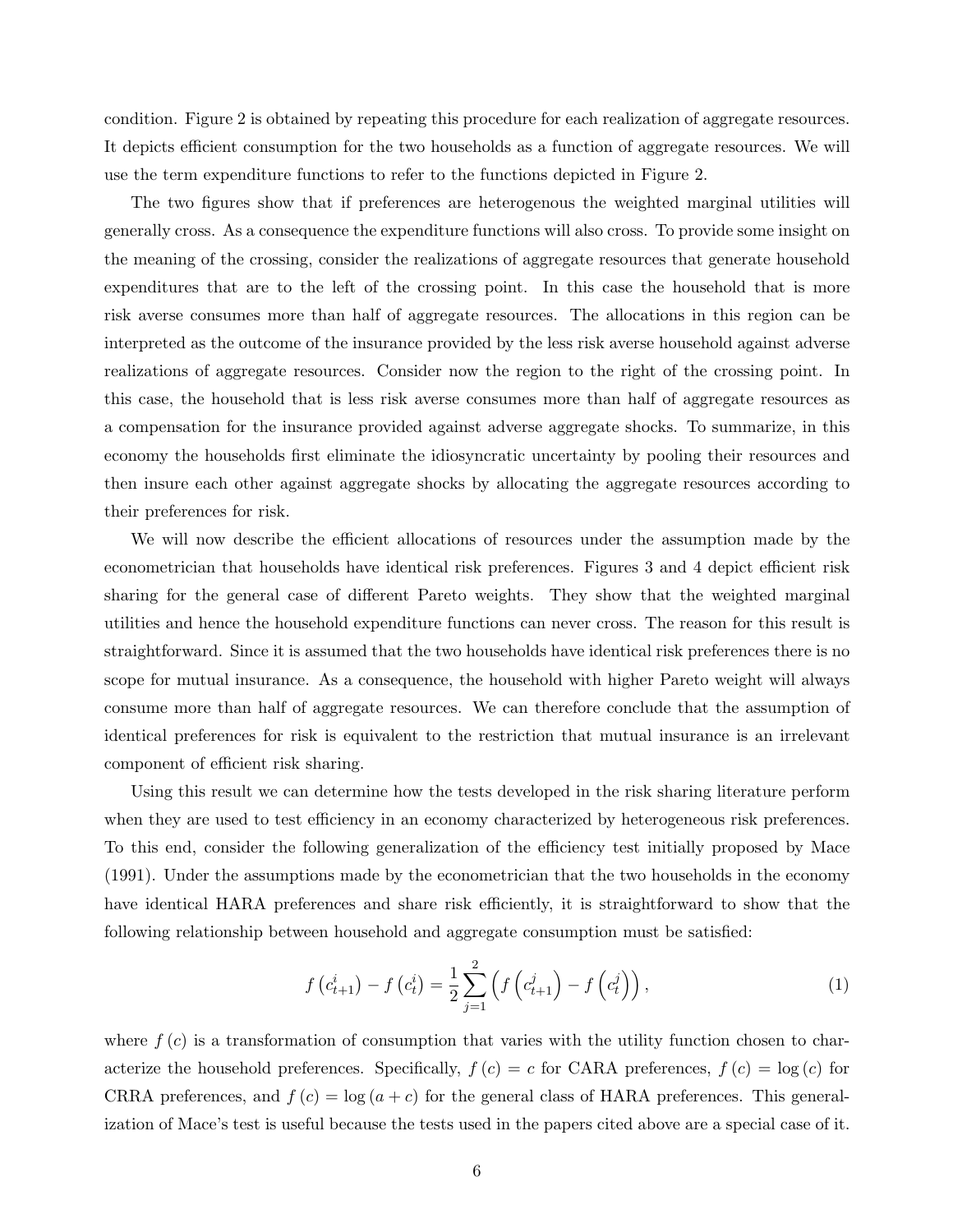To see this note that under the assumption of CARA preferences, equation (1) establishes that the first difference in household consumption must equal the first difference in aggregate consumption, which is the test used in Mace (1991), Townsend (1994), and Ravallion and Chaudhuri (1997). If preferences are assumed to belong to the CRRA class, according to equation (1) household consumption growth must equal aggregate consumption growth, which is the test used in Cochrane (1991), Mace (1991), and Altonji, Hayashi, and Kotlikoff (1992).<sup>2</sup> Finally if the utility function belongs to the general HARA class, equation (1) still equates household consumption growth with aggregate consumption growth, but the growth rate must be computed taking into account the subsistence level a. This is the test used in Ogaki and Zhang (2001).<sup>3</sup>

Now consider two periods with the following features. In the first period the economy is characterized by an adverse realization of aggregate resources, i.e. aggregate resources are on the left of where the expenditure functions cross. In second period the economy is characterized by a good realization of aggregate resources, i.e. aggregate resources are on the right of the crossing point. Since the two households have different preferences for risk, they will insure each other against aggregate shocks. This implies that between the two periods consumption of the more risk averse household will vary less than aggregate consumption and consumption of the less risk averse household will vary more. Formally, the equality tested in previous papers is replaced by the following inequalities:

$$
f_1\left(c_{t+1}^1\right) - f_1\left(c_t^1\right) < \frac{1}{2} \sum_{j=1}^2 \left(f_j\left(c_{t+1}^j\right) - f_j\left(c_t^j\right)\right) < f_2\left(c_{t+1}^2\right) - f_2\left(c_t^2\right).
$$

This implies that, if in the data used by previous papers households have heterogeneous risk preferences, efficient risk sharing should have been rejected even if households share risk efficiently.<sup>4</sup>

One additional aspect of the tests used in the past should be discussed before claiming that heterogeneity in risk preferences may explain previous rejections. In the risk sharing literature the efficiency condition (1) is tested by adding a variable that captures idiosyncratic shocks to the equation and by verifying whether the coefficient on this variable is statistically significant. Most of the papers add changes in household income and they find that the coefficient is statistically significant and positive. It is important to understand whether heterogeneity in risk preferences can explain the positive coefficient.

<sup>&</sup>lt;sup>2</sup>Altug and Miller (1990), Hayashi, Altonji, and Kotlikoff (1996), and in part of their work Attanasio and Davis (1996) use preferences that are non-separable between consumption and leisure. The intuition provided in this section applies also to those papers. However, a model with nonseparable preferences allows for more general patterns of household consumption. We consider this more general case starting from the next section.

 $3^3$ Ogaki and Zhang (2001) apply the test to two different sets of data: the data collected by the International Food Policy Research Institute (IFPRI) for Pakistani households and the ICRISAT data for Indian households. When they use the test initially introduced by Mace (1991) they do not reject efficiency in Pakistani villages, but they reject this hypothesis for two of the Indian villages. These findings are consistent with the discussion of this section. Homogeneity in risk preferences can be a good assumption in some environments, but a bad assumption in others.

<sup>4</sup>The test proposed by Cochrane (1991) is affected by the same problem. The assumption of identical CRRA preferences enables one to include in the constant the terms that capture aggregate quantities,  $(1/\gamma_j) \log(\mu_{t+1}/\mu_t)$  in equation (8) in Cochrane (1991). If preferences are heterogeneous the constant will generally be smaller for more risk averse households and larger for less risk averse households. Therefore the inequality will generally still hold.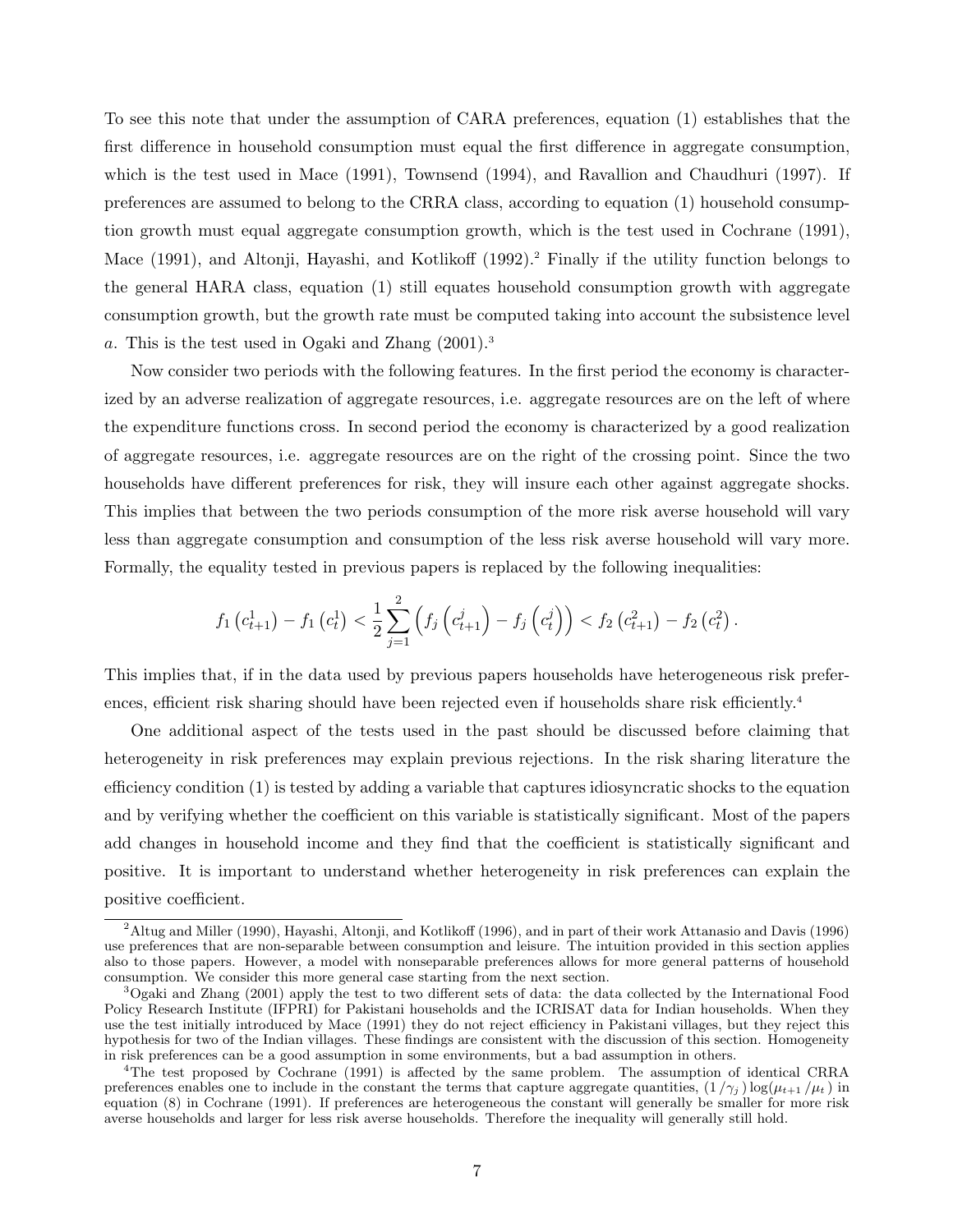The next proposition considers the class of HARA preferences employed in previous papers and it shows that heterogeneity in the curvature parameter  $\gamma$  can explain the positive coefficient on changes in income if less risk averse households choose income processes that vary more with aggregate shocks.

**Proposition 1** Consider an economy in which  $(i)$  households share risk efficiently,  $(ii)$  they are characterized by preferences that belong to the HARA class, (iii) there is heterogeneity in the curvature parameter  $\gamma$ , (iv) for any realization of the idiosyncratic shocks,  $\Delta y^i$  is decreasing in  $\gamma_i$  if  $\Delta Y_t \geq 0$ and increasing in  $\gamma_i$  if  $\Delta Y_t < 0$ . Then in a least squared regression of the following equation:

$$
\Delta f\left(c_t^i\right) - \frac{1}{n} \sum_{j=1}^n \Delta f\left(c_t^j\right) = \xi \Delta y_t^i + \epsilon_t,\tag{2}
$$

the expected value of the estimated coefficient  $\xi$  is positive.

#### **Proof.** In the appendix.  $\blacksquare$

The intuition behind the result of proposition 1 is straightforward. If the economy is characterized by households with heterogeneous curvature parameters, there is an omitted variable from equation (2). It measures the variation in household consumption which is not captured by the variation in aggregate resources. Denote with  $e$  this variable. Standard results on omitted variable biases indicate that  $\overline{a}$ ´

$$
E(\hat{\xi}) = \xi + VAR(\Delta y_t^i)^{-1}Cov(\Delta y_t^i, e).
$$

In an economy in which households share risk efficiently, ξ equals zero. Consequently the expected value of  $\hat{\xi}$  is positive if the covariance between  $\Delta y_t^i$  and the omitted variable is positive. To see that this is the case, consider first an economy in which the aggregate shock in period  $t + 1$  is worse than the one realized in period t, which implies  $\Delta Y_t < 0$ . Observe that households with low  $\gamma$  provide insurance against adverse aggregate shocks. Hence, in this economy their consumption decreases more than aggregate consumption and their  $e$  is negative. Using the same argument,  $e$  must be positive for households with high  $\gamma$ . Under the assumption that less risk averse households have income processes that are affected more by reductions in aggregate resources,  $\Delta y_t^i$  is negative and smaller for households with low  $\gamma$ . As a consequence, conditional on  $\Delta Y_t < 0$ , the covariance between e and  $\Delta y_t^i$  is positive. Consider now an economy in which  $\Delta Y_t \geq 0$ . In this case, since the consumption of households with low  $\gamma$  varies more than aggregate resources, e is positive for them and negative for households with high  $\gamma$ . Moreover,  $\Delta y_t^i$  is positive and larger for households with low  $\gamma$ . As a result, conditional on  $\Delta Y_t > 0$ , the covariance between e and  $\Delta y_t^i$  is positive. All this implies that the unconditional covariance between e and  $\Delta y_t^i$  is positive and the expected value of the coefficient on changes in income is positive.

Finally, observe that in an economy with full insurance one should expect households that are less risk averse to choose income processes that vary more with aggregate shocks if households select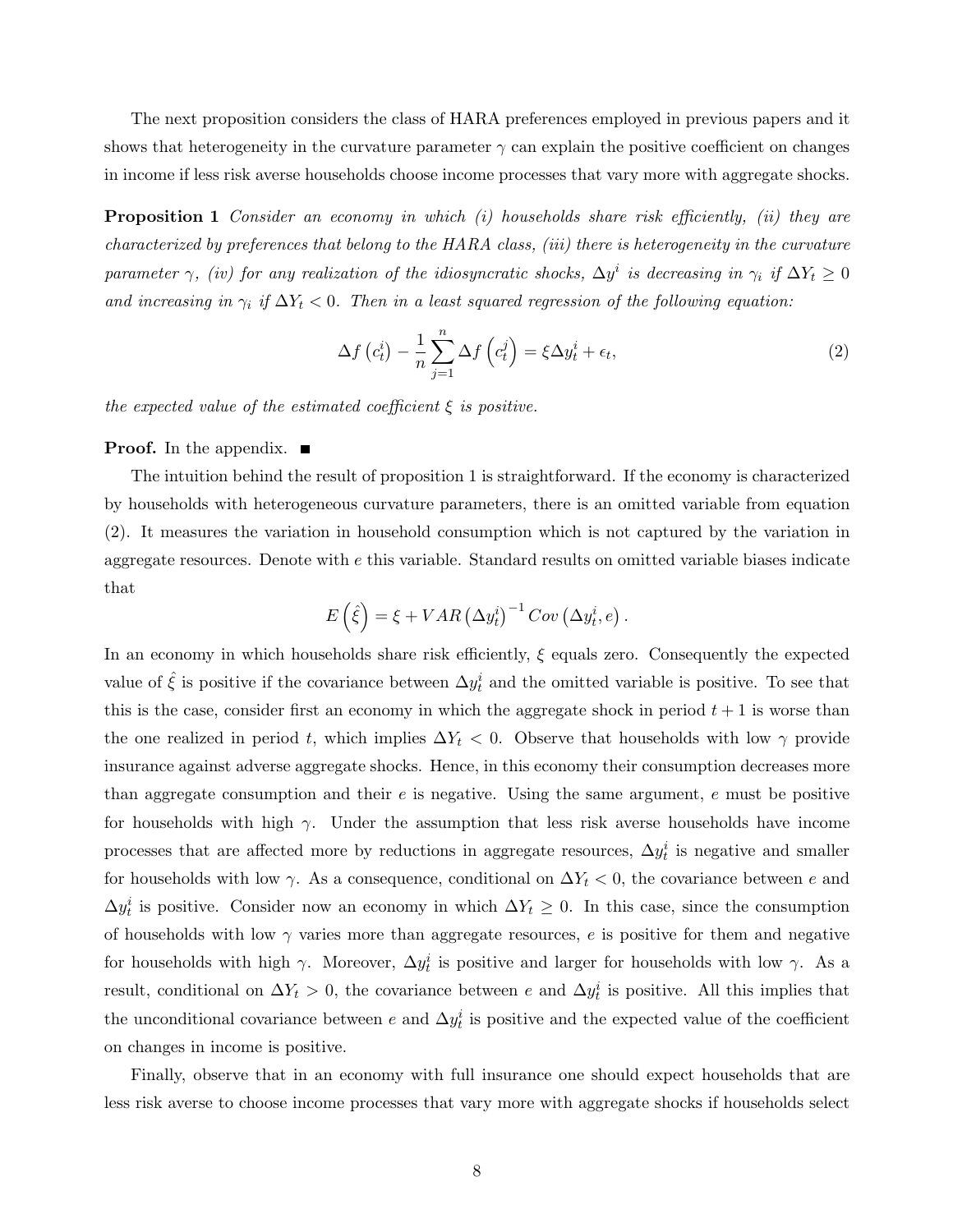their income process before entering the risk-sharing agreement and the reallocation of the income processes is costly.<sup>5</sup>

The discussion in this section indicates that if in the economy under investigation preferences for risk are heterogeneous the tests used in the past reject efficiency even if households share risk efficiently. It is therefore important to derive a test that enables one to verify whether the null of homogeneity in risk preferences is rejected in the data. If it is not, one should be able to safely use the standard tests. If it is rejected, a test of efficiency is required that allows for differences in risk preferences. The rest of the paper is devoted to deriving tests that enable one to evaluate the hypotheses of homogeneity in risk preferences and efficiency.

# 3 A Model of Efficient Risk Sharing

We use a standard model to characterize efficient risk sharing. In this section we outline its main features and we derive a new result which is crucial for setting up the homogeneity and efficiency tests. Consider an economy in which households live for  $\tau$  periods. For a given history of realizations  $h_t$ , in period t household i is endowed with a wage  $w_t^i(h_t)$  and a total amount of time  $T_t^i(h_t)$  that can be divided between leisure and labor. The aggregate amount of non-labor resources in the economy is denoted by  $Y_t(h_t)$ , where  $Y_t(h_t)$  may include profits and savings. Let  $c_t^i(h_t)$  and  $l_t^i(h_t)$ be, respectively, consumption and leisure of household i in period t conditional on the history  $h_t$ . Household preferences are assumed to be separable over time and across states of nature. They are allowed to depend on observable and unobservable heterogeneity, which will be denoted by  $z_t^i(h_t)$ and  $\eta_t^i(h_t)$ . The corresponding utility function  $u^i$  [  $c_{t}^{i}\left(h_{t}\right),l_{t}^{i}\left(h_{t}\right);z_{t}^{i}\left(h_{t}\right),\eta_{t}^{i}\left(h_{t}\right)$ ¤ is assumed to be strictly increasing, strictly concave, and twice continuously differentiable in consumption and leisure. Households have a common discount factor  $\beta$  and share the same beliefs over histories of realizations, which are denoted by  $P(h_t)$ .

Efficient risk sharing in this economy can be described using a standard Pareto problem. Let  $\mu_i$  be the Pareto weight assigned to household i with  $\sum_{i}^{n} \mu_{i} = 1$  and suppose for simplicity that  $0 < \mu_{i} < 1$ . The efficient allocation of resources is then the solution of the following problem:

$$
\max_{\{c_t^i(h_t), l_t^i(h_t)\}} \sum_{i=1}^n \mu_i \sum_{t=1}^\tau \beta^t \sum_{h_t} P(h_t) u^i \left[c_t^i(h_t), l_t^i(h_t); z_t^i(h_t), \eta_t^i(h_t)\right]
$$
\n
$$
s.t. \sum_{i=1}^n \left(c_t^i(h_t) + w_t^i(h_t) l_t^i(h_t)\right) = Y_t(h_t) + \sum_{i=1}^n w_t^i(h_t) T_t^i(h_t)
$$
\nfor each  $t, h_t$ \n
$$
c_t^i(h_t) > 0, \quad 0 \leq l_t^i(h_t) \leq T_t^i(h_t)
$$
\nfor each  $t, h_t$ ,\n
$$
\sum_{i=1}^n \left(c_t^i(h_t) - 0\right)^i \left(c_t^i(h_t) - 0\right)^i \leq C_t^i(h_t)
$$

where the right hand side of the resource constraint is full income in the economy.

<sup>&</sup>lt;sup>5</sup>Observe that efficiency is not violated if the reallocation of the income processes or occupations is costly since transfers can undo all the effects that a particular allocation has on household welfare.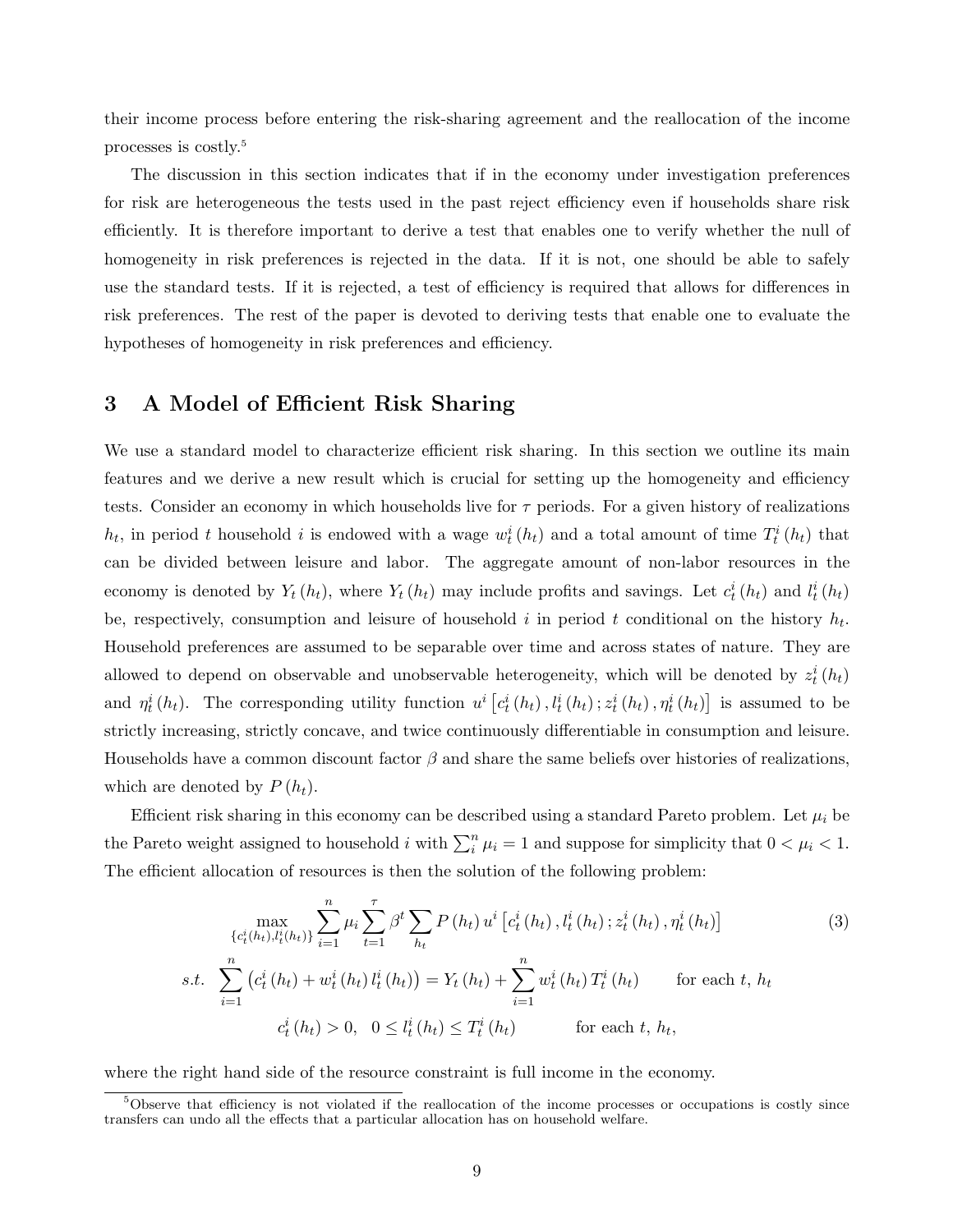The test of homogeneous risk preferences and the two efficiency tests will be derived using the expenditure functions discussed in the previous section and depicted in Figures 2 and 4. With non-separability between consumption and leisure, household expenditure in period  $t$  is equal to  $c_t^i + w_t^i l_t^i$ . One possible approach that can be used to derive the expenditure functions is to solve the Pareto problem (3) and obtain the consumption and leisure functions. These functions can then be substituted in  $c_t^i + w_t^i l_t^i$  to recover the expenditure functions. This approach has one major limitation. The expenditure functions would depend on the wages and heterogeneity variables of each household in the economy, i.e.

$$
\rho_t^k = c_t^i + w_t^i t_t^i = \bar{\rho}^k \left( \bar{Y}_t; w_t^1, ..., w_t^n, z_t^1, ..., z_t^n, \eta_t^1, ..., \eta_t^n \right) \quad \text{for } k = 1, ..., n,
$$

where  $\bar{Y}$  is full income.<sup>6</sup> A test based on these expenditure functions is not feasible for two reasons. First, in every dataset one only observes a fraction of the households that compose the economy. Some of the variables in the expenditure functions are therefore not observed. Second, even if all the variables were observed it would generally be infeasible to estimate a function that depends on so many variables. It is important to remark that the majority of the tests used in the past are affected by a similar problem. In those tests one has to control for aggregate resources in the economy, but the researcher only observes the resources of the households in the dataset. We solve this problem by using a three-stage formulation of the economy which has the same solution as the standard Pareto program.

We will now describe the three-stage formulation starting from the last stage. Let  $\rho_t^i(h_t)$  be an arbitrary amount of aggregate resources allocated to household  $i$  in period  $t$  conditional on the history  $h_t$ . In the last stage, conditional on  $\rho_t^i(h_t)$  household i chooses consumption and leisure for period t and history  $h_t$  by solving the following individual problem:

$$
V^{i}(\rho_{t}^{i}(h_{t}); w_{t}^{i}(h_{t}), z_{t}^{i}(h_{t}), \eta_{t}^{i}(h_{t})) = \max_{c_{t}^{i}(h_{t}), l_{t}^{i}(h_{t})} u^{i} [c_{t}^{i}(h_{t}), l_{t}^{i}(h_{t}); z_{t}^{i}(h_{t}), \eta_{t}^{i}(h_{t})]
$$
  
s.t.  $c_{t}^{i}(h_{t}) + w_{t}^{i}(h_{t}) l_{t}^{i}(h_{t}) = \rho_{t}^{i}(h_{t})$   
 $c_{t}^{i}(h_{t}) \geq 0, \quad 0 \leq l_{t}^{i}(h_{t}) \leq T_{t}^{i}(h_{t}).$ 

Consider now the second stage. Let  $\rho_t^{i,j}$  $t_t^{i,j}(h_t)$  denote an arbitrary amount of aggregate resources allocated to the pair composed of households  $i$  and  $j$ . In the intermediate stage, conditional on  $\rho_t^{i,j}$  $t_i^{i,j}(h_t)$  the pair chooses the optimal amount of resources to allocate to households i and j in period t and history  $h_t$  by solving the following problem:<sup>7</sup>

$$
V^{i,j} \left( \rho_t^{i,j}; w_t^i, w_t^j, z_t^i, z_t^j, \eta_t^i, \eta_t^j \right) = \max_{\rho_t^i, \rho_t^j} \mu_i V^i \left( \rho_t^i; w_t^i, z_t^i, \eta_t^i \right) + \mu_j V^j \left( \rho_t^j; w_t^j, z_t^j, \eta_t^j \right)
$$
  
s.t.  $\rho_t^i + \rho_t^j = \rho_t^{i,j}$ .

 $6\text{Note that the assumption that preferences are separable over time and across states enables us to write the expen$ diture functions only as a function of variables in period t and history  $h_t$ .

<sup>&</sup>lt;sup>7</sup>Unless required for expositional clarity, the dependence on  $h_t$  will be suppressed in the rest of the paper.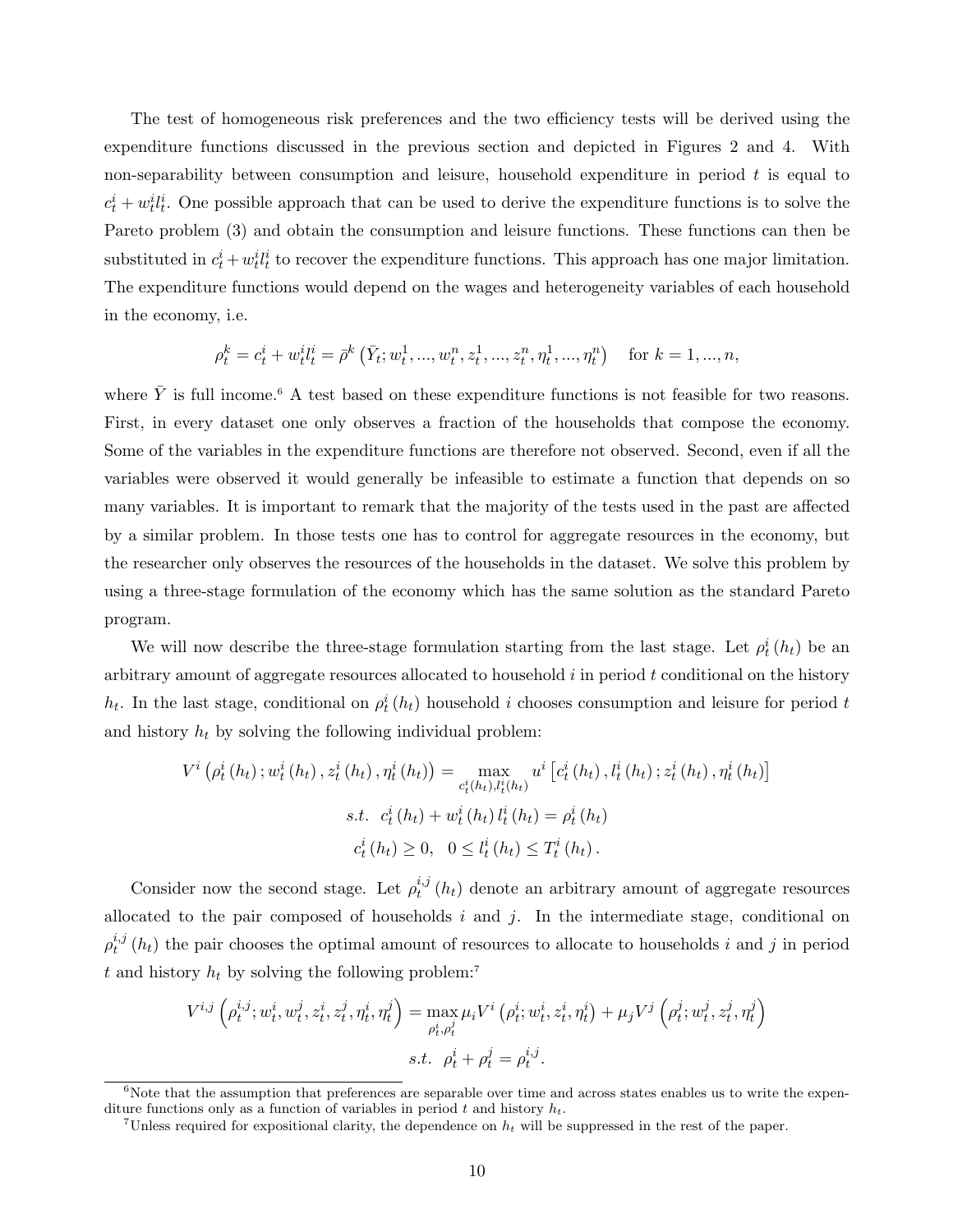It is worth discussing two features of the second-stage problem. First, since  $\rho_t^k = c_t^k + w_t^k l_t^k$ , its solution provides the expenditure functions on which the tests will be based. Second, the expenditure functions obtained using this stage are only function of wages and heterogeneity of households i and  $j$ , i.e.  $\overline{a}$ ´

$$
\rho_t^k = \rho_t^k \left( \rho_t^{i,j}, w_t^i, w_t^j; z_t^i, z_t^j, \eta_t^i, \eta_t^j \right) \quad \text{for } k = i, j.
$$

Since in many datasets one observes wages and heterogeneity variables for all pairs of households in the sample, tests based on expenditure functions are feasible as long as one uses the expenditure functions obtained in the intermediate stage.

In the first stage full income is optimally allocated to each pair of households. Conditional on the amount of resources available in the economy in period  $t$  and history  $h_t$ , each pair receives an allocation that is the solution of the following problem:<sup>8</sup>

$$
V\left(Y_t + \sum_{i=1}^n w_t^i T_t^i; w_t, z_t, \eta_t\right) = \max_{\{\rho_t^{2i-1,2i}\}} \sum_{i=1}^{n/2} V^{2i-1,2i} \left(\rho_t^{2i-1,2i}; w_t^{2i-1}, w_t^{2i}, z_t^{2i-1}, z_t^{2i}, \eta_t^{2i-1}, \eta_t^{2i}\right)
$$

$$
s.t. \sum_{i=1}^{n/2} \rho_t^{2i-1,2i} = Y_t + \sum_{i=1}^n w_t^i T_t^i,
$$

where  $w_t$ ,  $z_t$ , and  $\eta_t$  are the vectors of wages and heterogeneity variables.

Under the standard assumptions that preferences are separable over time and across states of nature, it follows that the solution of the three-stage problem is equivalent to the original Pareto problem. The next proposition states the result.

#### **Proposition 2** The solution of the three-stage formulation is the solution of the Pareto problem (3).

**Proof.** In the appendix.  $\blacksquare$ 

We conclude the section by providing the intuition for why the expenditure functions obtained using the three-stage formulation have a simpler functional form. Observe that  $\rho^{ij}$  is the solution of the first stage problem. As a consequence it depends on all the exogenous variables that characterize the economy. This implies that the expenditure functions obtained with the three-stage formulation depend on the same number of variables that characterize the ones obtained using the Pareto problem. But when the three-stage formulation is used, the expenditure functions of households i and j are affected by the wages and the heterogeneity variables of the other households only through  $\rho_{ij}$ .

## 4 Testable Implications

In this section we derive the testable implications on which the test of homogeneity in risk preferences and the efficiency tests are based. They are all derived using the expenditure functions obtained from

<sup>&</sup>lt;sup>8</sup>The Pareto problem can be decomposed in three stages by pairing households in different ways. Here we consider one possible set of pairs under the assumption that there is an even number of households in the economy. If n is odd, three households will have to be arranged in one group.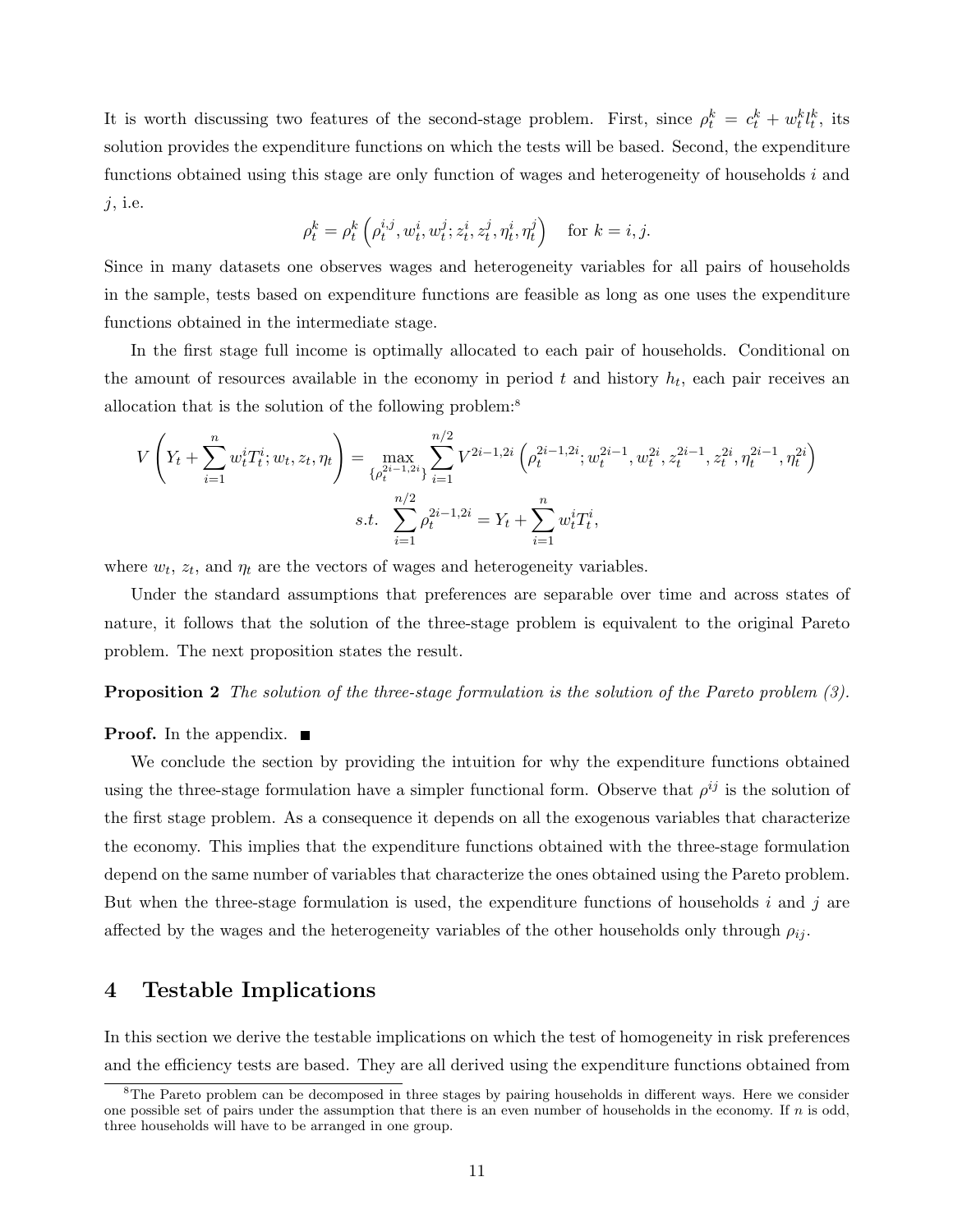the intermediate stage of the efficiency problem described in the previous section. The discussion will be divided into three parts. In the first part we will consider an economy where households share risk efficiently and derive a restriction that will enable us to test whether preferences are homogeneous across households. In the second part we will recover a necessary condition of efficient risk sharing that can be used to test efficiency even if preferences are heterogeneous. In the last part, we will show that the necessary condition is also sufficient if no intertemporal variation in real wages is observed or used.

Before discussing in details the testable implications, we will provide the main idea on which they are based. Consider the pair composed of households i and  $i$ . Preference homogeneity and efficiency are tested in two steps. We first recover the expenditure of household  $i$  and, separately, of household j as a function of the aggregate resources for the pair. We then test whether homogeneity in preferences and efficiency are rejected for this pair by considering two features of the expenditure functions: whether they cross and whether they are monotonically increasing. As argued in section 2, one or more crossings is suggestive of a rejection of the hypothesis of homogeneous preferences. We will show that a violation of monotonicity is indicative of a rejection of the hypothesis of efficient risk sharing. Figure 5 illustrates how these two features can be used to detect rejections of homogeneity and efficiency for the households that we observe in the data. They depict the estimated expenditure functions for three pairs of households in the ICRISAT. In the first panel we consider two households whose estimated expenditure functions do not cross and are monotonically increasing. For this pair we will not be able to reject preference homogeneity and efficiency. The second panel considers a pair of households with monotonically increasing expenditure functions that cross. For these two households, we cannot rule out the hypothesis of efficiency, but there is suggestive evidence that the two households have heterogeneous preferences. In the third panel, we report the expenditure functions for a last pair of households. In this case the expenditure functions do not cross. Therefore we cannot reject homogeneity. The expenditure of one household, however, is decreasing for some values of aggregate resources. This pattern provides suggestive evidence that the households do not share risk efficiently. The rest of the section formalizes the idea illustrated in this paragraph.

We will first derive the testable implication for homogeneity in risk preferences. Consider households i and j and suppose that they share risk efficiently. As discussed in the first part of the paper, if their expenditure functions cross, mutual insurance must be a significant component of efficient risk sharing. If mutual insurance is an important feature of risk sharing, the two households must have heterogeneous preferences. One can therefore conclude that under efficiency if the expenditure functions cross the hypothesis of homogeneous risk preferences can be rejected. This idea is formalized in the following proposition.

**Proposition 3** Suppose that household i and j share risk efficiently. If there exist two realizations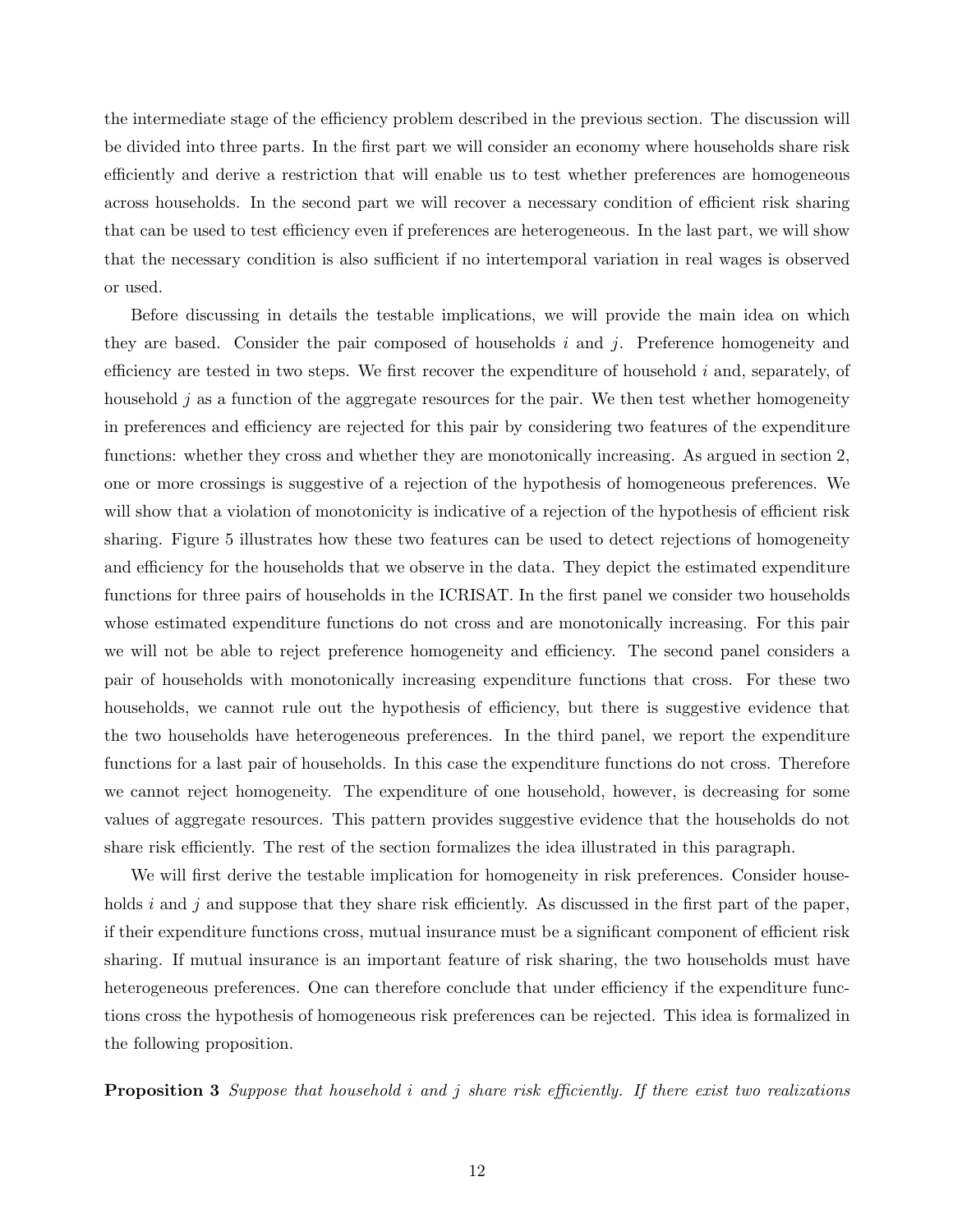of aggregate resources  $\rho^{i,j}$  and  $\bar{\rho}^{i,j}$  such that

$$
\rho^i\left(\rho^{i,j},w^i,w^j;z^i,z^j,\eta^i,\eta^j\right)>\rho^j\left(\rho^{i,j},w^i,w^j;z^i,z^j,\eta^i,\eta^j\right)
$$

and

$$
\rho^{i}\left({\bar\rho^{i,j}}, w^{i}, w^{j}; z^{i}, z^{j}, \eta^{i}, \eta^{j}\right) < \rho^{j}\left({\bar\rho^{i,j}}, w^{i}, w^{j}; z^{i}, z^{j}, \eta^{i}, \eta^{j}\right),
$$

household i and household j cannot have identical preferences.

### **Proof.** In the appendix.  $\blacksquare$

Two remarks are in order. First, the preference homogeneity test is valid only under the maintained assumption that households share risk efficiently. The test is therefore useful only if the final goal is to test efficiency. Second, if the test does not reject homogeneity in risk preferences one should be able to safely test for efficient risk sharing using the standard approach. However, if the hypothesis is rejected new tests of efficiency are required that allow for heterogeneity in risk preferences.

We will now derive a necessary condition of efficient risk sharing that is satisfied even if households have different risk preferences. Consider households i and j and observe that under efficiency the following two restrictions must be fulfilled. First, after controlling for differences across households in real wages, observable and unobservable heterogeneity, only aggregate resources should affect the expenditure of households i and j. Hence, conditional on  $w^i, w^j, z^i, z^j, \eta^i$ , and  $\eta^j$ , for each realization of  $\rho^{i,j}$  only one value should be observed for  $\rho^{i}$  (  $\rho^{i,j}, w^i, w^j; z^i, z^j, \eta^i, \eta^j)$ and  $\rho^j$  (  $\rho^{i,j}, w^i, w^j; z^i, z^j, \eta^i, \eta^j)$ . Second, an increase in aggregate resources should increase expenditure of both households. If one of these restrictions is not satisfied, household behavior is not only affected by changes in aggregate resources as predicted by efficient risk sharing, but also by idiosyncratic shocks. These two restrictions imply that a necessary condition for efficient risk sharing is that  $\rho^i$  (  $\rho^{i,j}, w^i, w^j; z^i, z^j, \eta^i, \eta^j)$ and  $\rho^j$   $(\rho^{i,j}, w^i, w^j; z^i, z^j, \eta^i, \eta^j)$  must be strictly increasing functions of aggregate resources. The following ;<br>≠≠≠ ≠ ≠ ≠ ≠ ≠ ≠ proposition formalizes this result.

**Proposition 4** Suppose that the utility functions of households i and j are strictly increasing and concave. Then, if households i and j share risk efficiently,  $\rho^i$  (  $\rho^{i,j}, w^i, w^j; z^i, z^j, \eta^i, \eta^j)$ and  $\rho^j$  (  $\rho^{i,j}, w^j, w^i; z^i, z^j, \eta^i, \eta^j)$ are strictly increasing functions of aggregate resources.

**Proof.** In the appendix.  $\blacksquare$ 

The result presented in Proposition 4 contains two testable implications. First, after controlling for aggregate resources, wages, observable and unobservable heterogeneity the expenditure functions should not depend on other variables that capture idiosyncratic shocks. This testable implication is a generalization of the standard test of efficiency to an environment with heterogeneous risk preferences. The second testable implication can be described as follows. After controlling for wages, observable and unobservable heterogeneity, the expenditure functions should be increasing in aggregated resources. To the best of our knowledge this is the first paper to propose this restriction as a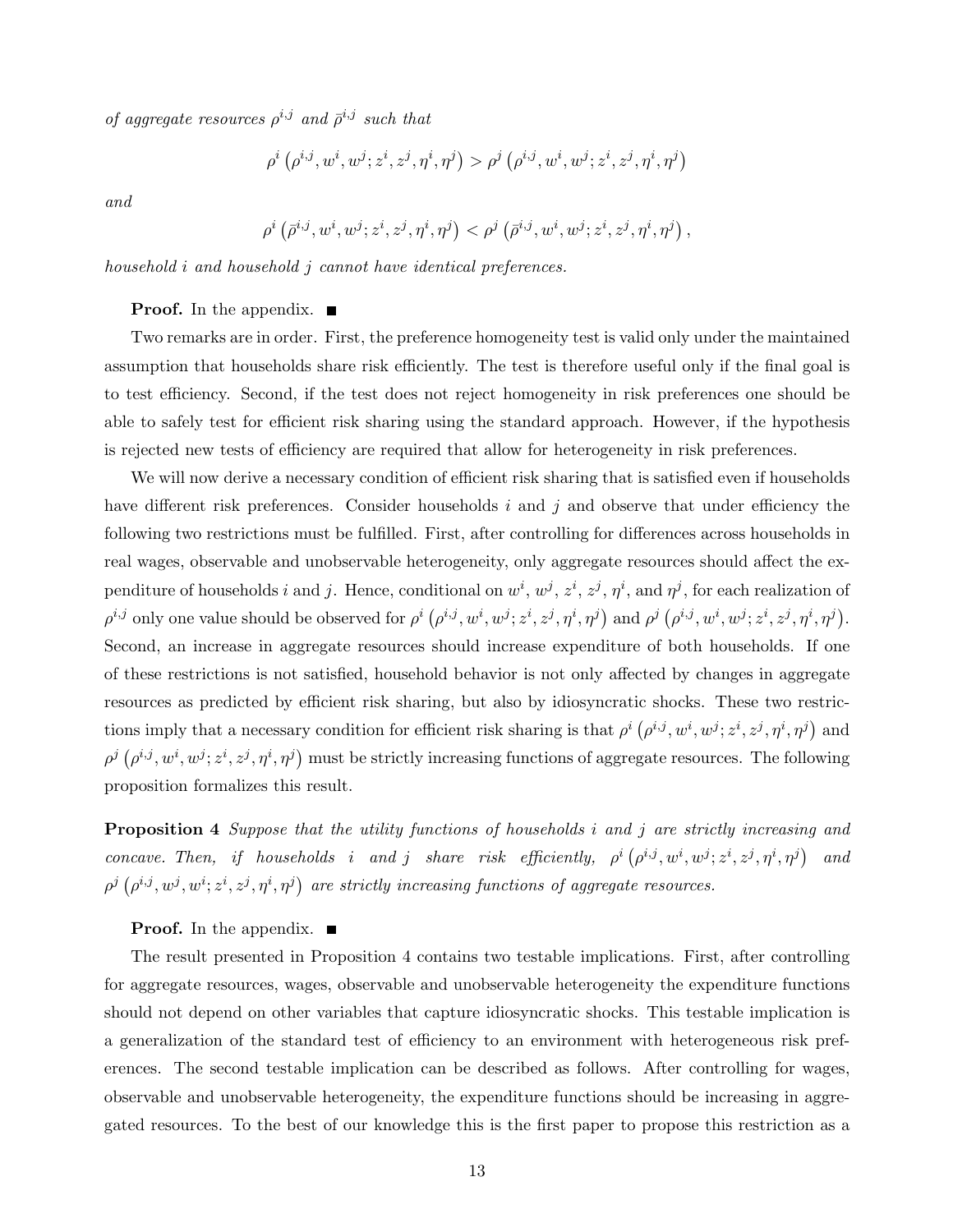test of efficiency. It has one advantage relative to the first implication. It does not require the choice of a variable that captures idiosyncratic shocks. This choice is problematic for two reasons. First, it is often arbitrary. Second, some of the variables employed in the past to capture idiosyncratic shocks are endogenous. As argued in Ham and Jacobs (2000), the endogeneity of these variables can generate false rejections of efficiency. A test based on the second implication is not affected by these problems.

The condition described in Proposition 4 is also sufficient for efficient risk sharing if no intertemporal variation in real wages is observed or used to test efficiency. There are two situations in which this assumption on wages is satisfied. First, only cross-sectional variation in wages is observed or used by the researcher. Second, household preferences are assumed to be separable between consumption and leisure, which implies that the variation in wages is not exploited in the efficiency tests. These two situations are the ones considered by the risk sharing literature. Mace (1991), Townsend (1994), Altonji, Hayashi, and Kotlikoff (1992), Ravallion and Chaudhuri (1997), and Ogaki and Zhang (2001) assume separability between consumption and leisure. Cochrane (1991) uses a cross-section of households and hence ignores any longitudinal variation in real wages. Altug and Miller (1990) and Hayashi, Altonji, and Kotlikoff (1996) exploit longitudinal consumption variation after controlling for longitudinal variation in leisure. This is equivalent to using longitudinal variation in consumption after having removed the portion that is explained by longitudinal variation in real wages. The next proposition formally describes the sufficient condition for efficiency.

**Proposition 5** Suppose that preferences are separable between consumption and leisure or  $w<sup>i</sup>$  and  $w^j$  do not vary. Then, if  $\rho^i$  (  $\rho^{i,j}, w^i, w^j; z^i, z^j, \eta^i, \eta^j)$ and  $\rho^j$  (  $\rho^{i,j}, w^j, w^i; z^i, z^j, \eta^i, \eta^j)$ are strictly increasing functions of aggregate resources, there exist utility functions that are strictly increasing and concave and Pareto weights such that the two households share risk efficiently.

#### **Proof.** In the appendix.  $\blacksquare$

Proposition 5 implies that if only variation in expenditure is used, the only testable implications of efficient risk sharing are the two implications described in Proposition 4. Any other restriction is the outcome of the particular functional form selected for household preferences.<sup>9</sup>

In the case of no unobservable heterogeneity, the condition derived in proposition 3 can be used to test the null of homogeneous risk preferences by simply looking at the data. No estimation is required. A similar argument holds for the monotonicity condition derived in proposition 4. Unobservable heterogeneity, however, is known to affect any standard set of data. The rest of the paper describes how this type of heterogeneity can be taken into consideration in the implementation of the tests.

 $^{9}$ Hara (2006) derives a similar result under the assumption that preferences are separable between consumption and leisure. Our result is more general in the following sense. We show that without separability between consumption and leisure the condition that expenditure is an increasing function of aggregate resources is sufficient for efficient risk sharing only if no intertemporal variation in wages is used.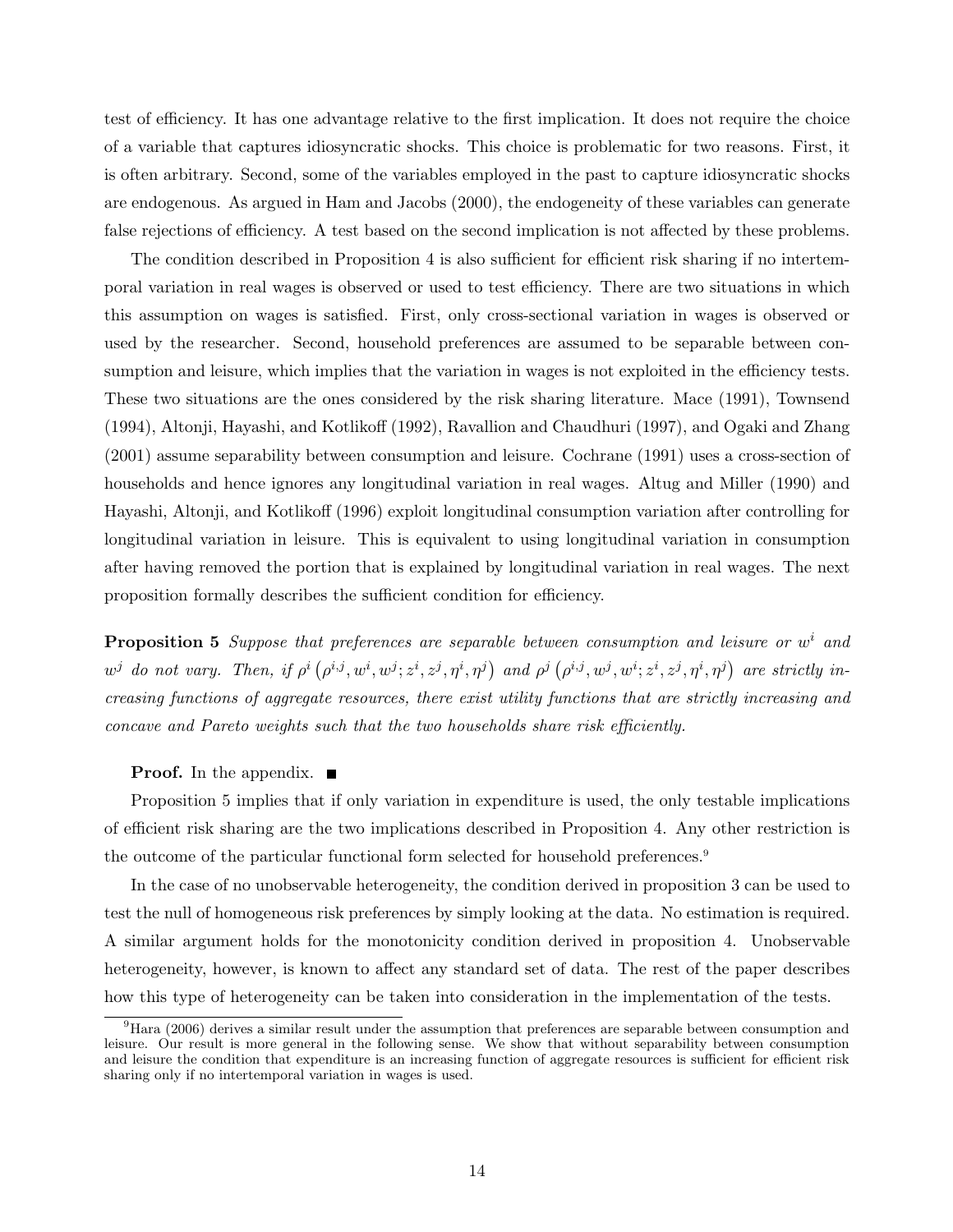## 5 Estimation of the Expenditure Functions

In the presence of unobservable heterogeneity, the testable implications derived in the previous section can be used to set up tests of homogeneity in risk preferences and efficiency only if an estimate of the household expenditure functions is available. In this section we discuss the method used in the estimation of these functions.

The estimation approach must allow for differences in risk preferences across households. In an environment with different preferences, there are two features of the expenditure functions that must be considered. First, different households have expenditures with different functional forms. To address this issue we will estimate the expenditure functions separately for each household. Second, there is no close form solution for the expenditure functions except for the frequently criticized case of CARA utilities. For this reason we will employ a semi-parametric estimator.

Without data limitations, the expenditure functions can be estimated non-parametrically separately for each household without making additional assumptions. The dataset employed in this paper has, however, some limitations that will be discussed in a later section. To overcome them, we will impose four restrictions on the way observable and unobservable heterogeneity and measurement errors enter the expenditure functions. First, we will assume that the observable and unobservable heterogeneity enter the expenditure functions only through the single index  $d^{i,j} = \theta_{i,j} (z^i - z^j)$  $+\eta^i - \eta^j,$ i.e. only the linear combination of the differences in the heterogeneity variables affects  $\rho^k$ . This assumption simplifies significantly the estimation since all the variation in heterogeneity is summarized by a single variable. Second, it is assumed that the unobservable component of heterogeneity does not change over time. Under this assumption,  $\eta^{i} - \eta^{j}$  captures unobservable preference shocks that are very persistent.<sup>10</sup> As a third assumption, we will impose the restriction that the coefficients on the observable heterogeneity variables are common across households to increase the precision of our estimates. Finally, we will allow for measurement errors  $m$  in individual expenditure, which are assumed to be additive and independent of  $w^i, w^j$ , and  $d^{i,j}$ . Under these assumptions, the expenditure function of household  $k$  can be written as follows:<sup>11</sup>

$$
\rho^k = g^k \left( \rho^{i,j}, w^i, w^j, d^{i,j} \right) + m^k. \tag{4}
$$

Three issues are worth a discussion. First, there is a large class of utilities that generates the expenditure function described in (4). For instance, all the utility functions that can be written in the following form:

$$
u^{i}\left(c^{i},l^{i},z^{i},\eta^{i}\right)=v^{i}\left(c^{i},l^{i}\right)exp\left(\theta z^{i}+\eta^{i}\right)
$$

produce expenditure functions consistent with (4). Second, in the model  $\rho^{i,j}$  is equal to the sum

<sup>&</sup>lt;sup>10</sup>The estimator can be modified to accommodate a term  $\eta^i - \eta^j$  that varies over time. In this case, one can follow Blundell and Powell (2001) and consider the expectation of the expenditure functions taken over  $\eta^i - \eta^j$ . We have proved that all the tests can be implemented using the average expenditure functions.

 $11$ The time subscript will be suppressed here and in the remaining sections to simplify the notation.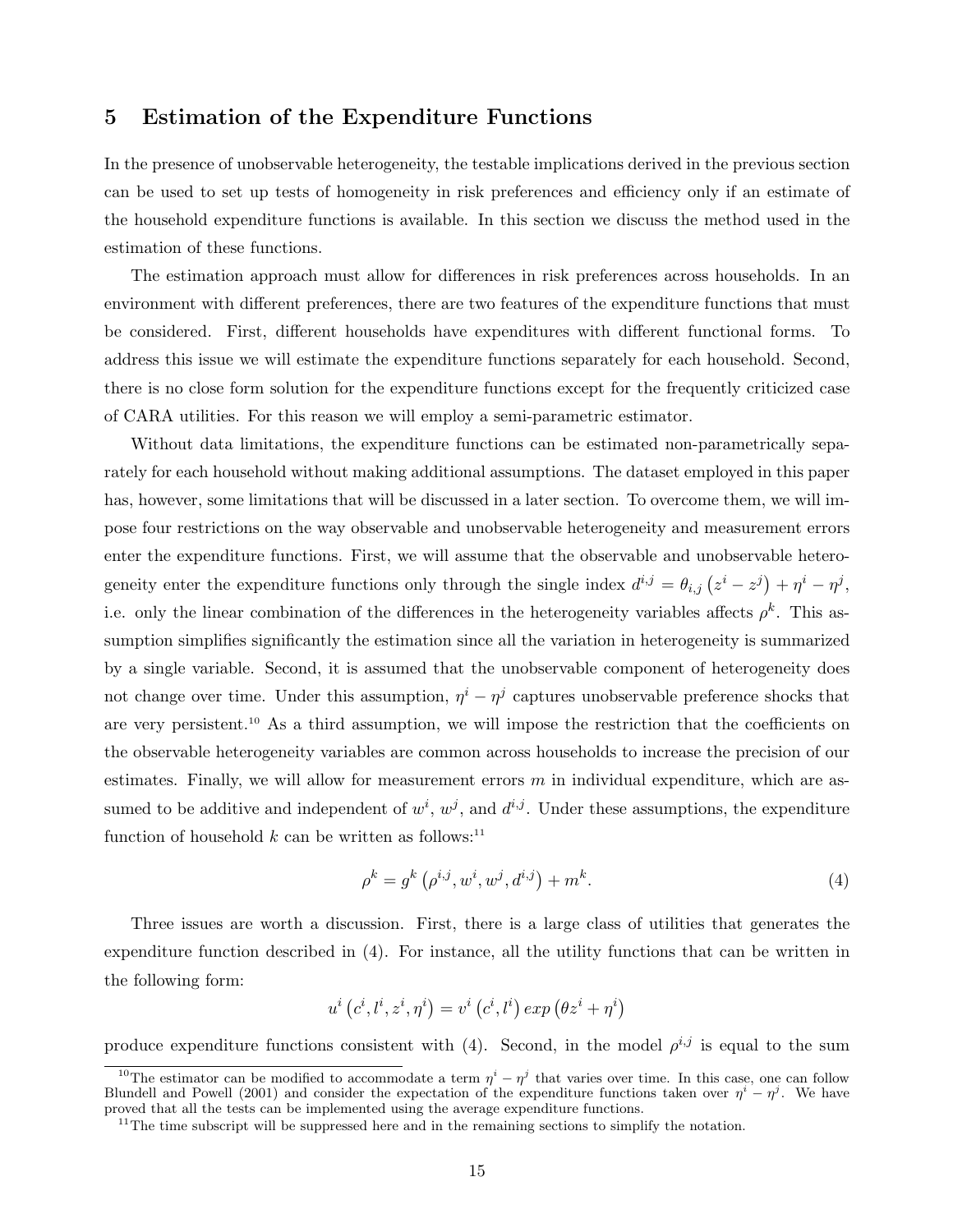of individual expenditures. In the estimation  $\rho^{i,j}$  will be computed using this relationship. As a consequence, if the data on individual expenditure are affected by measurement errors, the data on aggregate resources will also be affected by the same problem. The method used in the estimation must therefore allow for measurement errors in  $\rho^{i,j}$ . Third, the assumptions on observable and unobservable heterogeneity are needed only if one is interested in the economic meaning of  $z$  and  $\eta$  and in whether an economic model can generate the particular functional form imposed on the expenditure functions. If one is not interested in these issues, observable and unobservable heterogeneity can be introduced by simply adding a polynomial in z and  $\eta$  to  $g^k\left(\rho_t^{i,j}\right)$  $_{t}^{i,j},w_{t}^{i},w_{t}^{j}$  $\left(\begin{array}{c} 1 \ t \end{array}\right)$  .

Under the assumptions listed above, the expenditure functions can be estimated using the combination of two estimators available in the non-parametric literature. The first one is the estimator developed by Newey et al. (1999). For a given single index  $d^{i,j}$  it enables us to estimate nonparametrically the expenditure functions controlling for the endogeneity of  $\rho_t^{i,j}$  $t^{i,j}$ . The second one is the estimator proposed by Ichimura (1993), which will be used to estimate the parameters of the single index  $d^{i,j}$ .

We will briefly describe how the two estimators can be employed to recover the expenditure functions. Suppose first that the parameters defining the heterogeneity term  $d^{i,j}$  are known. Observe that the expenditure functions cannot be estimated using standard non-parametric methods because E  $\left[m^k|\rho^{i,j}\right] \neq 0$ . To address this issue, following Newey et al. (1999) let q be a set of instruments in the sense that the following conditions are satisfied:

$$
\rho^{i,j} = h\left(q^{i,j}\right) + \varphi^{i,j}, \quad E\left[\varphi^{i,j} | q^{i,j}\right] = 0, \text{ and } E\left[m^k | \varphi^{i,j}, q^{i,j}\right] = E\left[m^k | \varphi^{i,j}\right].
$$

Then, we have that

$$
E\left[\rho^{k}|\rho^{i,j}, w^{i}, w^{j}, d^{i,j}, q^{i,j}\right] = g^{k}\left(\rho^{i,j}, w^{i}, w^{j}, d^{i,j}\right) + E\left[m^{k}|\rho^{i,j}, w^{i}, w^{j}, d^{i,j}, q^{i,j}\right]
$$
  
=  $g^{k}\left(\rho^{i,j}, w^{i}, w^{j}, d^{i,j}\right) + E\left[m^{k}|\varphi^{i,j}, q^{i,j}\right] = g^{k}\left(\rho^{i,j}, w^{i}, w^{j}, d^{i,j}\right) + \lambda\left(\varphi^{i,j}\right),$ 

where  $\lambda(\varphi) = E$  $\lceil m^k \rceil \varphi$ ¤ . Newey et al. (1999) propose to estimate the function  $g^k$  in two steps. In the first step the error term  $\varphi$  is estimated non-parametrically as  $\hat{\varphi}^{i,j} = \rho^{i,j} - \hat{h}$  $q^{i,j}$ ). In the second step, the function  $g^k$  (  $\rho^{i,j}, w^i, w^j, d^{i,j}) + \lambda$ ¡  $\varphi^{i,j}$ ) is estimated using the estimated residuals in place of the true ones. An estimator of the function  $g^k$  can then be recovered by isolating the components that do not depend on the residuals  $\varphi$ . The estimation will be performed using the series estimator proposed by Newey et al. (1999) with polynomials.

The parameters of the heterogeneity term  $d^{i,j}$  are not known, but they can be estimated using one of the semi-parametric methods developed for the estimation of single-index models. We use the semi-parametric least square approach proposed by Ichimura (1993).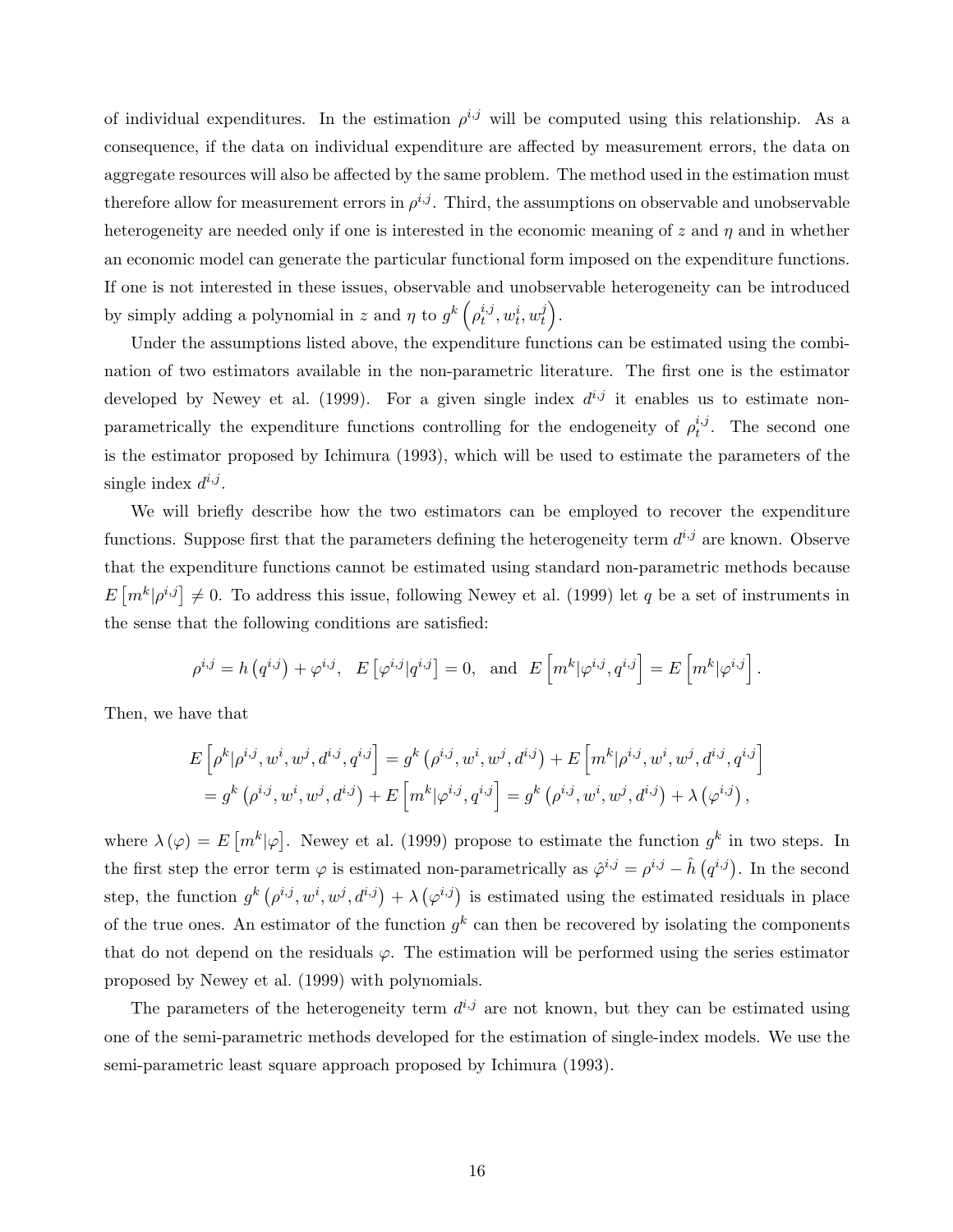## 6 The Tests

In this section we discuss how the tests of preference homogeneity and efficiency can be implemented using the testable implications derived in section 4. The discussion will be divided into two parts. In the next three subsections, we will describe how one can derive test statistics for each pair of households in the data. These test statistics can be used to evaluate preference heterogeneity and efficiency separately for each observed pair of households. The final goal, however, is to set up tests that can reject the null hypotheses for the entire group of households. In the last subsection we discuss how the test statistics computed for each pair can be combined to construct these tests.

### 6.1 Test of Homogeneous Risk Preferences For a Pair of Households

The test of homogeneity in risk preferences for a pair of households is based on Proposition 3, which states that under efficiency if two households have identical risk preferences their expenditure functions should not cross. To simplify the notation we will suppress the dependence of the expenditure functions on wages, observable and unobservable heterogeneity.

The test can be constructed using the following idea. Consider the pair composed of households i and j, suppose that they share risk efficiently, and denote by  $g^{i,j}$  the difference in their expenditure functions. Under the null of identical preferences,  $g^{i,j}$  as a function of aggregate resources should always be either positive or negative since there cannot be a crossing. As a consequence, the area below the positive part of  $g^{i,j}$  multiplied by the area below the negative part of  $g^{i,j}$  is equal to zero under the null, but it is positive under the alternative. Formally,

$$
\xi_1^{i,j}=-\left(\int_{\{u:g^{i,j}(u)\geq 0\}}g^{i,j}\left(u\right)du\right)\left(\int_{\{u:g^{i,j}(u)< 0\}}g^{i,j}\left(u\right)du\right)\ \left\{\begin{array}{ll} =0 & \ \ \text{under}\ H_0 \\ >0 & \ \ \text{under}\ H_A \end{array}\right.
$$

.

Thus, if  $\xi_1^{i,j}$  $i<sub>1</sub><sup>i,j</sup>$  is positive the null hypothesis of homogeneous risk preferences can be rejected.<sup>12</sup>

Using this idea the test can be implemented in three steps. In the first step, the difference between expenditure functions is estimated using the method discussed in the previous section. Let  $\hat{g}^{i,j}$  be the estimated difference. In the second step, the test statistic  $\hat{\xi}_1^{i,j}$  $i<sub>1</sub><sup>i,j</sup>$  is computed as follows:

$$
\hat{\xi}^{i,j}_1 = -\left(\sum^n_{l=1}\mathbf{1}_{\left\{\hat{g}^{i,j}(\rho^{i,j}_l) \geq 0\right\}}\hat{g}^{i,j}\left(\rho^{i,j}_l\right)\right)\left(\sum^n_{l=1}\mathbf{1}_{\left\{\hat{g}^{i,j}(\rho^{i,j}_l) < 0\right\}}\hat{g}^{i,j}\left(\rho^{i,j}_l\right)\right),
$$

where  $\mathbf{1}_{\{\}}$  is an indicator function. In the final step, the distribution of  $\hat{\xi}_1^{i,j}$  $i,j$  is recovered by bootstrap. To increase the power of the test, we follow Hall and Wilson (1991) and compute the bootstrap distribution by resampling  $\hat{\xi}_1^{i,j*} - \hat{\xi}_1^{i,j}$  $i_j^{i,j}$  instead of  $\hat{\xi}_1^{i,j*}$  $i^{j,*}_{1}$ , where  $\hat{\xi}^{i,j*}_{1}$  $i_1^{i,j*}$  is the estimated test statistic obtained

<sup>&</sup>lt;sup>12</sup>We have also experimented with the simpler test statistic  $\bar{\xi}^{i,j} = \max\{g^{i,j}\}\min\{g^{i,j}\}.$  The simulation study that will be discussed later in the paper suggests, however, that a test based on  $\bar{\xi}^{i,j}$  has less power and control than a test based on  $\xi^{i,j}$ . The difference in power and control is especially large in the case of measurement errors with high variance.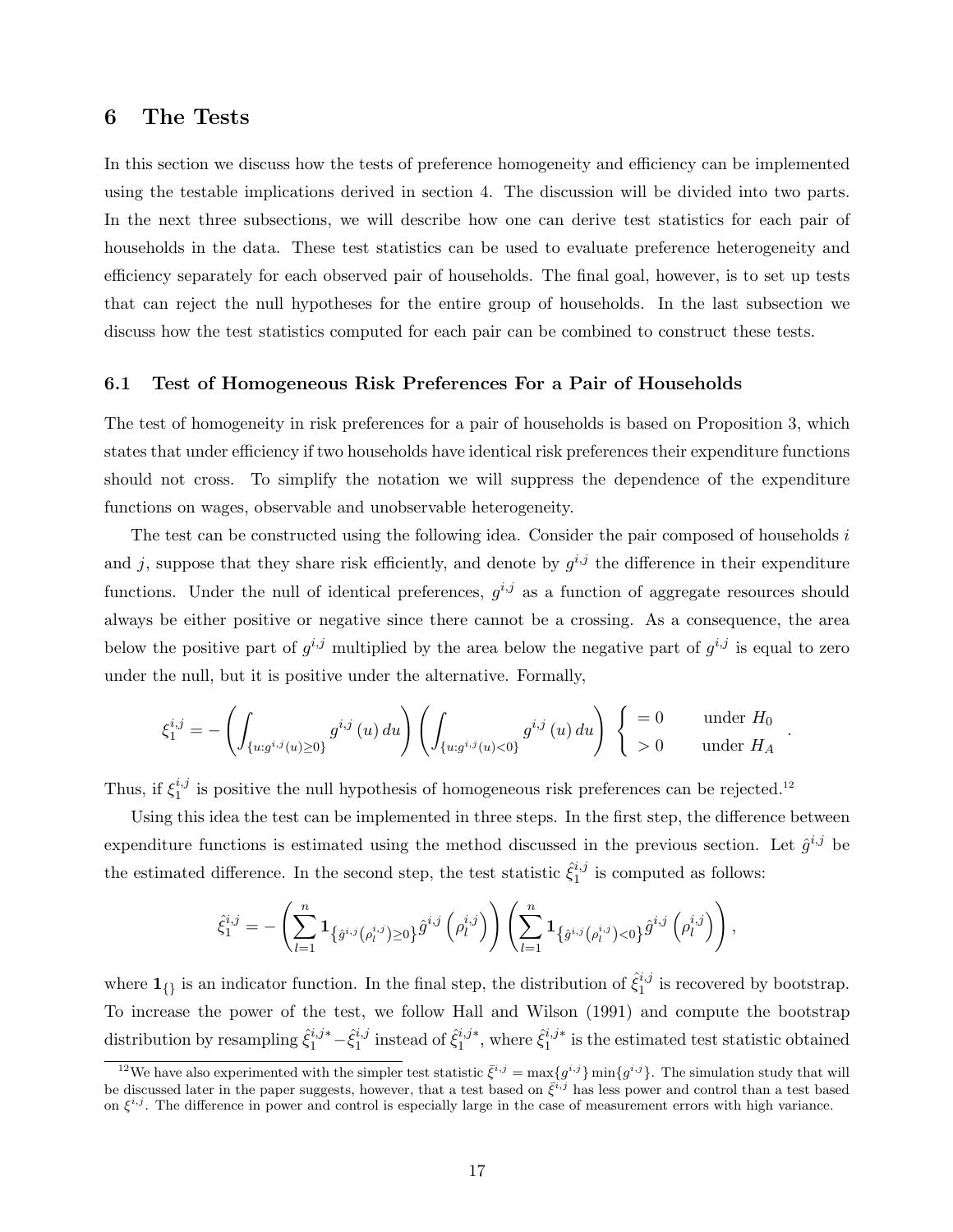using a bootstrap sample. The null is then rejected for the pair composed of households  $i$  and  $j$  if  $\hat{\xi}_1^{i,j}$  $i<sub>1</sub>$  is too large, i.e. if

$$
\hat{\xi}_1^{i,j} > q^{i,j*} (0.95) ,
$$

where  $q^{i,j*}$  (0.95) is the 95-th percentile of  $\hat{\xi}_1^{i,j*} - \hat{\xi}_1^{i,j}$  $\frac{\imath \jmath}{1}$  .

### 6.2 Test of Efficiency with Omitted Variables for a Pair of Households

The first test of efficiency is based on the first testable implication of Proposition 4 according to which any variable that captures idiosyncratic shocks should not enter the expenditure functions. This implication is tested by employing the semi-parametric approach proposed by Fan and Li (1996). We will briefly describe the method.

Consider the pair composed of households  $i$  and  $j$  and suppose that the expenditure function of household *i* depends on an omitted variable  $y^i$ . Then under the assumptions of sections 5 the function can be written in the following form:

$$
\rho^{i} = g^{i}(\rho^{i,j}, w^{i}, w^{j}, d^{i,j}, y^{i}) + \lambda (\varphi^{i,j}) + \epsilon^{i} = f^{i}(X^{i,j}, y^{i}) + \epsilon^{i},
$$

where  $E$ £  $\epsilon^i | X^{i,j}, y^i]$  $= 0$ . Under the null hypothesis of efficiency,  $y^i$  should not enter the expenditure function. As a consequence

$$
f^{i}(X^{i,j}, y^{i}) = E[\rho^{i}|X^{i,j}, y^{i}] = E[\rho^{i}|X^{i,j}] = r^{i}(X^{i,j}).
$$

But under the alternative hypothesis we have that

$$
f^{i}\left(X^{i,j},y^{i}\right)\neq r^{i}\left(X^{i,j}\right).
$$

Let  $\nu^i = \rho^i - r^i (X^{i,j})$ . Then, E £  $\nu^i | X^{i,j}, y^i]$  $= f^i(X^{i,j}, y^i)$  $-r^{i}(X^{i,j}) = 0$  under the null and E £  $\lbrack \nu^i \vert X^{i,j}, y^i \rbrack$  $\neq 0$  under the alternative. Now observe that

$$
E\left[\nu^{i}E\left[\nu^{i}|X^{i,j},y^{i}\right]\right] = E\left[\left\{E\left[\nu^{i}|X^{i,j},y^{i}\right]\right\}^{2}\right] \geq 0,
$$

where the inequality follows from the previous discussion and the inequality is replaced by an equality if and only if the null hypothesis is correct. Fan an Li propose to test for the omitted variable  $y^i$ using this inequality and the following idea. If  $\nu^i$  and E  $\begin{aligned} \nu^i | X^{i,j}, y^i ] \end{aligned}$ were known, one could estimate E £  $\stackrel{\circ}{\nu^i}E$   $\lceil$  $\nu^{i} | X^{i,j}, y^{i}]$ ] using its sample analog  $n^{-1} \sum_{i} \nu^{i} E\left[ x^{i,j} \right]$  $\lbrack \nu^i \vert X^{i,j},y^i \rbrack$ . The authors suggest to replace the residuals  $\nu^i$  with estimated ones and E  $\overline{\nu^{i}|X^{i,j},y^{i}|}$ with its kernel estimator. Finally, to overcome the random denominator problem in the kernel estimation, they propose to replace the sample analog with its density weighted version:

$$
\frac{1}{n}\sum_{i}\left[\nu^{i}f\left(X^{i,j}\right)\right]E\left[\nu^{i}f\left(X^{i,j}\right)|X^{i,j},y^{i}\right]f\left(X^{i,j},y^{i}\right),
$$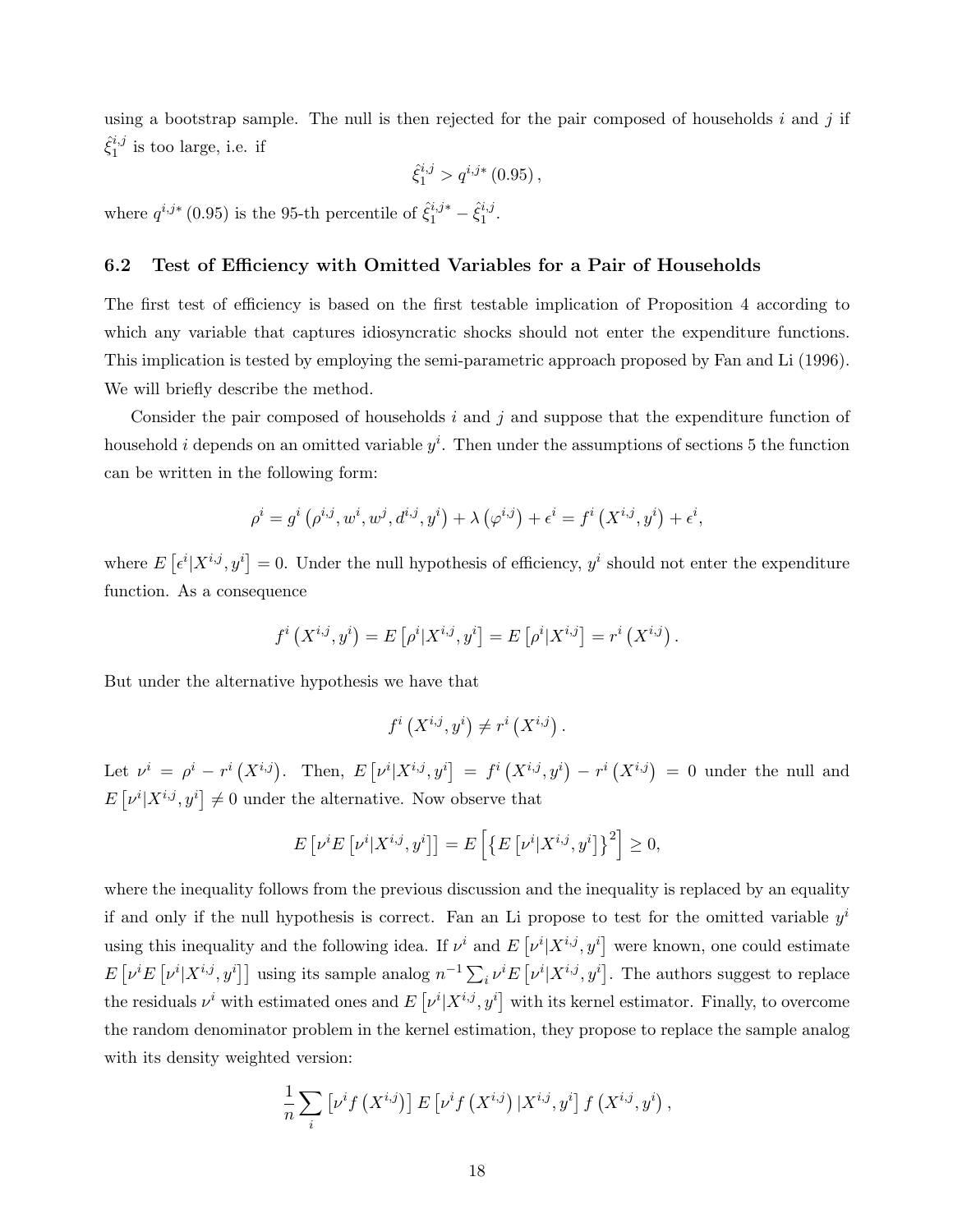where  $f(.)$  denotes the probability density function. Finally, the estimated sample analog is divided by its estimated standard deviation and multiplied by  $nh^{d/2}$ , where n is the number of observations and h is a smoothing parameter in the kernel estimator. In the present paper we estimate the residuals using the series estimator described in section 5 and the densities using a standard gaussian kernel estimator.

At this point we have one test statistic for each household in the pair. To compute the test statistic for the pair observe that efficiency is rejected if  $y^i$  affects the expenditure function of at least one household. We can therefore compute the test statistic for the pair  $\hat{\xi}_2^{i,j}$  $i,j$  by taking the maximum of the individual test statistics. Similarly to the homogeneity test, the distribution of the test statistic for the pair is obtained using bootstrap by resampling  $\hat{\xi}_2^{i,j*} - \hat{\xi}_2^{i,j}$  $_{2}^{i,j}$ . The null hypothesis is then rejected for the pair composed of households i and j if  $\hat{\xi}_2^{i,j}$  $i<sub>2</sub>$ <sup>*i*</sup>,*j* is too large, i.e. if

$$
\hat{\xi}_2^{i,j} > q^{i,j*} (0.95) .
$$

#### 6.3 Test of Efficiency with Increasing Expenditure Functions For a Pair

The second test of efficient risk sharing is based on the implication that under efficiency the expenditure functions should be increasing in total resources. To implement the test, we employ a generalization of the monotonicity test introduced by Hall and Heckman (2000) to a model with multiple regressors and endogeneity.

We will provide the intuition underlying the test using a simpler version of the economy considered in this paper. Suppose that preferences are separable between consumption and leisure, there is no observable and unobservable heterogeneity, and no measurement errors. In this case, household i's expenditure is only a function of  $\rho^{i,j}$  and there is no endogeneity issue, i.e.

$$
\rho^i = g\left(\rho^{i,j}\right) + \epsilon. \tag{5}
$$

Let  $\left\{ \left( \rho_t^i, \rho_t^{i,j} \right) \right\}$ t ´  $, 1 \leq t \leq T$ be data generated by equations (5) and denote by  $\left\{ \left( \bar{\rho}_{t}^{i},\bar{\rho}_{t}^{i,j}\right) \right\}$ t ´  $, 1 \leq t \leq T$ o the same data sorted in increasing order of aggregate resources  $\rho^{i,j}$ . Consider a subset of the sorted  $\text{data } \left\{ \left( \bar{\rho}^i_t, \bar{\rho}^{i,j}_t \right) \right.$  $\left\{t^{i,j}_t\right\}, r \leq t \leq s$  and estimate the slope of the linear regression of  $\rho^i$  on  $\rho^{i,j}$ . Repeat the last step for any subset of the sorted data that contains enough information to estimate the slope. Hall and Heckman's idea is that under the hypothesis that the function g ¡  $\rho^{i,j}$ ) is increasing, the minimum over all the estimated slopes should not be negative.

Formally the test is implemented as follows. For a given integer m that will be defined later, let r and s be integers that satisfy  $0 \le r \le s - m \le T - m$  and let a and b be scalars. Denote by h ¡  $w^i, w^j, d^{i,j}$  a polynomial in the wages and heterogeneity term, and by  $\delta$ ¡  $\varphi^i$ a polynomial in the first stage residuals in the estimator proposed by Newey et al. (1999). Define

$$
S(a, b, h, \delta | r, s) = \sum_{i=r+1}^{s} \left\{ \rho^{i} - \left[ a + b \rho^{i,j} + h \left( w^{i}, w^{j}, d^{i,j} \right) + \delta \left( \varphi^{i} \right) \right] \right\}^{2}.
$$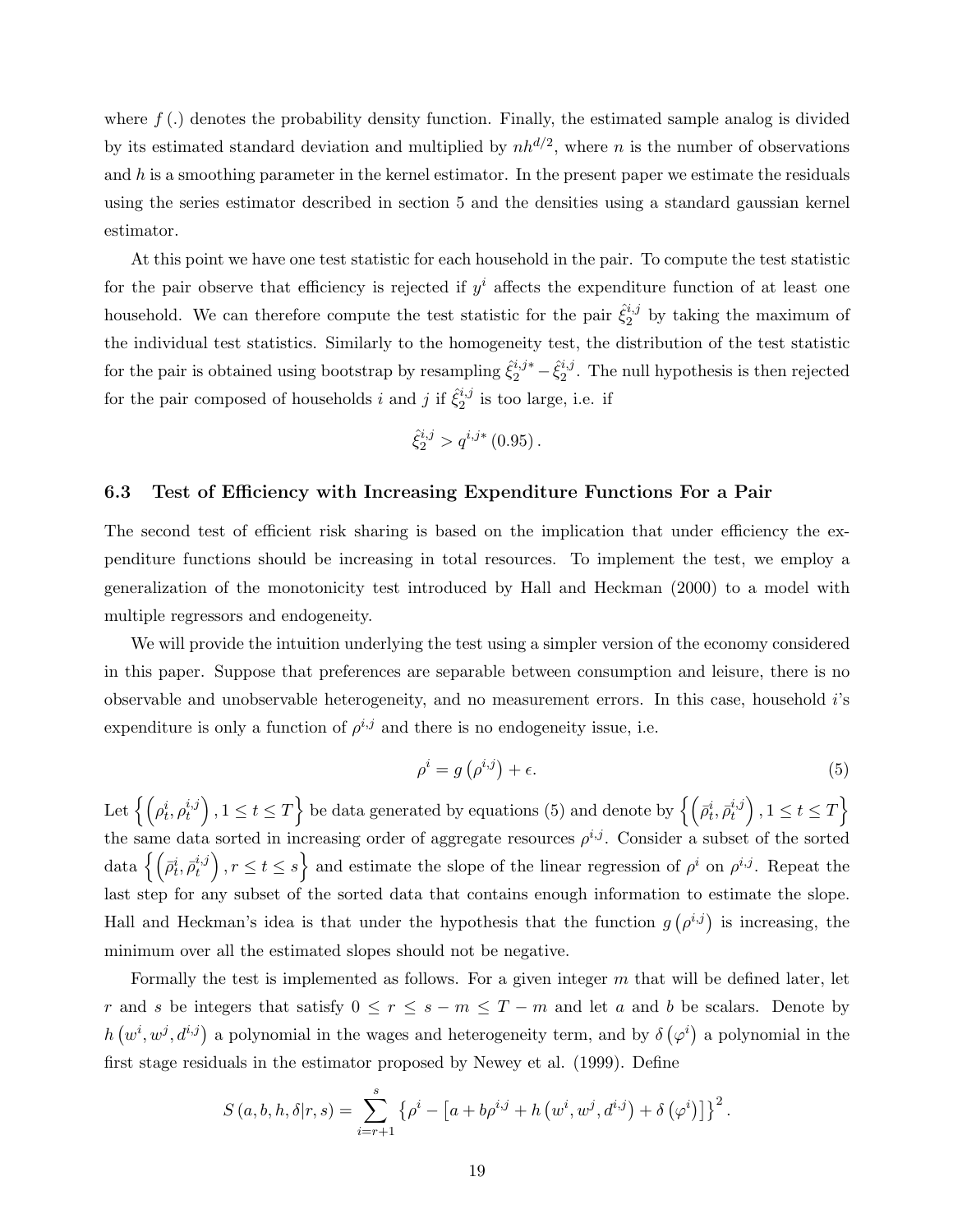For each choice of r and s, let  $\hat{a}(r, s)$ ,  $\hat{b}(r, s)$ ,  $\hat{h}(r, s)$ , and  $\hat{\delta}(r, s)$  be the solution of the following least square problem:  $\overline{a}$ ´

$$
(\hat{a}, \hat{b}, \hat{h}, \hat{\delta}) = argmin S(a, b, h, \delta | r, s).
$$

The variance matrix of the estimated coefficients is equal to  $\sigma^2 (X'X)^{-1}$ , where  $\sigma^2$  is the variance of the residuals in the expenditure function and  $X$  is the matrix of regressors. This implies that the variance of  $\frac{\hat{b}}{\sqrt{a}}$  $(X'X)_{hh}^{-1}$ b,b is equal to  $\sigma^2$ , where  $(X'X)^{-1}_{b,b}$  is the diagonal element of the inverse matrix

that corresponds to  $b$ . The test statistic for each household in the pair can then be defined as

$$
\hat{\xi}_3^i = \max \left\{ -\frac{\hat{b}(r,s)}{\sqrt{(X'X)_{b,b}^{-1}}} : 0 \le r \le s-m \le T-m \right\}.
$$

Note that the integer m plays the role of a smoothing parameter in the sense that larger values of m reduce the effect of outliers. Similarly to the first efficiency test, the test statistic for the pair  $\hat{\xi}_3^{i,j}$  $\frac{i,j}{3}$  can be computed by taking the maximum of the two individual test statistics. The test rejects the null if  $\hat{\xi}_3^{i,j}$  $i<sub>3</sub>$ <sup>i</sup> is too large.

The distribution of the test statistic is derived using the bootstrap method suggested by Hall and Heckman (2000). According to this method, the bootstrap distribution should be derived under the hypothesis that the function under investigation is constant in  $\rho^{i,j}$  because it is the most difficult nondecreasing function for which to test. As in the previous tests, the bootstrap distribution is obtained by resampling  $\hat{\xi}_3^{i,j*} - \hat{\xi}_3^{i,j}$  $\frac{3^{3}}{3}$ . We can then reject the null for the pair composed by households  $i$  and  $j$  if

$$
\hat{\xi}_3^{i,j} > q^{i,j*} (0.95) .
$$

### 6.4 Tests at the Economy Level

In this subsection we will explain how the test statistics derived in the previous three subsections can be combined to obtain one test of preference homogeneity and two tests of efficiency with the following two features. First, each null hypothesis is tested simultaneously for all households in the economy. Second, if the null is rejected, the tests enable us to determine the fraction of households for which the hypothesis is rejected.

The tests at the economy level are based on the multiple testing procedure developed in Romano and Wolf (2005) and Romano, Shaikh, and Wolf (2006).<sup>13</sup> Consider n hypotheses  $H_1, ..., H_n$  and let  $T_1, ..., T_n$  be the associated test statistics. Suppose that one is interested in a null hypothesis  $H_0$  which is equal to the intersection of  $H_1, ..., H_n$ , in the sense that  $H_0$  is not rejected only if each individual hypothesis  $H_k$  is not rejected. Romano and Wolf (2005) and Romano, Shaikh, and Wolf (2006)

 $13$ There are other procedures that enable one to test multiple hypotheses. See for instance Holm (1979), Hochberg and Tamhane (1987), and Hommel (1988). The advantage of the methods proposed by Romano and Wolf (2005) and Romano, Shaikh, and Wolf (2006) is that they allow for dependence between the individual hypotheses.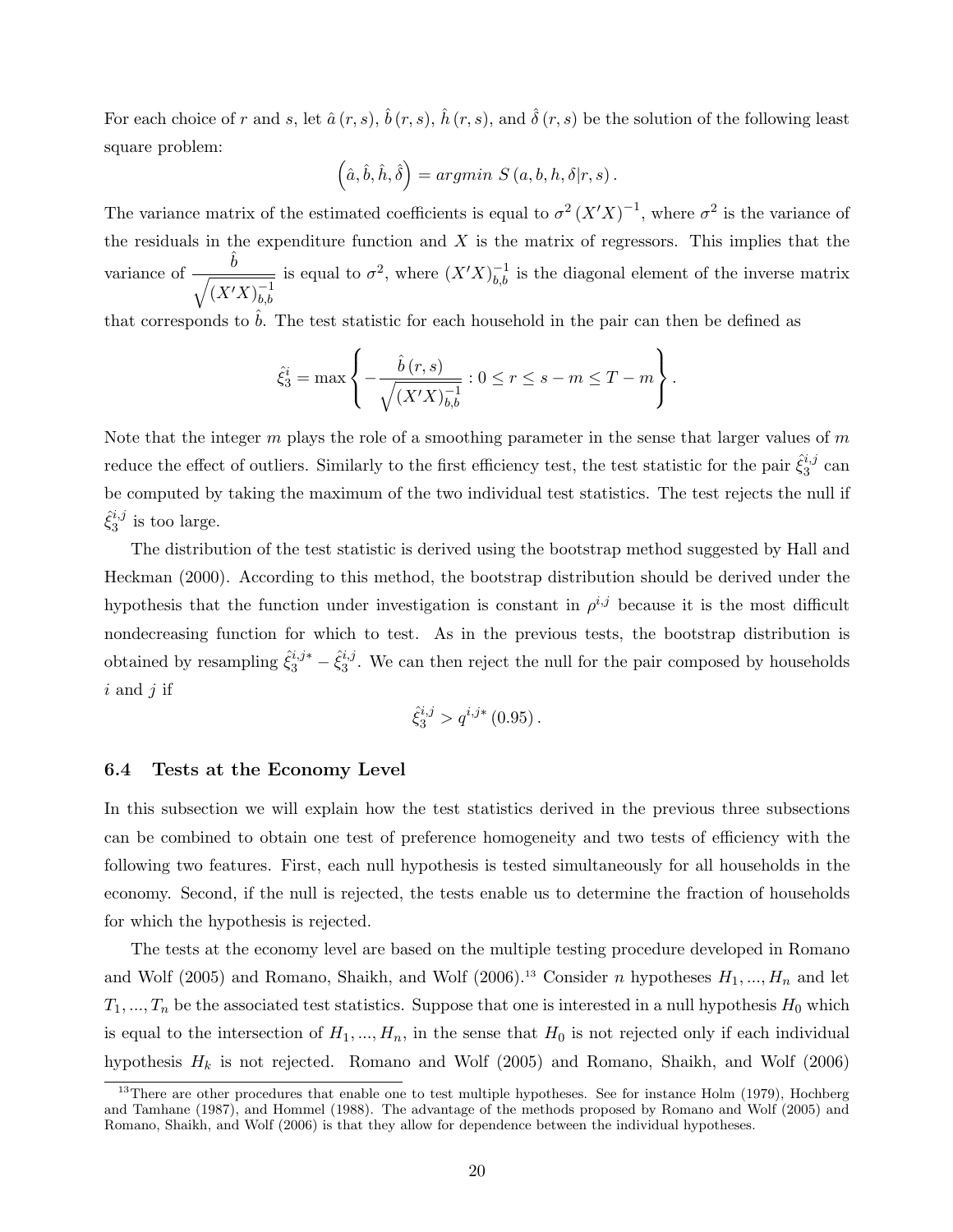propose two methods for testing  $H_0$ . The first method controls the familywise error rate (FWE), i.e. the probability of rejecting at least one of the true hypotheses. Romano, Shaikh, and Wolf (2006) provide evidence that if the number of individual hypotheses is large, the method that controls for the FWE rate is too conservative. They propose an alternative method called  $k$ -stepM method which controls the k-FWE rate, i.e. the probability of rejecting at least k true hypotheses. Since in our paper the number of individual hypotheses is between 396 and 428, we adopt the k-stepM method.

We will now describe the multiple testing method. Let  $T_{r_1} \geq T_{r_2} \geq ... \geq T_{r_n}$  be the test statistics ordered from the highest to the lowest. For any subset of individual hypotheses  $D$ , denote by  $k-max \{T_i\}$  the k-th largest test statistic and by  $c_D (1 - \alpha, k)$  the  $1-\alpha$  percentile of its sampling distribution. In the first step, all the individual hypotheses are considered, i.e.  $D = D_1 = \{H_{r_1},...,H_{r_n}\},\$ and the following generalized confidence region is constructed:

$$
[T_{r_1}-c_{D_1},\infty)\times...\times[T_{r_n}-c_{D_1},\infty).
$$

The individual hypothesis  $T_{r_i}$  is then rejected if  $0 \notin [T_{r_i} - c_{D_1}, \infty)$ , or equivalently  $T_{r_i} > c_{D_1}$ . If in the first step no individual hypothesis is rejected, the null  $H_0$  is also not rejected and the procedure stops. If at least one hypothesis is rejected  $H_0$  is also rejected. If the number of rejections is smaller than  $k$ , the procedure stops. Otherwise, Romano, Shaikh, and Wolf  $(2006)$  show that the power is increased by proceeding to the second step. Let  $R_1$  be the number of individual hypotheses rejected in the first step. In the second step, one considers the individual hypotheses not yet rejected, i.e.  $D = D_2 = \{H_{r_{R_1+1}},...,H_{r_{R_n}}\}$ , and construct the corresponding generalized confidence region:

$$
\Big[T_{r_{R_1+1}}-c_{D_2},\infty\Big)\times\ldots\times\Big[T_{r_{R_n}}-c_{D_2},\infty\Big)\,,
$$

where the threshold  $c_{D_2}$  is constructed using the following method. Construct all the possible subsets that contain the  $n-R_1$  hypotheses that were not rejected plus  $k-1$  of the rejected hypotheses. Denote by  $D_{2,i}$  the *i*-th subset. For each subset compute the  $1 - \alpha$  percentile of the sampling distribution of the k-th largest test statistic  $c_{D_{2,i}}(1-\alpha,k)$ . The threshold  $c_{D_2}$  is the maximum of all  $c_{D_{2,i}}$ . The hypothesis  $T_{r_{R_i}}$  is then rejected if  $T_{r_{R_i}} > c_{D_1}$ . If the number of rejected hypotheses is smaller than k one should stop. Otherwise, one continues in this stepwise fashion until less then k hypotheses are rejected. The  $1 - \alpha$  percentile of the sampling distribution of the k-th largest test statistic is computed using the bootstrap method illustrated in Romano, Shaikh, and Wolf (2006).

### 6.5 Computing the Degree of Risk Sharing If Efficiency Is Rejected

If efficiency is rejected it is of interest to determine the extent of risk sharing for the group of households under consideration. In this section, we outline a non-parametric method that enables one to measure the degree of risk sharing for a specific group. The method is developed in Mazzocco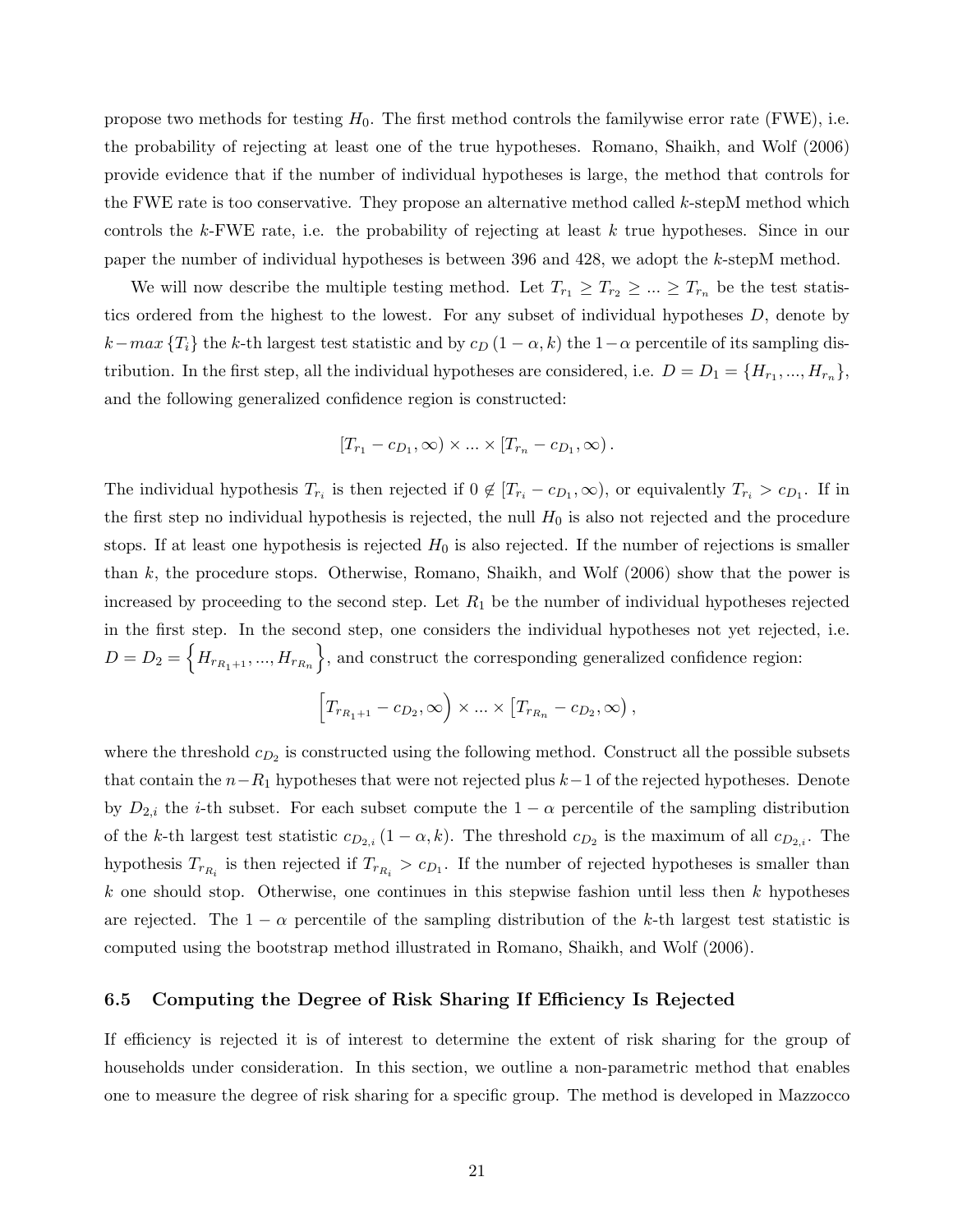and Saini (2009). We will first discuss the case of no measurement errors and then we will introduce measurement errors in consumption and income.<sup>14</sup>

Full income of household i can divided, without loss of generality, in its aggregate and idiosyncratic component, i.e.

$$
y f_t^i = y_t^i + w_t^i T_t^i = A_t + \epsilon_t^i,
$$

where  $A_t$  is the aggregate shock for the group in period t and  $\epsilon_t^i$  is the idiosyncratic shock. Without the assumption of efficient risk sharing, household  $i$ 's expenditure depends on the aggregate as well as idiosyncratic component, i.e.

$$
\rho_t^i = g^i\left(A_t, \epsilon_t^i, w_t^i, W_t\right),
$$

where  $W_t$  is the vector of household wages in the group with the exclusion of  $w_t^i$ .

We will now consider two extreme cases. The first one corresponds to a situation in which a household is in autarky and there is no saving technology. In this case, household expenditure equals household full income and the degree of risk sharing is zero. The second case corresponds to a situation in which households share risk efficiently. In this case, the household expenditure functions do not depend on the idiosyncratic shocks and the group is characterized by the highest degree of risk sharing. Using these two cases we can construct a measure of the degree of insurance using the following ideas. In autarky  $\rho_t^i = y f_t^i = A_t + \epsilon_t^i$ . Hence, the variance of household expenditure conditional on the aggregate shocks and the wages is equal to the variance of the idiosyncratic shocks, i.e.

$$
Var\left(\rho_t^i \left| A_t, w_t^i, W_t\right.\right) = Var\left(\epsilon_t^i \left| A_t, w_t^i, W_t\right.\right).
$$

This variance can be interpreted as the maximum amount of idiosyncratic risk that can be born by household i. Under full insurance, the same conditional variance is equal to zero since the household expenditure is independent of the idiosyncratic shocks. This result is consistent with the previous interpretation that the conditional variance measures the amount of idiosyncratic risk that is born by the household. In the full insurance case, this amount corresponds to zero. A natural measure of the degree of risk sharing can therefore be constructed in the following way. One can first determine the difference between the conditional variance of full income, which corresponds to the conditional variance of  $\epsilon_t^i$ , and the conditional variance of expenditure. This quantity provides a measure of the amount of idiosyncratic risk that is insured by the group. One can then divided the difference by the conditional variance of full income to normalize the measure to be between 0 and 1. The degree of risk sharing can therefore be determined by computing the following quantity:

$$
\xi_4 = \frac{Var\left(\epsilon_t^i \left| A_t, w_t^i, W_t\right.\right) - Var\left(\rho_t^i \left| A_t, w_t^i, W_t\right.\right)}{Var\left(\epsilon_t^i \left| A_t, w_t^i, W_t\right.\right)}.
$$

If in the group there is full insurance,  $\xi_4$  will be equal to 1. If each household is in autarky,  $\xi_4$  will have a value of 0. For every other case  $\xi_4$  will be between these two extreme values.

 $14$ For expositional purposes we will suppress the dependence on the observable and unobservable heterogeneity.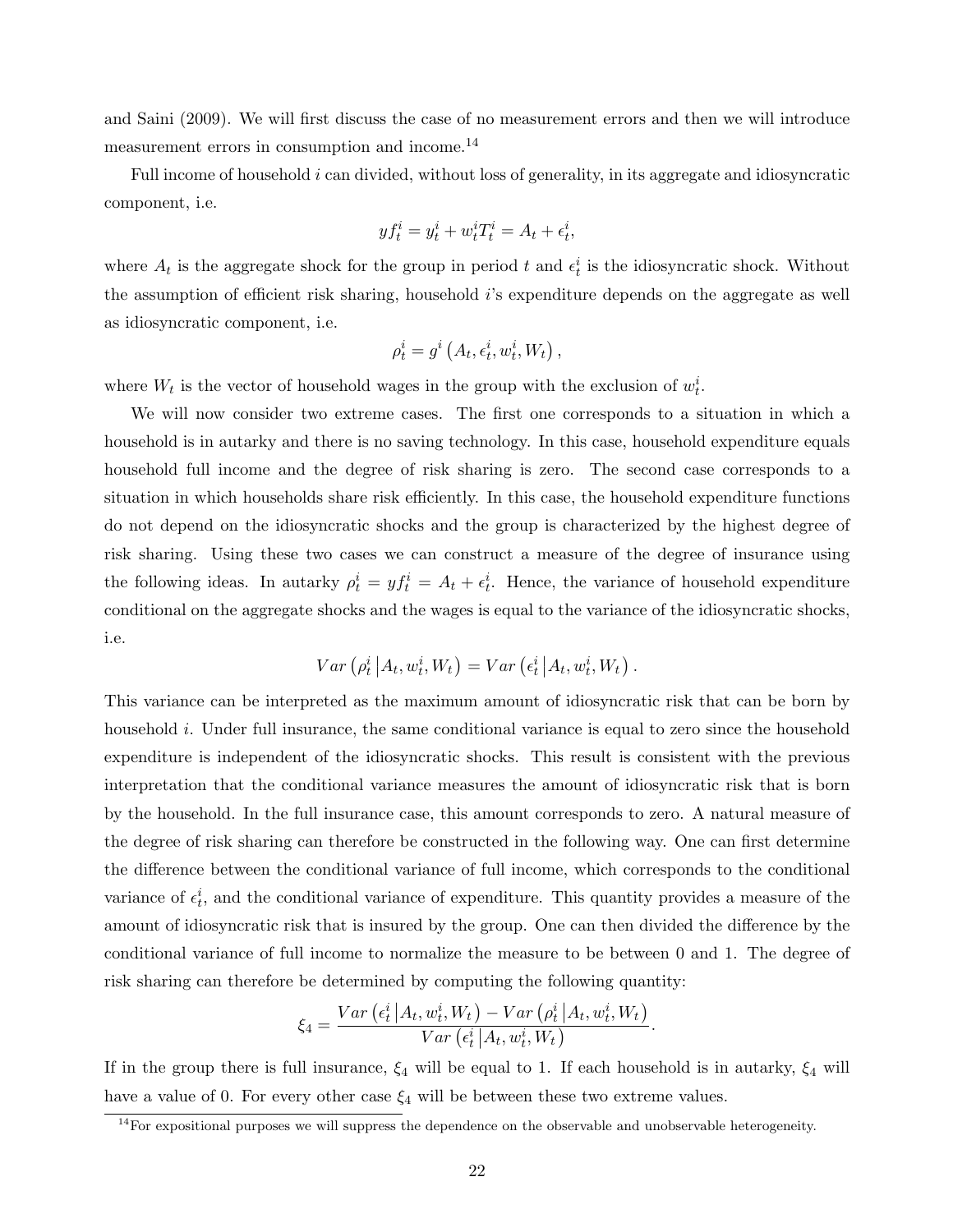Suppose now that expenditure is affected by the additive measurement errors  $m<sup>i</sup>$  discussed in the previous sections. In this case the variance of expenditure is composed of the variance of true expenditure plus the variance of the measurement errors, i.e.

$$
Var\left(\rho_t^i\left|A_t, w_t^i, W_t\right.\right) = Var\left(\rho_t^{T,i}\left|A_t, w_t^i, W_t\right.\right) + Var\left(m_t^i\left|A_t, w_t^i, W_t\right.\right).
$$

As a consequence, the method discussed above cannot be applied directly. Observe, however, that for households that satisfy the efficiency hypothesis the conditional variance of true expenditure is equal to 0. This implies that,

$$
Var\left(\rho_t^i\left|A_t, w_t^i, W_t, Full\; Insurance\right.\right) = Var\left(m_t^i\left|A_t, w_t^i, W_t\right.\right).
$$

Hence, if one observes a group of households for which full insurance is not rejected, the degree of risk sharing can be measured for the group for which efficiency is rejected by computing the following statistic:

$$
\xi_{4,1} = \frac{Var\left(\epsilon_t^i \left| A_t, w_t^i, W_t\right.\right) - \left[Var\left(\rho_t^i \left| A_t, w_t^i, W_t\right.\right) - Var\left(\rho_t^i \left| A_t, w_t^i, W_t, Full\ Insurance\right.\right)\right]}{Var\left(\epsilon_t^i \left| A_t, w_t^i, W_t\right.\right)}.
$$

Consider the the case of measurement errors in consumption  $m<sup>i</sup>$  and measurement errors in income  $\eta^i$ . In this case the conditional variance of household income is the sum of the conditional variance of the idiosyncratic shocks and of the conditional variance of the measurement errors:

$$
Var\left(yf_t^i\left|A_t, w_t^i, W_t\right.\right) = Var\left(\epsilon_t^i\left|A_t, w_t^i, W_t\right.\right) + Var\left(\eta_t^i\left|A_t, w_t^i, W_t\right.\right).
$$

If the measurement errors of consumption and income are drawn from the same distribution, the conditional variance of  $\eta^i$  corresponds to the conditional variance of  $m^i$ . The degree of risk sharing can therefore be computed using the following equation:

$$
\xi_{4,2} = \frac{Var\left(e_t^i \left| A_t, w_t^i, W_t\right.\right) - Var\left(\rho_t^i \left| A_t, w_t^i, W_t\right.\right)}{Var\left(e_t^i \left| A_t, w_t^i, W_t\right.\right) + Var\left(\rho_t^i \left| A_t, w_t^i, W_t, Full Insurance\right.\right)}.
$$

If they are drawn from a different distribution, however, either the data provide a way of separating the conditional variance of the idiosyncratic shocks from the conditional variance of the measurement errors or  $\xi_{4,1}$  provides only an upper bound of the degree of risk sharing.

One last remark is in order. Only the idiosyncratic shocks provide information on the degree of risk sharing within a group. The aggregate shocks provide no additional information since they are allocated to different households according to their risk preferences and decision power.

# 7 The ICRISAT Dataset

In the rest of the paper we use the three tests developed here jointly with the Village Level Studies (VLS) started by the ICRISAT to understand risk sharing in rural India. This dataset has been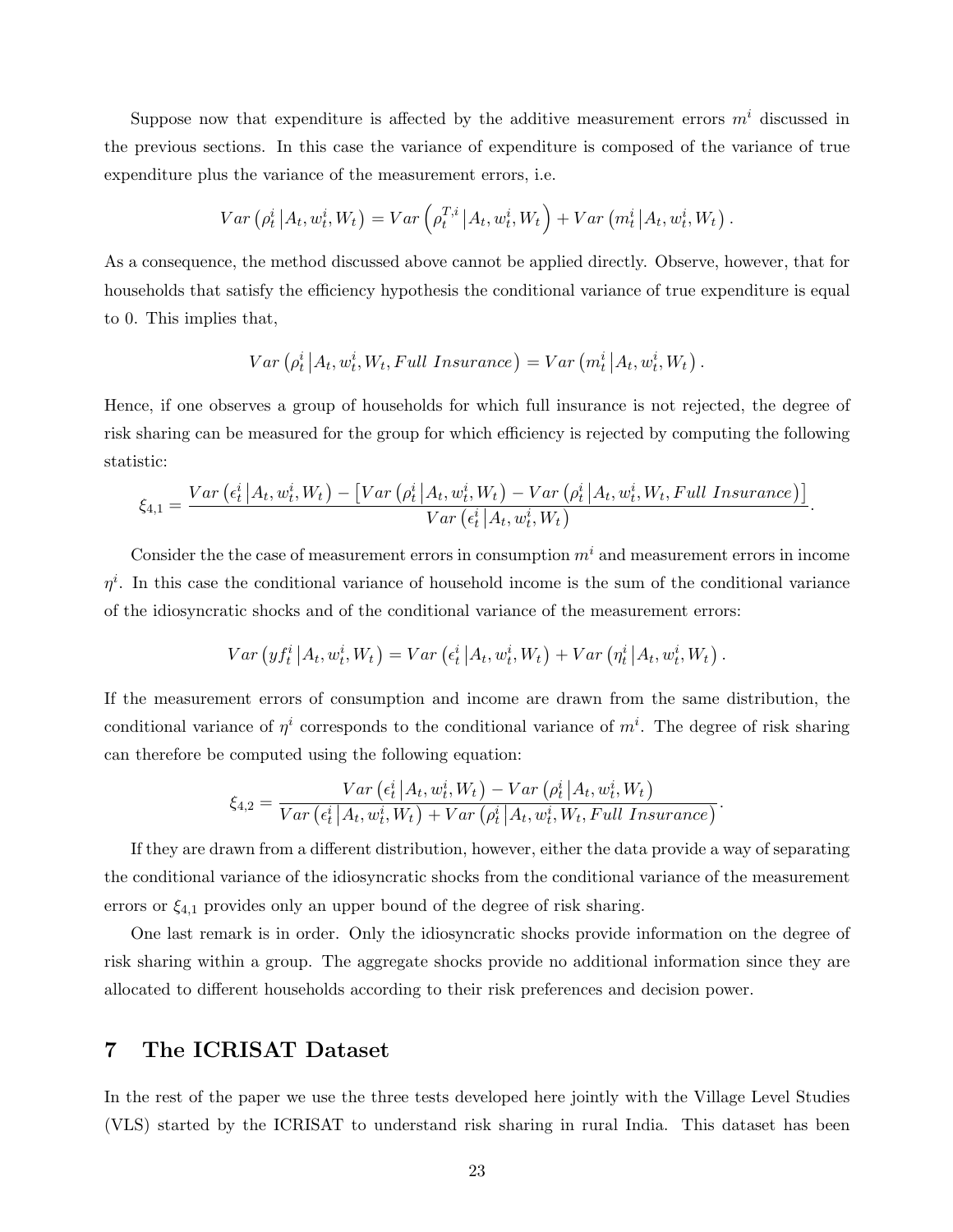chosen for two reasons. First, a good understanding of the effect of idiosyncratic and aggregate shocks on household welfare is particularly important in developing countries, where shocks may have devastating effects on household resources because of the small number of formal markets. Second, several papers in the past have tested efficient risk sharing using this dataset. The results can therefore be compared with the findings of previous papers.

The ICRISAT started the VLS at six locations in rural India on July 1975. The study added four villages in 1981. In each village 40 households were selected to represent families in four land holding classes: 10 from landless laborers; 10 from small farmers; 10 from medium farmers; 10 from large farmers. Following Townsend (1994), the sample used in the estimation is composed of households from 3 villages: Aurepalle, Shirapur, and Kanzara. The VLS records data on production, labor supply, assets, price of goods, rainfall, monetary and non-monetary transaction, household size, age, education, and three different caste rankings from 1975 to 1985. Townsend (1994) gives a detailed description of the data. We will therefore discuss only the issues that are specific to our paper.

In the estimation we need data on consumption, labor supply, wages, demographic variables, and non-labor income. The ICRISAT collects information on these variables approximately every month. The expenditure functions can therefore be estimated using monthly data. We will now discuss how these variables are constructed.

Monthly household consumption is calculated using the transaction data from the ICRISAT Household Transaction Schedule. The consumption variable is the sum of consumption on grain, consumption on other food items, namely oil, animal products, fruits and vegetables, and consumption on other non-durable goods. There are two main problems with using the transaction files: the frequency of the interviews varies; the dates of the interviews differ across households. For example, a household in Aurepalle was interviewed on January 11, February 10, and March 21 in 1980, whereas a different household in the same village was interviewed on January 17, February 13, and March 25 in the same year. It is therefore difficult to compare expenditures across households and over time. To overcome this problem for each interview that covers two months we compute the percentage of days that belongs to each month. We then assign to each month the corresponding expenditure using this percentage.<sup>15</sup> The measure of consumption that we obtain using this method corresponds to non-durable consumption for the entire household. Since different households have different size and gender-age structure, we divide household consumption by an age-gender weight which is constructed following Townsend  $(1994).$ <sup>16</sup>

The construction of the wage and labor supply variables requires a separate discussion. Three

<sup>&</sup>lt;sup>15</sup>As an alternative, we could have assumed a fixed daily rate for each month and then assign expenditure accordingly. This method has two main problems. First, there are several daily rates that are consistent with the observed data depending on which of the two months one starts with. Second, in many cases the daily rate and therefore expenditure is negative.

 $16$ The age-gender weight is computed by adding the following numbers: for adult males, 1.0; for adult females, 0.9; for males aged 13-18, 0.94; for females aged 13-18, 0.83; for children aged 7-12, 0.67; for children aged 4-6, 0.52; for Toddlers 1-3, 0.32; and for infants 0.05.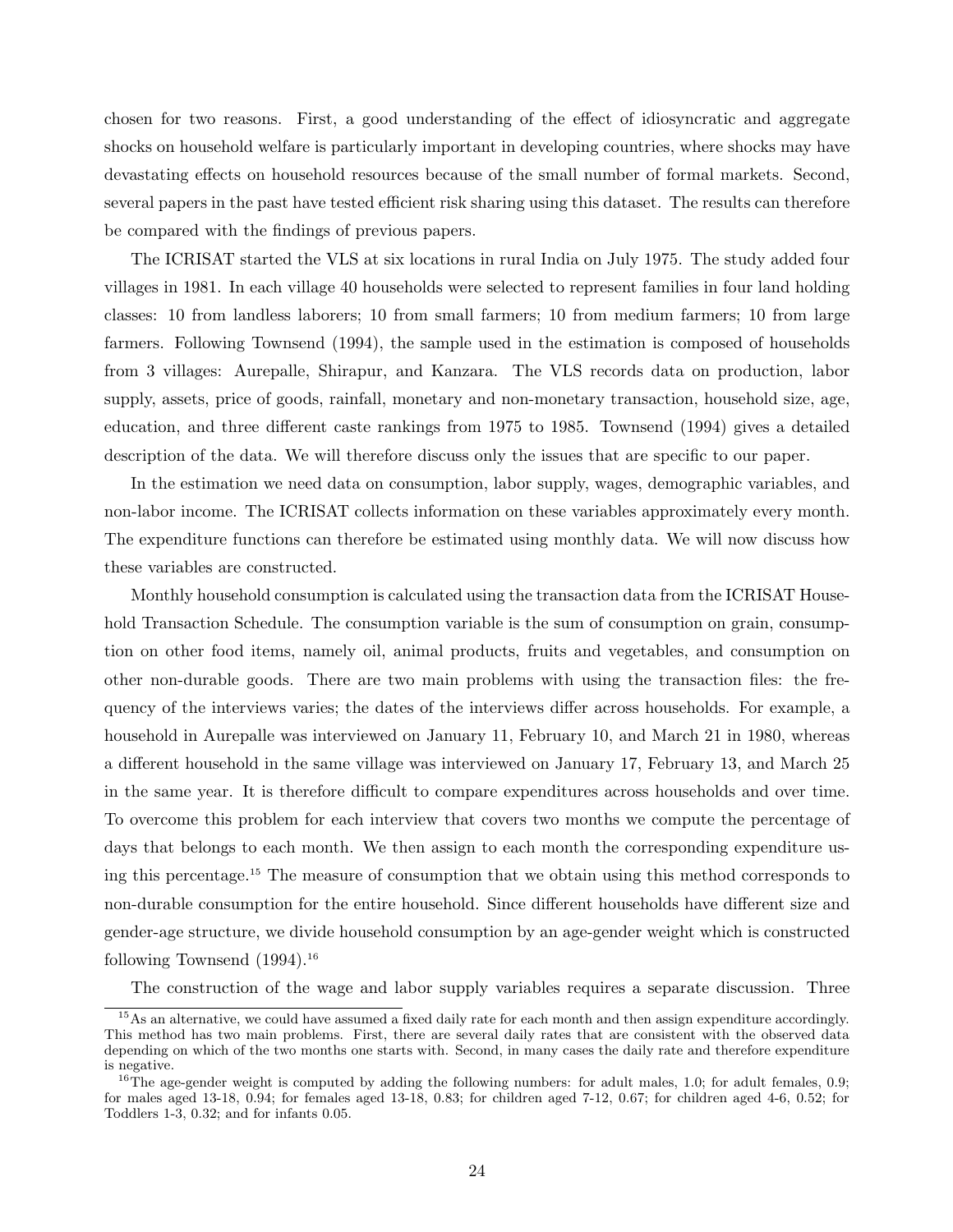different types of employment and wages are recorded by the ICRISAT. The Labor, Draft Animal, and Machinery Utilization Schedule contains information on hours, days of employment, and wages of individuals entering daily employment outside their own farm. In the Household Transaction Schedule, labor income of individuals with regular jobs outside their own farm is recorded, but there is no information on the days and hours of employment. We assume that the data on regular labor income refer to the period covered by the interview and that the individual with the regular job works 8 hours a day for 5 days a week. In the Plot Cultivation Schedule, the ICRISAT records data on the number of hours supplied by men, women, and children to their own farm and the value of their labor. The value of own labor is imputed by the ICRISAT on the basis of the village-specific market wages. The data in these three schedules are collected every interview. We employ this information to construct the daily wages and labor supply that correspond to each month using the method described for consumption. Daily labor supply is therefore the average number of hours of employment on daily jobs, regular jobs, and jobs on own farm supplied by adult members. Daily wages are the average of total labor income earned on any job by adult members divided by the total number of hours. In the construction of leisure we follow Rosenzweig (1988) and Townsend (1994) and compute the time endowment T by assuming that each individual has 26 days per month and 14 hours per day that can be divided between labor and leisure. The remaining days and hours account for sleep, sickness, and holidays. The first efficiency test is implemented using non-labor income as the omitted variable. It is constructed as the sum of income from gifts, dowries, pension, theft, and profits.

The Households Member Schedule records data on demographic variables. We use this information to construct the vector of observable heterogeneity variables, which is composed of the mean age of adult household members, the number of infants, and the caste ranking considered in Behrman (1988). Consumption and wages are deflated using the consumer price index published by the Labour Bureau of India. The set of instruments is constructed using information on lagged rainfall, lagged total expenditure, and lagged savings.

The sample period is July 1975 to July 1985 for Aurepalle and July 1975 to July 1984 for Shirapur and Kanzara. We drop the households that leave the sample before 1985 for Aurepalle and 1984 for Shirapur and Kanzara. This implies that we have up to 126 observations for each household in Aurepalle and up to 114 observations for each household in Shirapur and Kanzara. In all tests, we drop a household if it has fewer than 80 data points. Table 1 reports the summary statistics of the main variables.

# 8 Simulation Study

In this section we will study the performance of the three tests proposed in this paper using simulations. The results will enable us to improve the power and control of the tests when they are implemented using the ICRISAT data. Following Romano, Shaikh, and Wolf (2006) we will focus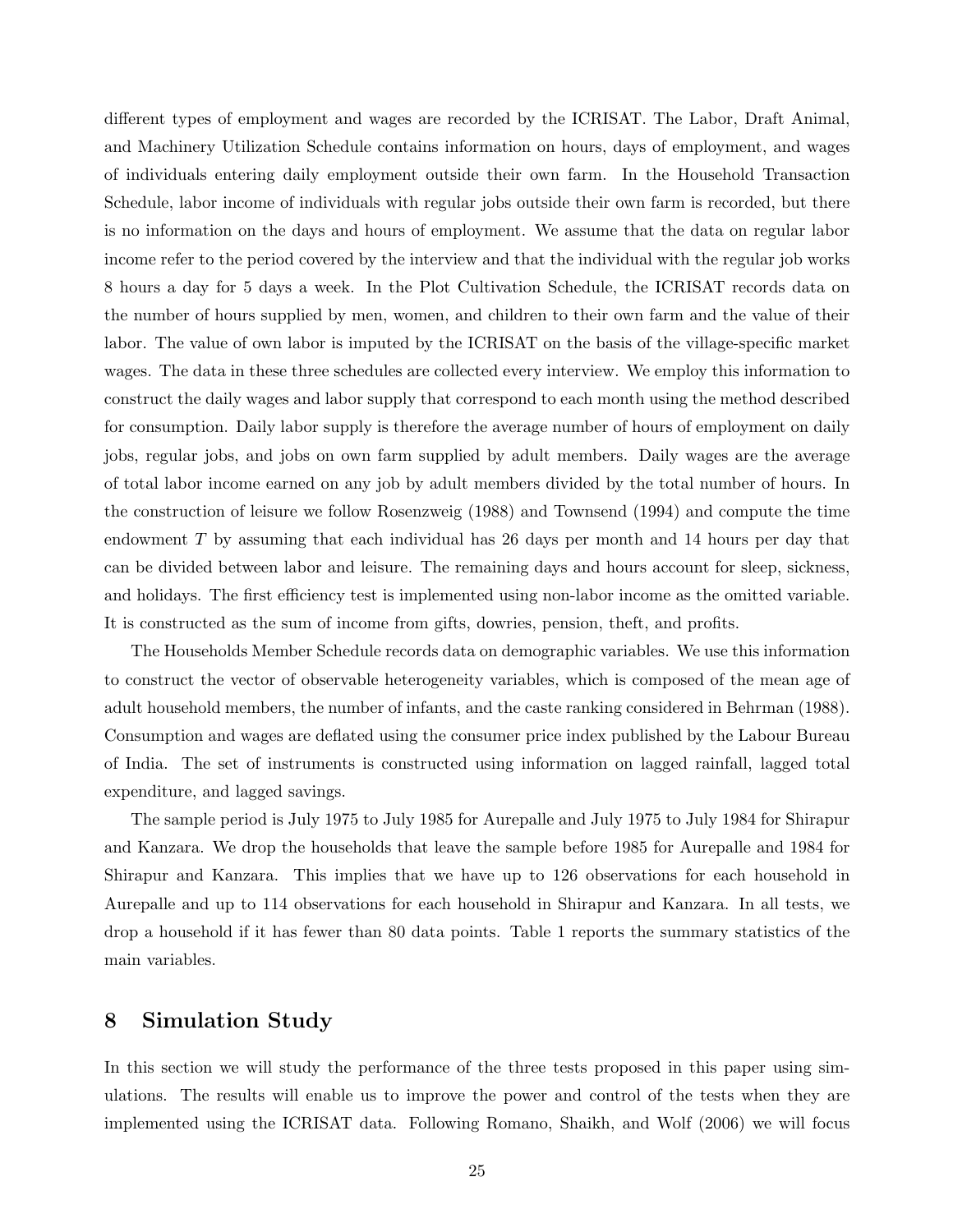on three measures of test performance: the average number of false hypotheses rejected; the average number of true hypotheses rejected; the empirical FWE rate.

All the simulations share the following features. It is assumed that the group under investigation is composed of ten households. All households have a utility function which is nonseparable between consumption and leisure and has the following form:

$$
u^{i}(c, l; z, \eta) = \frac{\left(c^{\sigma_i}l^{1-\sigma_i} + a_i\right)^{1-\gamma_i}}{1-\gamma_i}exp\{\theta z + \eta\}.
$$

This utility generates expenditure functions that satisfy the restrictions discussed in section 5. The parameters  $\sigma_i$  and  $a_i$  are assumed to be identical across households with  $\sigma_i = 0.5$  and  $a_i = 1$ . The risk aversion parameter  $\gamma_i$  is allowed to vary across households. Five households are assumed to have  $\gamma_i = 1.2$ , whereas the corresponding parameter for the other five households is set to 2.5. Households can save using a risk-free asset with no constraint on their borrowing ability. The interest rate is fixed at 0.05 and the discount factor is set equal to 0.95. Each household can draw a high or low daily wage with equal probability. The high and low wages are set equal to 3 and 5 rupees, respectively. We allow for unobservable heterogeneity in the form of a pair fixed effect and for observable heterogeneity using the following three variables: mean adult age, caste ranking, and number of infants. Household decisions are simulated for 160 periods. To approximate the length of the panel in the ICRISAT, the test is then performed using the 120 periods that are between  $t = 21$  and  $t = 140$ . The simulation is repeated 500 times. The distribution of the test statistics is determined using 500 bootstraps.

To evaluate the effect of measurement errors on the outcome of the tests, we add measurement errors to household expenditure  $\rho^i$ . We consider two types of measurement errors. In the first case, they are drawn from a normal distribution with mean zero and a negligible standard deviation  $(\sigma_m = 0.1)$ . In the second case they are drawn from a normal distribution with the same mean but a standard deviation that is equal to half the standard deviation of the simulated household expenditure. We expect the two standard deviations used in the simulation to be a lower and upper bound for the standard deviation of the measurement errors in the data.<sup>17</sup> In the homogeneity in risk preferences test, the effect of measurement errors depends also on the quality of the instruments. In the simulation of that test we consider two sets of instruments. The first set contains a larger number of instruments and generates an average  $R^2$  for total expenditure of about 0.97, where the average is computed across pairs. The second set contains fewer instruments and produces an average  $R^2$  of about 0.5.

The implementation of tests requires the researcher to choose  $k$  in the  $k$ -FWE rate and the order of the polynomial in  $\rho^{ij}$ . We experimented with several values for k. We report the results for k equal to 1, 3, and 5, since generally for  $k$  greater than 5 the loss in control more than dominates the gain in power. We also experimented with polynomials of order 1, 2, 3, and 5. For each test, we will report

<sup>&</sup>lt;sup>17</sup>Ravallion and Chaudhuri (1997) convincingly argue that there are measurement errors in the ICRISAT. We could not find a paper, however, that estimates their standard deviation.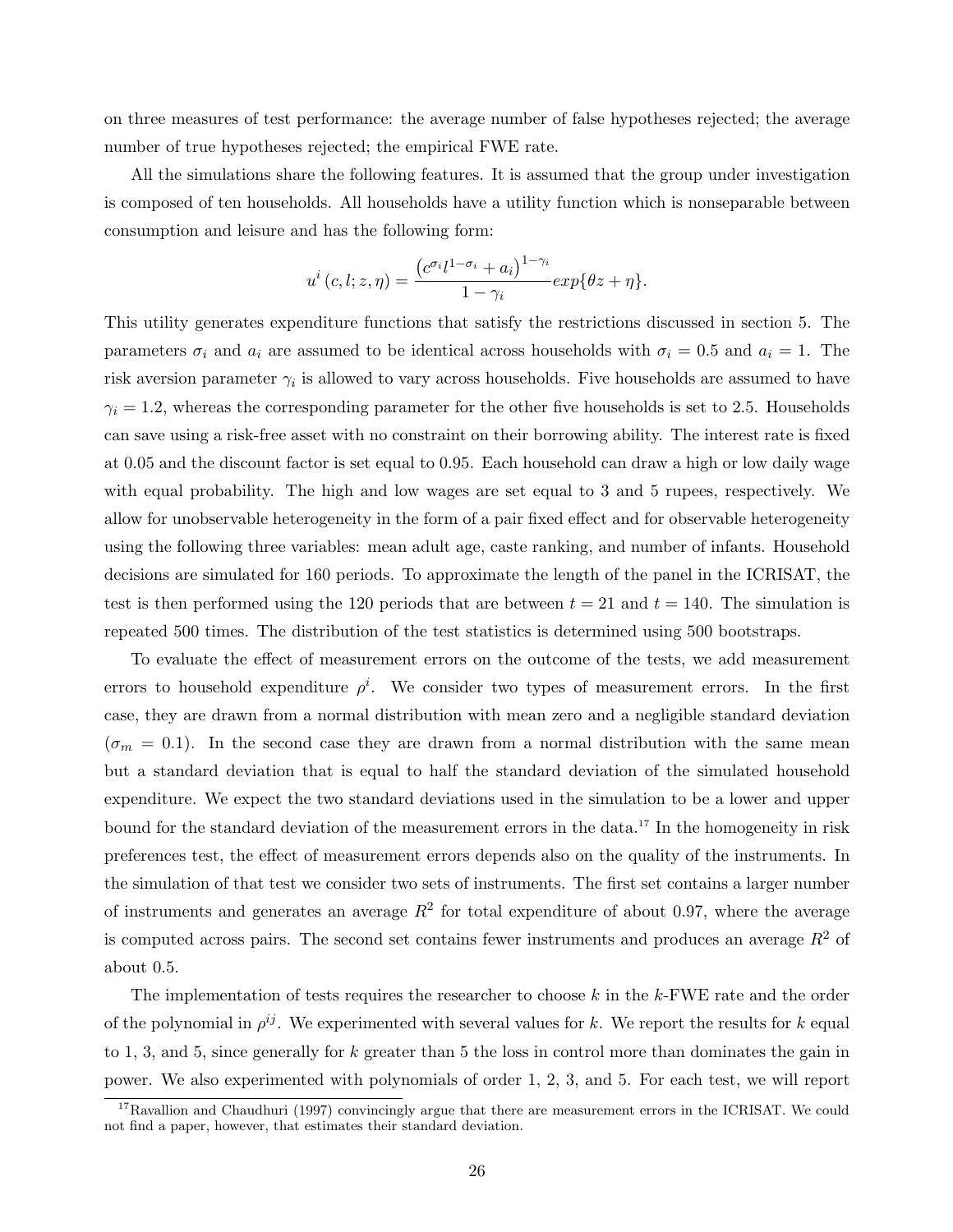only the results that are useful to understand the relationship between the order of the polynomial and the test performance.

To implement the test, one must control for the variation in wages, and in observable and unobservable heterogeneity. We control for this variation in two steps. We first estimate semi-parametrically the expenditure functions and their differences. We then fix wages and the heterogeneity term at the household mean and perform the tests.

#### 8.1 Simulations for the Test of Homogeneity in Risk Preferences

In this subsection we evaluate the performance of the test of homogeneity in risk preferences. To that end, we simulate the decisions of the ten households under the maintained assumption of efficient risk sharing. The Pareto weights are chosen so that the expenditure functions of households with heterogenous risk preferences cross. The goal of the simulation study is therefore to evaluate whether different specifications of the test can detect these crossings. The actual data may correspond to Pareto weights for which the household expenditure functions do not cross even if preferences are heterogeneous. The results should therefore be interpreted as an upper bound for the power of the test.

The results indicate that the performance of the test depends on four features of the simulated data: the severity of the measurement error problem; the quality of the instruments used to address it; the order of the polynomial in total expenditure; the choice of  $k$  in the  $k$ -FWE rate. The results are reported in table 2. To understand them it is important to remember that the risk aversion parameter is equal to 1.2 for five households and to 2.5 for the remaining five. In the simulation there are therefore 25 pairs with heterogeneous preferences and expenditure functions that cross, and 20 pairs with homogeneous risk preferences.

We start the description of the results by discussing the effect of the measurement errors on the outcome of the test. If the standard deviation of the measurement errors is negligible, the test can easily detect the existence of heterogeneity in risk preferences. The average rejection of false hypotheses is 25 out of 25. If the standard deviation is large the average number of false hypotheses rejected by the test drops significantly for some specifications of the test. The lowest average is obtained when we employ the small set of instruments, a polynomial of order 2, and  $k = 1$ . For this specification the average number of correct rejections is just 0.4 out of 25. The number increases significantly if we use the large set of instruments, a polynomial of order 1, and we set  $k$  equal to 5. In this case the average number of correct rejections is 24.3 out of 25. To understand why measurement errors have a substantial effect on the power of the test, observe that the test statistic is constructed using the difference in expenditure functions. In the simulation the difference is generally much smaller than the actual expenditures. When the measurement errors are drawn from a distribution with a standard deviation that equals half the standard deviation of household expenditure, the difference in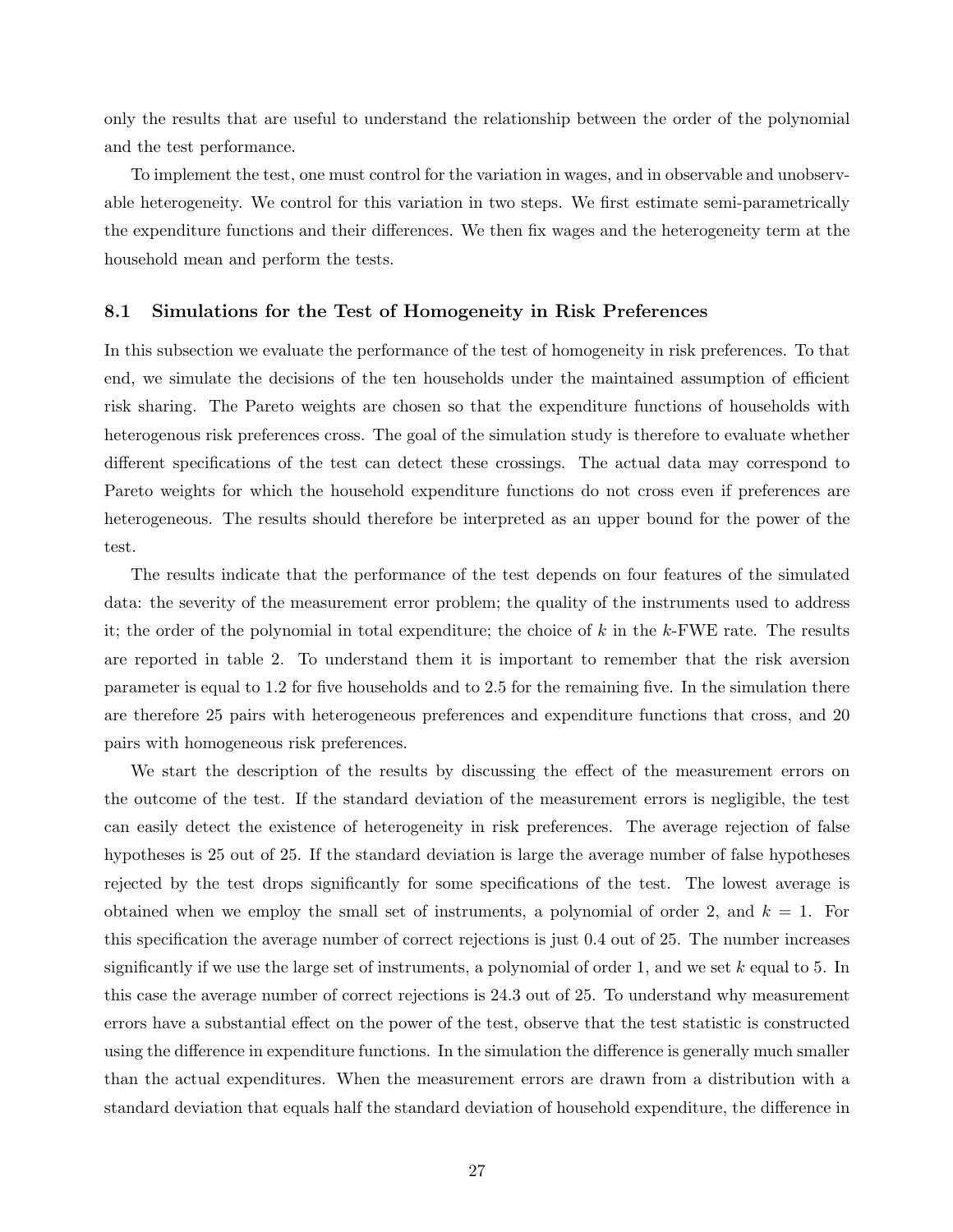measurement errors dominates the difference in true expenditures in many instances. It is therefore difficult for the test to detect a crossing unless a strong set of instruments is used and k is increased. The measurement errors have very little effect on the number of true hypotheses rejected by the test. The average number of false rejections is always very small with the highest number being 1 for the large set of instruments, high  $\sigma_m$ ,  $k = 5$ , and a polynomial of order 2.

The order of the polynomial in  $\rho^{ij}$  also has a significant effect on the outcome of the test. The best performance is obtained when the order is set equal to 1. This result can be explained by noting that for HARA preferences the efficient expenditure functions are approximately linear in aggregate expenditure. The difference in expenditure functions is therefore also approximately linear. As a consequence the standard errors of the estimated difference increase with the order of the polynomial, which explains the results.

The simulation study also indicates that the choice of k has an important effect on the power of the test. When the standard deviation of the measurement errors is large the test is too conservative if k is set equal to 1. When we increase k to 3 or 5 we observe a substantial gain in power with little loss in control. For instance when we use the large set of instruments and a polynomial of order 1, an increase in k from 1 to 3 raises the average number of correct rejections from 15.2 to 23.5. At the same time the average number of false rejections increases only slightly from 0 to 0.4. An additional increase in k to 5 has only a small effect on the outcome of the test. When we use a polynomial of order 2 and the small set of instruments  $k = 5$  appears to be the optimal choice.

The test of homogeneity in risk preferences in the ICRISAT will be set up taking into account the results of the simulation study. In the ICRISAT we expect HARA preferences to be only an approximation of household preferences. We also expect the standard deviation of the measurement errors to be between the ones considered in the simulation study. Moreover, the set of instruments that will be used produces an average  $R^2$  of about 0.71. Because of all this, we will implement the test using two specifications. In the first one we set k equal to  $\frac{3}{45}\%$  of the total number of individual hypotheses and the order of the polynomial to 1. In the second specification we change the order of the polynomial to 2.

#### 8.2 Simulations for the Efficiency Test with Non-labor Income

In this subsection we will discuss the performance of the efficiency test with non-labor income. Its evaluation requires the simulation of an economy in which a first group of households share risk efficiently, whereas efficiency is violated for a second group. We will assume that five households behave efficiently and that the remaining five are in autarky and can insure themselves against income shocks only by using the risk-free asset. We therefore have 45 individual hypotheses, 35 of which are false. It is important to point out that autarky with a risk-free asset is only one possible alternative to efficiency. Other alternatives are autarky without savings, cooperation without commitment, and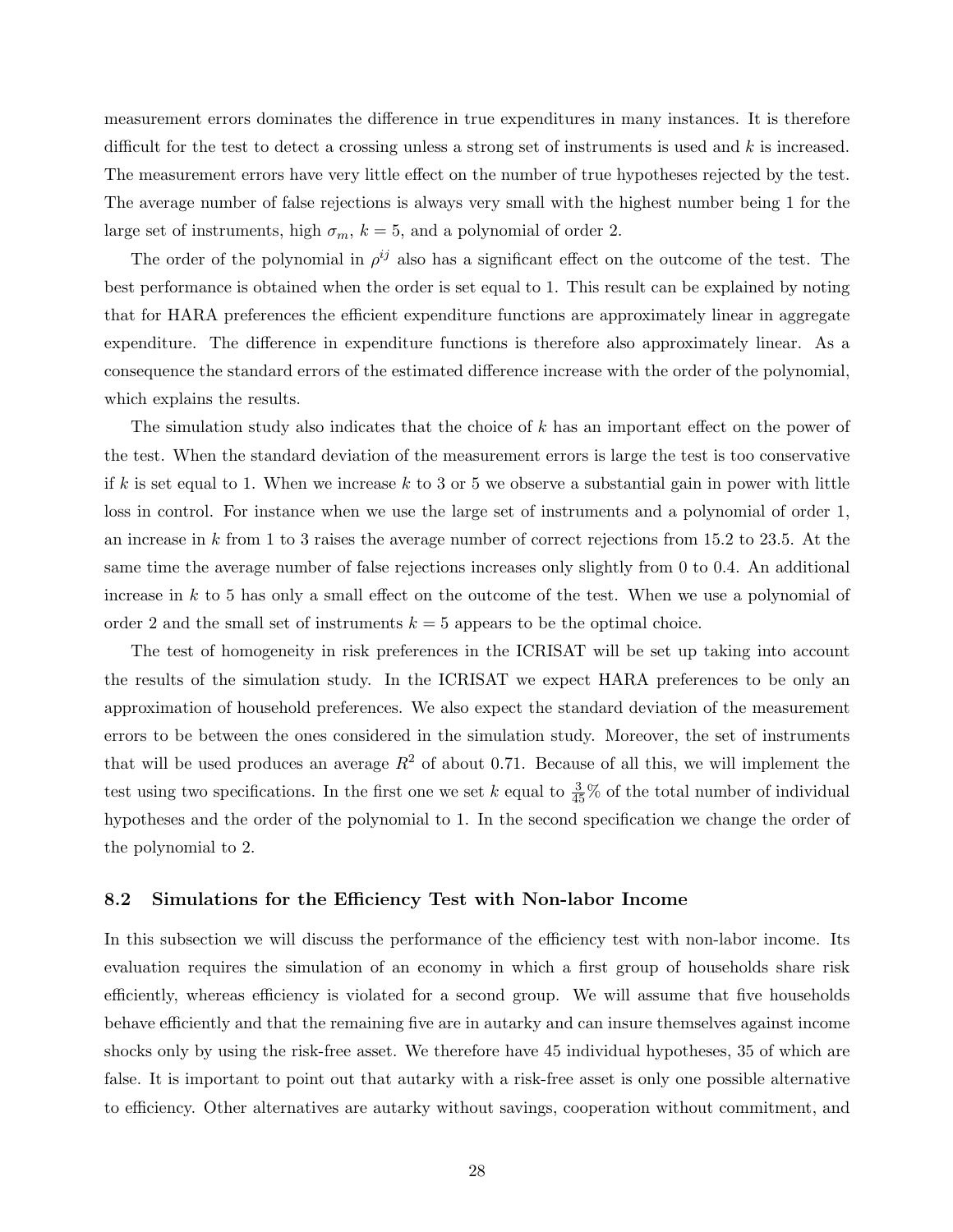cooperation with asymmetric information. We have chosen autarky with a risk-free asset because it has been shown in the finance literature that in this environment households can achieve a degree of insurance similar to the degree that can be achieved in an economy with efficient risk sharing.

The ability of households in autarky to insure themselves against income shocks using the risk-free asset depends on the properties of the non-labor income process. In the simulation we consider a process that attempts to replicate non-labor income in the ICRISAT data. It is assumed that the process is distributed according to a normal distribution with a mean that depends on lagged nonlabor income, mean adult age, caste, and number of infants. This specification enables us to capture the fact that non-labor income is highly persistent in the data: everything else equal, an increase in lagged non-labor income by 100% increases current non-labor income by about 50%. Using this specification and the ICRISAT data we can estimate the mean and variance of the process. We can then compute the probability of drawing different realizations for non-labor income.

The simulation results for the first efficiency test differ from the results obtained from the homogeneity test in two respects. First, in the efficiency test the measurement errors have a smaller effect on the outcome of the test. To provide the intuition behind this result note that the present test is based on the estimated expenditure functions and not on their differences. Consequently, measurement errors drawn from the same distribution have a smaller effect on the test. For this reason we report the outcome of the simulation study for only one set of instruments which has an average  $R<sup>2</sup>$  slightly lower than 0.9. The second difference is that the best performance is obtained with a polynomial in  $\rho^{i,j}$  of order 3. To understand why this test requires a polynomial of higher order, observe that households that share risk efficiently have expenditure functions that are approximately linear in total expenditure. A polynomial of order 1 is therefore the optimal choice for this group. The group of inefficient households, however, have expenditure functions that are non-linear in total expenditure. As a consequence they require a polynomial of higher order. A polynomial of order 3 enables us to approximate in the best possible way the expenditure functions of both groups of households. We only report the results for this specification.

Table 3 describes the outcome of the simulation study. If the standard deviation of the measurement errors is negligible, the test is able to reject almost all false hypotheses. When  $k = 1$  we reject on average 34.5 false hypotheses out of 35. When k is set equal to 3 or 5 we reject all false hypotheses. When we increase the standard deviation, the average number of correct rejections decreases but only slightly with 28.2 average rejections for  $k = 1$ , 34.9 rejections for  $k = 3$ , and 35 rejections for  $k = 5$ . The average number of true hypotheses rejected is small for both specifications of the measurement errors and it is between 0 and 0.56.

The results of the simulation study are used to set up the test that will be used to evaluate efficiency in Indian villages. The test will be implemented using a polynomial of order 3 in  $\rho^{ij}$  and a k that corresponds to  $\frac{3}{45}\%$  of total hypotheses.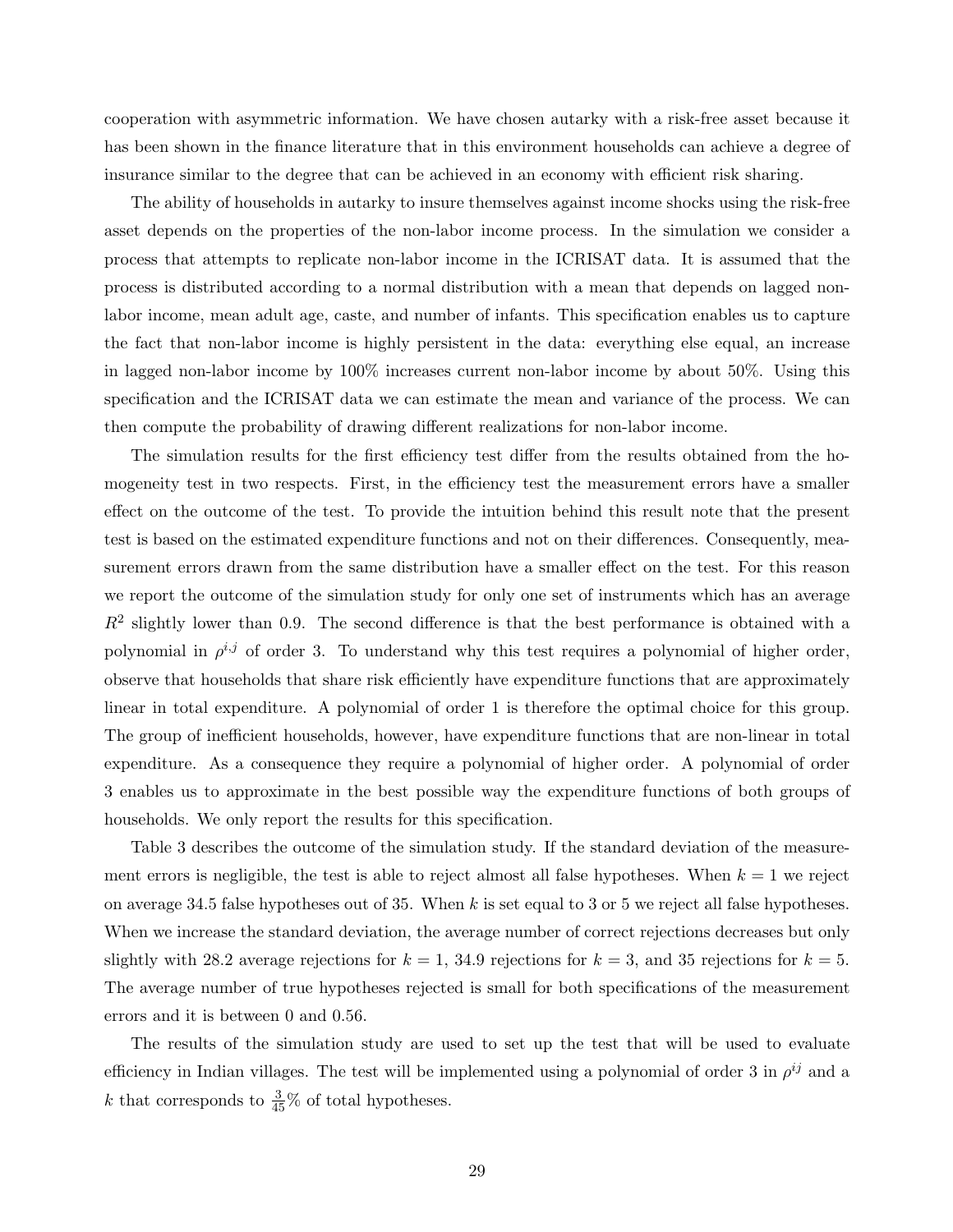#### 8.3 Simulations for the Efficiency Test with Increasing Functions

In this section we will describe the performance of the efficiency test with increasing functions. Similarly to the non-labor income test, we simulate an economy in which five households share risk efficiently and five households are in autarky.

The computation of the test statistics for the present test requires a choice for the smoothing parameter m. We have experimented with different values for  $m$ . When the measurement errors have a negligible standard deviation the power of the test is maximized without sacrificing control when  $m$  is set as low as possible. When the measurement errors have a large standard deviation, however, we reject too many true hypotheses if  $m$  is set too low because the test cannot reduce the impact of outlying data values. With high standard deviation we obtain the best balance between power and control when we set  $m = 15$ . We report the results for this value of the smoothing parameter.

After having set  $m = 15$ , the performance of the test depends on two features of the simulated data: the choice of k for the k-FWE rate; the order of the polynomial in  $\rho^{i,j}$ . We report our findings in table 4 for the two specifications of the measurement errors, for a polynomial in  $\rho^{ij}$  of order 3, and a polynomial of order 5. The results indicate that the efficiency test with increasing functions has less power than the test with non-labor income. They also indicate that in this test it is crucial to increase k to 5 and the order of the polynomial to 5. For this specification, we have the largest number of correct rejections.

We will now provide the intuition for the lower power of this test. If efficiency is violated the expenditure functions decrease with aggregate expenditure only if aggregate expenditure is the sum of a high level of expenditure for one household and a low level of expenditure for the other household. This event occurs if one household is characterized by a high level of non-labor income, wages, and savings, whereas non-labor income, wages, and savings are low for the second household. Not all households experience this type of event in a given simulation. As a consequence the number of false hypotheses rejected by the test is lower than 35 in some simulations.

Given the results obtained with the simulations, we will test efficiency with increasing functions in the ICRISAT by setting the smoothing parameter to 15, the order of the polynomial to 3 and 5, and k equal to  $\frac{5}{45}$ % of total individual hypotheses.

### 9 Results

In this section, we report the outcome of the tests for the three Indian villages considered in the paper. We will first describe the outcome of the test of homogeneity in risk preferences. The estimation of the household expenditure functions indicates that every pair of households can be assigned to one of three different categories: (i) pairs whose expenditure functions do not cross; (ii) pairs with expenditure functions that cross once; (iii) pairs whose expenditure functions cross twice. The first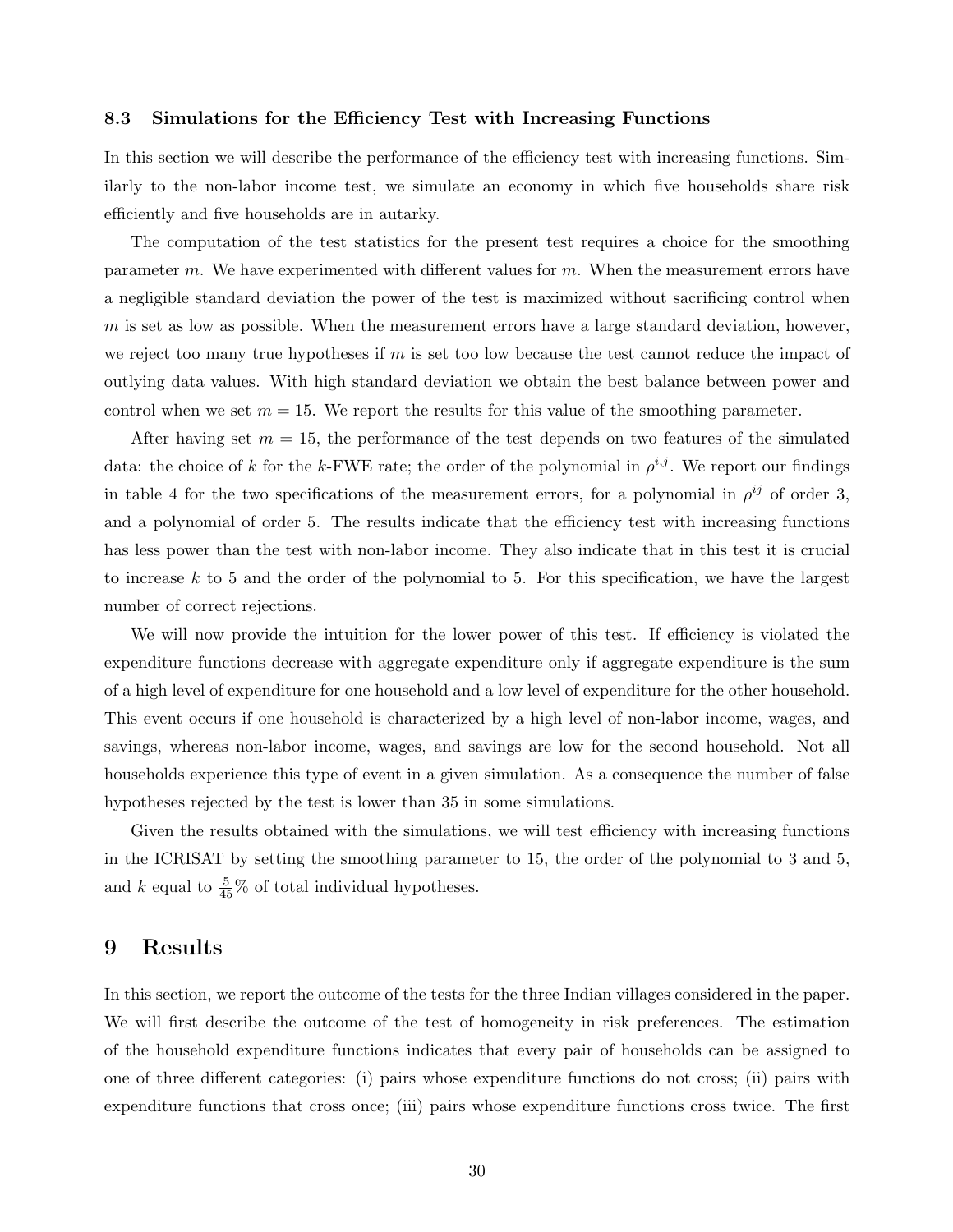two panels of Figure 5 depict one pair of households for the first two categories. Figure 6 describes the expenditures for a pair in the third category. This finding represents a first and informal indication that heterogeneity in risk preferences is a significant feature of Indian villages. The outcome of the formal test, which is reported in Table 5, supports this evidence. At the village level, homogeneity in risk preferences is strongly rejected in all three villages. When we use a polynomial of order 1 in  $\rho^{i,j}$  we reject the null in about 25% of possible cases in Aurepalle, in about 16% of possible cases in Shirapur, and in about 35% of possible cases in Kanzara. When we employ a polynomial of order 2, we obtain a similar number of rejections in Aurepalle and Shirapur. In Kanzara the number of rejections drops to about 25% of possible cases. When we perform the test at the caste level, we reject the hypothesis of identical risk preferences in 5 of the thirteen observed castes when a polynomial of order 1 is employed and in 7 of the observed castes when the order of the polynomial is increased to 2. These results imply that previous tests should have rejected efficient risk sharing in Indian villages as long as aggregate shocks have a significant impact on household behavior and the variable used to capture idiosyncratic shocks is correlated with risk preferences.

We will now discuss the outcome of the efficiency tests. Before considering the tests proposed in this paper, we describe the results obtained using the standard test employed by the risk-sharing literature. The results, which are reported in table 6, are obtained using the specification employed by Townsend (1994). It corresponds to the following efficiency condition:

$$
\Delta \rho_t^i = \alpha_0 + \alpha_1 \Delta X_t + \alpha_2 \Delta \rho_t^a + \alpha_3 \Delta y_t^i,
$$

where  $\Delta \rho_t^i$ ,  $\Delta \rho_t^a$ , and  $\Delta y_t^i$  are the first differences in household expenditure, village expenditure, and household income, and  $X_t$  is a vector of control variables that includes wages, mean household age, caste, and number of infants. To be able to compare the results of the standard test with the results of the tests developed in the present paper, expenditure is defined as expenditure on non-durable consumption plus expenditure on leisure. We reject efficiency in all three villages, which is consistent with the panel estimates reported in Townsend (1994). The test is also performed at the caste level for castes that have at least two households in the sample. In this case  $\Delta \rho_t^a$  measures the first difference in caste expenditure. In Aurepalle we reject the null in two out of six castes, in Shirapur in two out of three castes, and in Kanzara in two out of four observed castes.

We will now describe the outcome of the two efficiency tests derived in this paper. The results are reported in Table 7. At the village level, both tests reject efficient risk sharing in all three villages. Using the non-labor income test, efficiency is rejected for 12 pairs in Aurepalle, 18 pairs in Shirapur, and 10 pairs in Kanzara. These numbers correspond to about 3% of possible cases in Aurepalle, 5% of possible cases in Shirapur, and 2% of possible cases in Kanzara.<sup>18</sup> The results obtained using the

<sup>&</sup>lt;sup>18</sup>Observe that our tests control the k-FWE rate. This implies that in our tests the probability of rejecting at least  $k$  true hypotheses is controlled to be smaller than or equal to 0.05. The statement that the tests should reject at least 5% of total hypotheses is therefore incorrect in this context.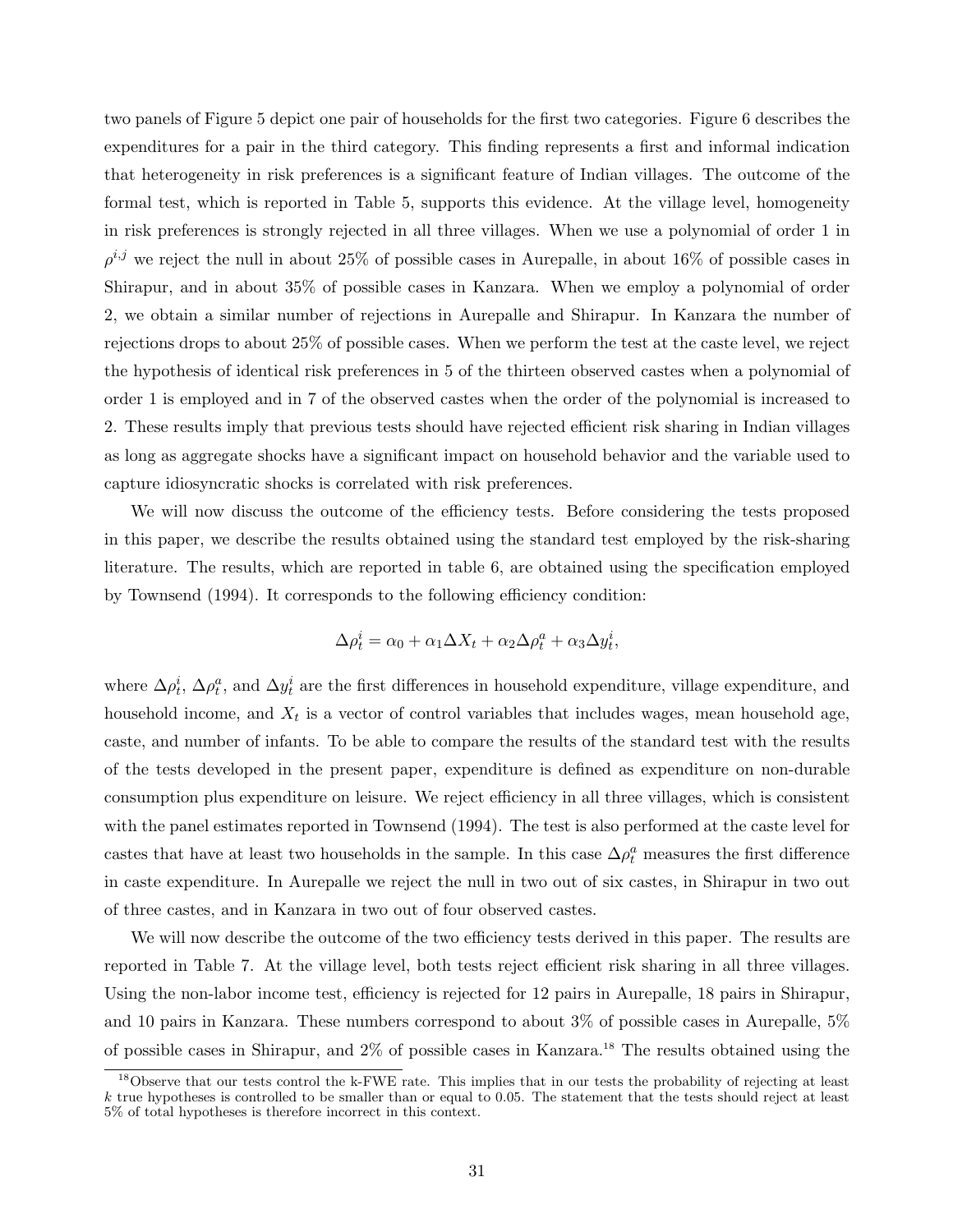efficiency test with increasing functions are consistent with the ones obtained using non-labor income. The only difference worth noting is that with the second test we observe a larger number of rejections in Kanzara, where the null is violated in about 6% of the cases. The rise in number of rejections is explained by the increase in k in the k-FWE rate from 3 to 5. When we use k equal to 3, the number of rejections is always lower for the test with increasing functions. To summarize, at the village level we observe a small number of rejections, which implies that there is a significant degree of mutual insurance in Indian villages. But the test can detect a substantial number of rejections even if one allows for heterogeneity in risk preferences and a general class of utility functions.

Allowing for heterogeneity in risk preferences and a general class of utility functions makes a significant difference when we test risk-sharing at the caste level. Contrary to the outcome of the standard test, we find that castes are able to perfectly insure their members. In Aurepalle we cannot reject efficiency in any of the six observed castes. The same result holds for Shirapur. Kanzara is the only village in which we observe one caste for which efficiency is rejected. For this caste, the null is rejected for 1 pair out of 78 possible cases using the non-labor income test and for 5 pairs using the increasing function test.

One additional point should be discussed. For the caste with ranking 86.25 in Aurepalle and for the caste with ranking 76.25 in Kanzara we cannot reject the hypothesis of homogeneity in risk preferences, we reject efficiency using the standard test, but we cannot reject efficient risk sharing using the semi-parametric tests that allow for heterogeneity in risk preferences. In these two cases the different outcome obtained using our efficiency tests should be attributed to the general class of utility functions allowed by our tests and not to the presence of heterogeneous risk preferences.

The results presented in this section indicate that it is crucial to allow for heterogeneity in risk preferences and a general class of preferences if the goal is to understand the risk-sharing institutions in rural India. The next section attempts to interpret these results using data on transfers and loans.

### 10 Discussion of Results

Two of the findings reported in the previous section are worth a discussion. First, a model with full insurance is an extremely good approximation of the behavior of households that belong to the same caste. Second, efficient risk sharing is rejected at the village level. The number of rejections is small, which suggests that the degree of insurance is high. But there is a non-negligible number of cases in which the data indicate that households that belong to different castes are affected by caste-specific shocks. These two findings suggest that the relevant social unit in rural India is not the village, as indicated in previous papers, but the caste. These results are consistent with recent evidence reported in Munshi and Rosenzweig (2006), where it is shown that to understand mobility in India one should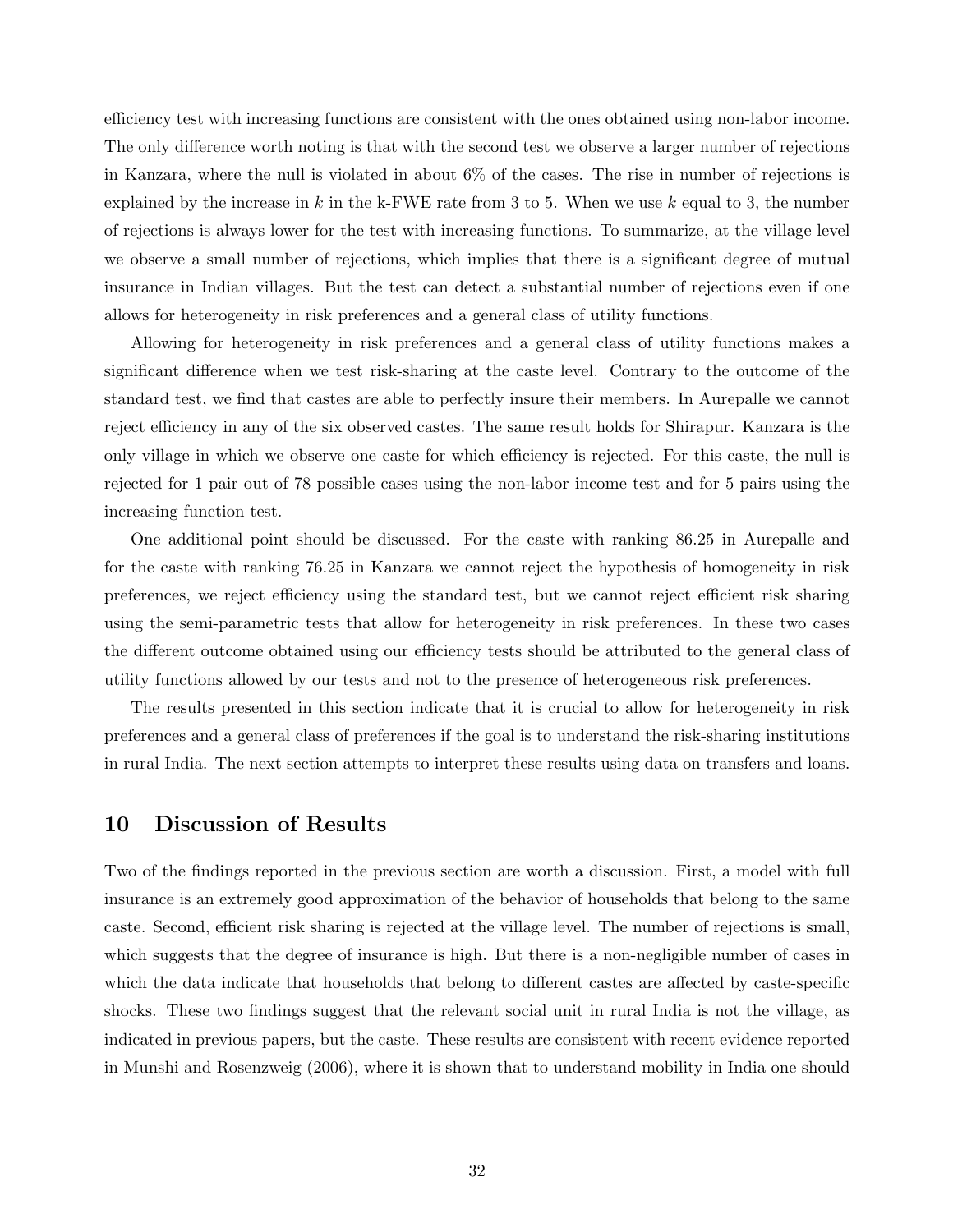use the caste as the social unit.<sup>19</sup>

We will now provide some descriptive evidence about the type or risk-sharing institutions that castes use to insure their members against different types of shocks. A formal analysis would require a precise description of each institution, which is beyond the scope of this paper. Using the ICRISAT data, however, we can give some insight on two institutions that appear to be important as risksharing devices at the caste level: transfers and loans. We use two types of information available in the ICRISAT. First, the ICRISAT collects data on the amount received by or given to a household as a transfer or loan. In the ICRISAT questionnaire a transfer is defined as a transaction in which resources or money change ownership without compensation. A loan is a similar transaction with a compensation. Second, in the ICRISAT we observe the partner in the transaction, where the list of partners includes caste fellows. We can therefore determine whether a loan or a transfer took place between two households that belong to the same caste.

Table 8 reports average real per-capita transfers and loans given by and received from households in the three villages under investigation. There are four patterns that are worth a discussion. First, transfers are a substantial fraction of non-durable expenditure. In Aurepalle, real per-capita transfers given and received are on average 14.5% and 13% of non-durable expenditure. In Shirapur, the transfers given and received are also a high percentage of expenditure at 9.5% and 15%. The village with the lower amount of transfers is Kanzara where transfers given and received are 4.8% and 11.6%. A second pattern to consider is that the average value of loans received is a large fraction of household expenditure, whereas the same number for loans given is negligible.

A third feature of the data is that most of the transfers are given to and received from households that belong to the same caste. In Aurepalle, the transfers given to caste fellows are 83% of total transfers and the transfers received from caste fellows are 70%. Shirapur and Kanzara are characterized by similar percentages. These findings are different from the results reported by Munshi and Rosenzweig (2006), where it is suggested that transfers between caste members are negligible. Our results are more in line with Townsend's view that transfers are an important source of insurance. The data on loans given display a similar pattern. In all cases in which we observe some resources being lent, the loan is given to a caste fellow. When we condition on giving a loan, it is also evident that the amount of resources transferred to the caste fellow is a large fraction of expenditure. The data on loans received display a different pattern. Most of the loans are received from households that do not belong to the same caste.

A last point that should be discussed is that a large fraction of the transfers between caste fellows is given to and received from households living outside the village boundaries. This pattern is

<sup>&</sup>lt;sup>19</sup>According to their paper, the correct social unit should be the sub-caste or *jati*. In the ICRISAT we do not have data at the *jati* level. As a consequence, we cannot provide direct evidence on the difference between behavior at the caste and sub-caste level. However, when we test full insurance at the caste level including also households that reside in different villages, we reject the null in 2 of the 4 castes for which we have at least two households that belong to the same caste and live in different villages. This finding is consistent with the result in Munshi and Rosenzweig (2006) if households that belong to the same caste but live in different villages are more likely to belong to different *jatis*.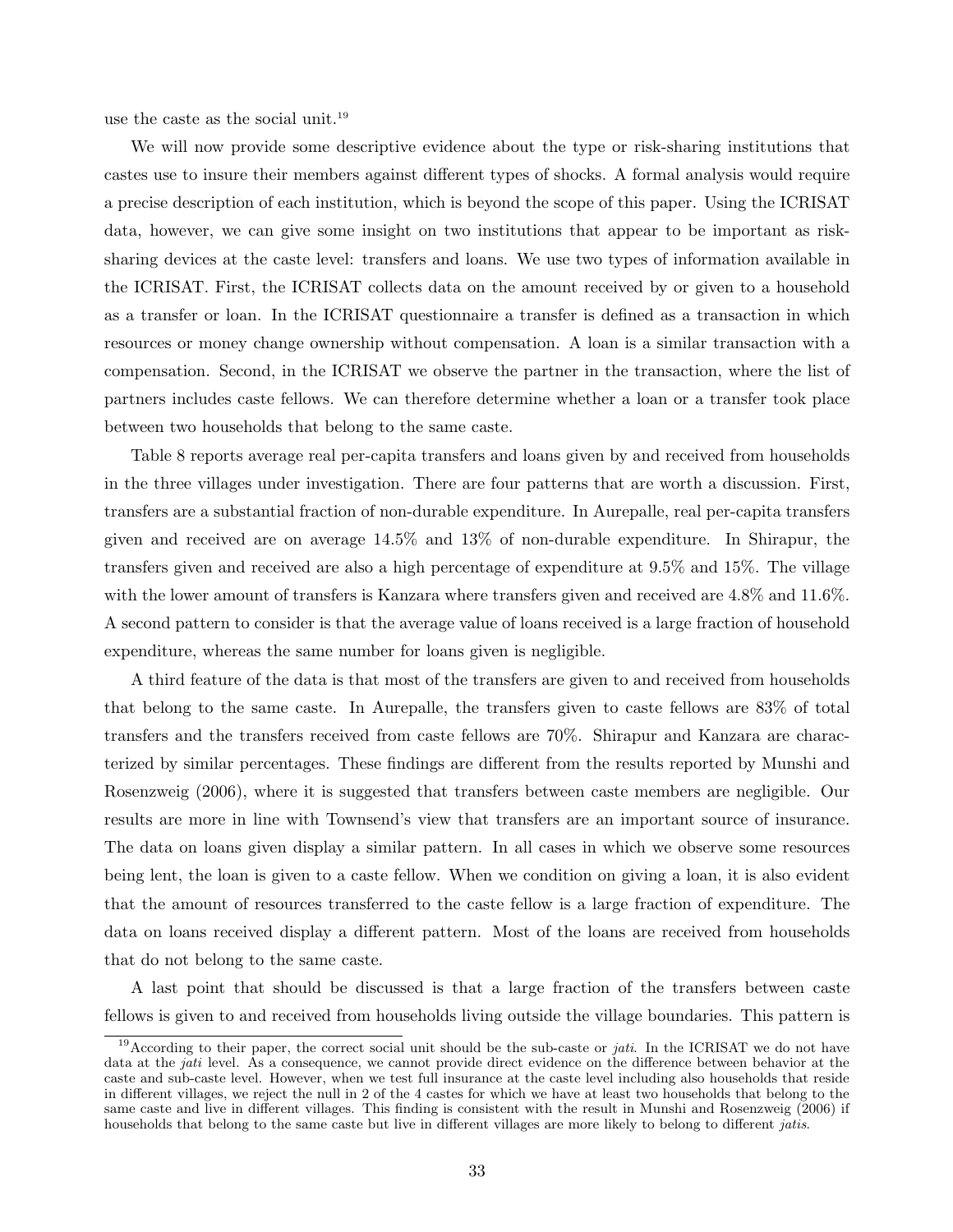consistent with previous findings, see for instance Rosenzweig and Stark (1989), which indicate that the relationship between caste members extends beyond the village.

# 11 Conclusions

In the paper we show that, if in the data households have heterogeneous risk preferences, the standard test of efficient risk sharing rejects efficiency even if households share risk perfectly. To address this problem, we propose a method that enables one to test for efficiency even if risk preferences are heterogeneous. We apply this method to Indian villages. We find strong evidence against the common assumption of identical risk preferences. We also find that efficient risk sharing is rejected in Indian villages, but it is not rejected for the castes that compose those villages. This finding implies that the only policies that can improve the welfare of individuals living in Indian villages are policies that insure households against aggregate shocks at the caste, village, or state level.

The method proposed in this paper can be used in other environments provided that a long panel is available. For instance, the method can be used to test efficient risk sharing across countries using the long panels that exist at the country level. The method can also be used to test efficient risk sharing in the US at the country, state, extended-family, or household level using the CEX and synthetic cohorts.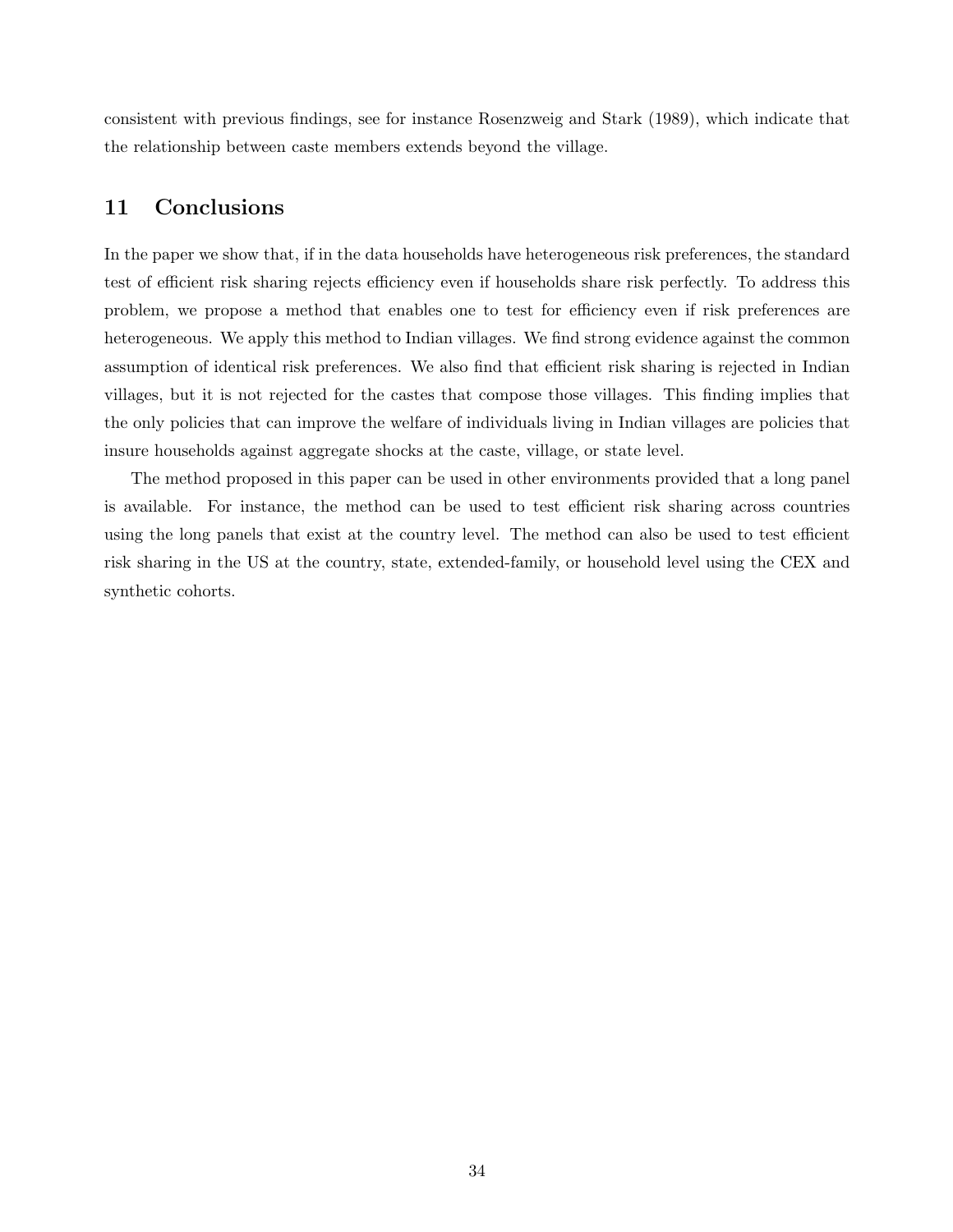# References

- Altonji, Joseph G., Fumio Hayashi, and Laurence J. Kotlikoff. 1992. "Is the Extended Family Altruistically Linked? Direct Tests Using Micro Data." The American Economic Review 82 (5): 1177–1198 (December).
- Altug, Sumru, and Robert A. Miller. 1990. "Household Choices in Equilibrium." Econometrica 58  $(3): 543-570$  (May).
- Amin, Sajeda, Ashok S. Rai, and Giorgio Topa. 2003. "Does microcredit reach the poor and vulnerable? Evidence from northern Bangladesh." Journal of Development Economics 70 (1): 59–82 (February).
- Attanasio, Orazio, and Steven J. Davis. 1996. "Relative Wage Movements and the Distribution of Consumption." The Journal of Political Economy 104 (6): 1227–1262 (December).
- Attanasio, Orazio, and José Victor Rios-Rull. 2000. "Consumption Smoothing and Extended Families." Manuscript, July.
- Behrman, Jere R. 1988. "Intrahousehold Allocation of Nutrients in Rural India: Are Boys Favored? Do Parents Exhibit Inequality Aversion?" Oxford Economic Papers 40 (1): 32–54 (March).
- Blundell, Richard, Luigi Pistaferri, and Ian Preston. 2006. "Consumption Inequality and Partial Insurance." IFS Working Paper.
- Blundell, Richard, and James L. Powell. 2001. "Endogeneity in Nonparametric and Semiparametric Regression Models." Cemmap Working Paper.
- Cochrane, John H. 1991. "A Simple Test of Consumption Insurance." The Journal of Political Economy 99 (5): 957–976 (October).
- Dubois, Pierre. 2004. "Consumption Insurance with Heterogeneous Preferences. Can Sharecropping Help Complete Markets?" Manuscript, University of Toulouse.
- Fan, Yanqin, and Qi Li. 1996. "Consistent Model Specification Tests: Omitted Variables and Semiparametric Functional Forms." Econometrica 64 (4): 865–890 (July).
- Hall, Peter, and Nancy E. Heckman. 2000. "Testing for Monotonicity of a Regression Mean by Calibrating for Linear Functions." The Annals of Statistics 28 (1): 20–39 (February).
- Ham, John, and Kris Jacobs. 2000. "Testing for Full Insurance Using Exogenous Information." Journal of Business and Economic Statistics 18 (4): 387–397 (October).
- Hara, Chiaci. 2006. "Necessary and Sufficient Conditions for the Efficient Risk-Sharing Rules and the Representative Consumer's Utility Function." Manuscript, Kyoto University.
- Hara, Chiaci, James Huang, and Christoph Kuzmics. 2006. "Efficient Risk-Sharing Rules with Heterogeneous Risk Attitudes and Background Risks." Manuscript, KIER Discussion Paper Series.
- Hayashi, Fumio, Joseph Altonji, and Laurence Kotlikoff. 1996. "Risk-Sharing between and within Families." Econometrica 64 (2): 261–294 (March).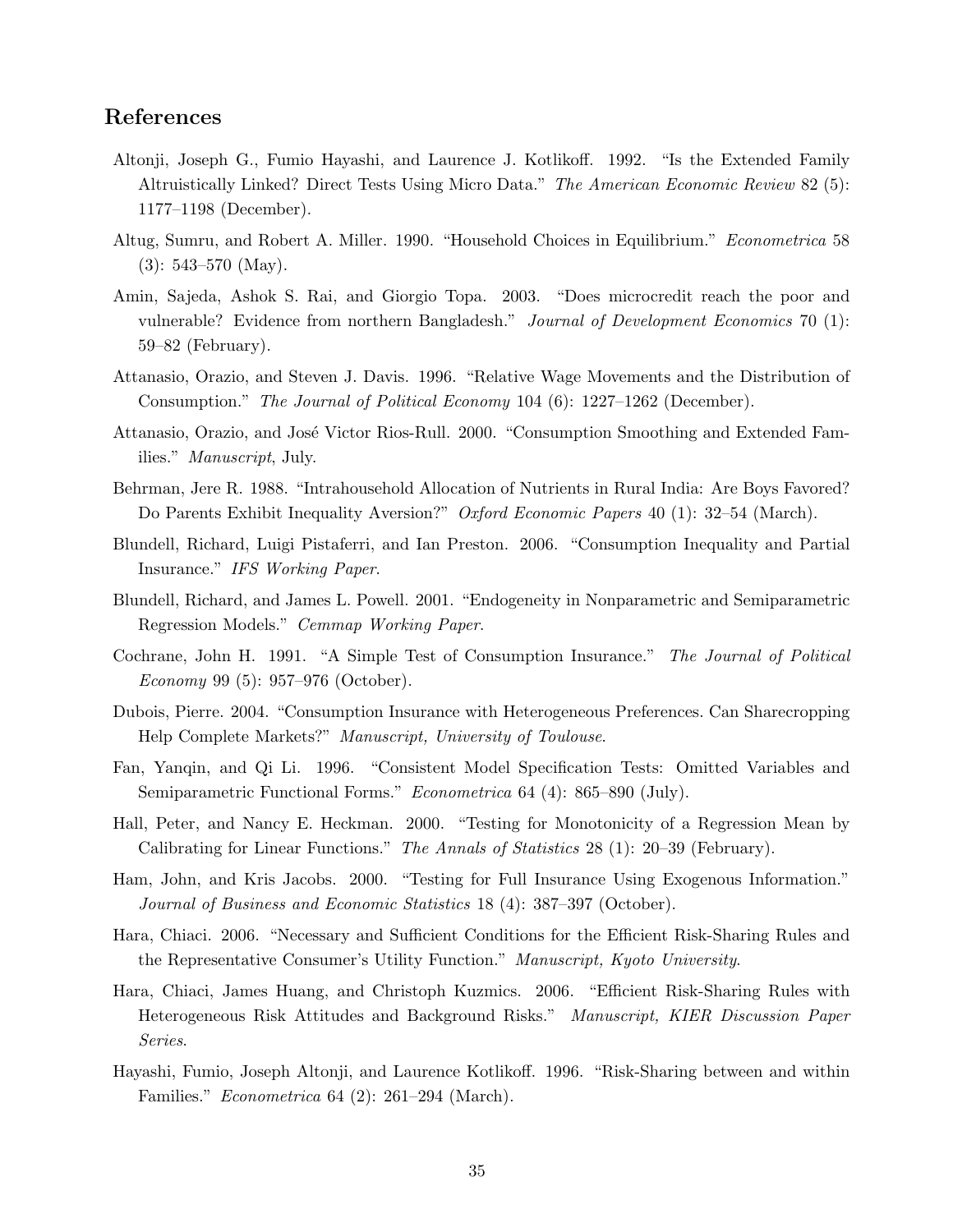- Heathcote, Jonathan, Kjetil Storesletten, and Gianluca Violante. 2007. "Consumption and Labor Supply with Partial Insurance: An Analytical Framework." Manuscript.
- Hicks, John R. 1990. "Value and Capital." Oxford: Oxford University Press.

Hochberg, Yosef, and Ajit C. Tamhane. 1987. Multiple Comparisons Procedures. New York: Wiley.

- Holm, Sture. 1979. "A Simple Sequentially Rejective Multiple Tests Procedure." Scandinavian Journal of Statistics 6 (1): 65–70.
- Hommel, Gerhard. 1988. "A Stagewise Rejective Multiple Test Procedure Based on a Modified Bonferroni Test." Biometrika 75 (2): 383–386 (June).
- Ichimura, Hidehiko. 1993. "Semiparametric Least Squares (SLS) and Weighted SLS Estimation of Single-Index Models." Journal of Econometrics 58 (1-2): 71–120 (July).
- Kocherlakota, Narayana R. 1996. "Implications of Efficient Risk Sharing without Commitment." Review of Economic Studies 63 (4): 595–609 (October).
- Kreps, David M. 1990. A Course in Microeconomic Theory.
- Ligon, Ethan. 1998. "Risk Sharing and Information in Village Economies." Review of Economic Studies 65 (4): 847–864 (October).
- Ligon, Ethan, Jonathan P. Thomas, and Tim Worrall. 2002. "Informal Insurance Arrangements with Limited Commitment: Theory and Evidence from Village Economies." Review of Economic Studies 69 (1): 209–244 (January).
- Mace, Barbara J. 1991. "Full Insurance in the Presence of Aggregate Uncertainty." The Journal of Political Economy 99 (5): 928–956 (October).
- Mazzocco, Maurizio. 2004. "Savings, Risk Sharing and Preferences for Risk." American Economic Review 94 (4): 1169–1182 (September).
- Mazzocco, Maurizio, and Shiv Saini. 2009. "A Non-parametric Measure of the Degree of Risk Sharing." Work in Progress.
- Munshi, Kaivan, and Mark Rosenzweig. 2006. "Why is Mobility in India so Low? Social Insurance, Inequality, and Growth." CID Working Paper.
- Newey, Whitney K., James L. Powell, , and Francis Vella. 1999. "Nonparametric Estimation of Triangular Simultaneous Equations Models." Econometrica 67 (3): 565–603 (May).
- Ogaki, Masao, and Qiang Zhang. 2001. "Decreasing Relative Risk Aversion and Tests of Risk Sharing." Econometrica 69 (2): 515–526 (March).
- Ravallion, Martin, and Shubham Chaudhuri. 1997. "Risk and Insurance in Village India: Comment." Econometrica 65 (1): 171–184 (January).
- Romano, Joseph P., Azeem M. Shaikh, and Michael Wolf. 2006. "Formalized Data Snooping Based on Generalized Error Rates." Working Paper, Stanford University.
- Romano, Joseph P., and Michael Wolf. 2005. "Stepwise Multiple Testing as Formalized Data Snooping." Econometrica 73 (4): 1237–1282 (July).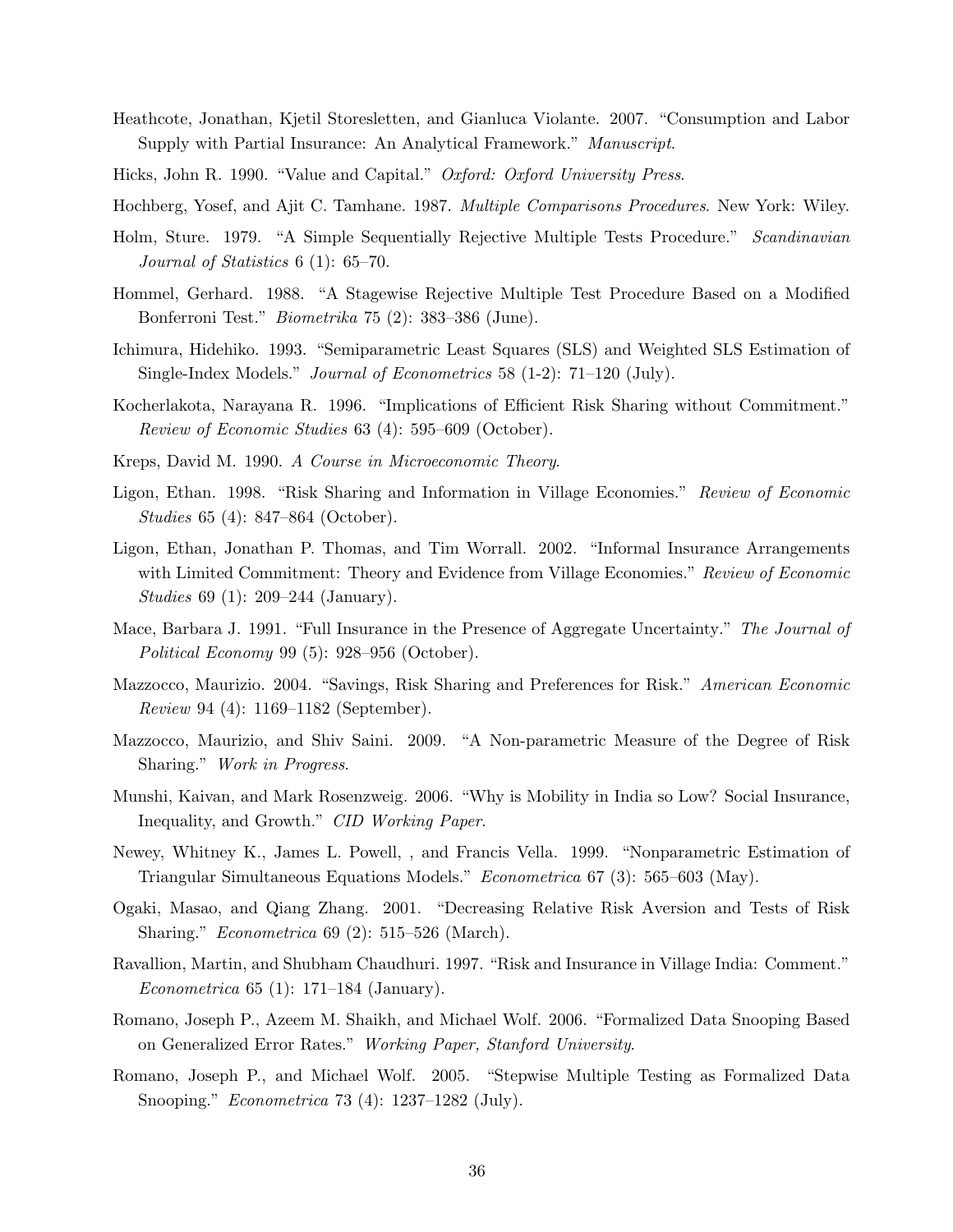- Rosenzweig, Mark R. 1988. "Risk, Implicit Contracts and the Family in Rural Areas of Low-Income Countries." The Economic Journal 98 (393): 1148–1170 (December).
- Rosenzweig, Mark R., and Oded Stark. 1989. "Consumption Smoothing, Migration, and Marriage: Evidence from Rural India." The Journal of Political Economy 97 (4): 905–926 (August).
- Schmidt, Klaus D. 2003. "On the Covariace of Monotone Functions of a Random Variable." Manuscript, University of Dresden.
- Schulhofer-Wohl, Sam. 2007. "A Test of Consumption Insurance with Heterogeneous Preferences." Manuscript, University of Chicago.
- Townsend, Robert M. 1994. "Risk and Insurance in Village India." Econometrica 62 (3): 539–591 (May).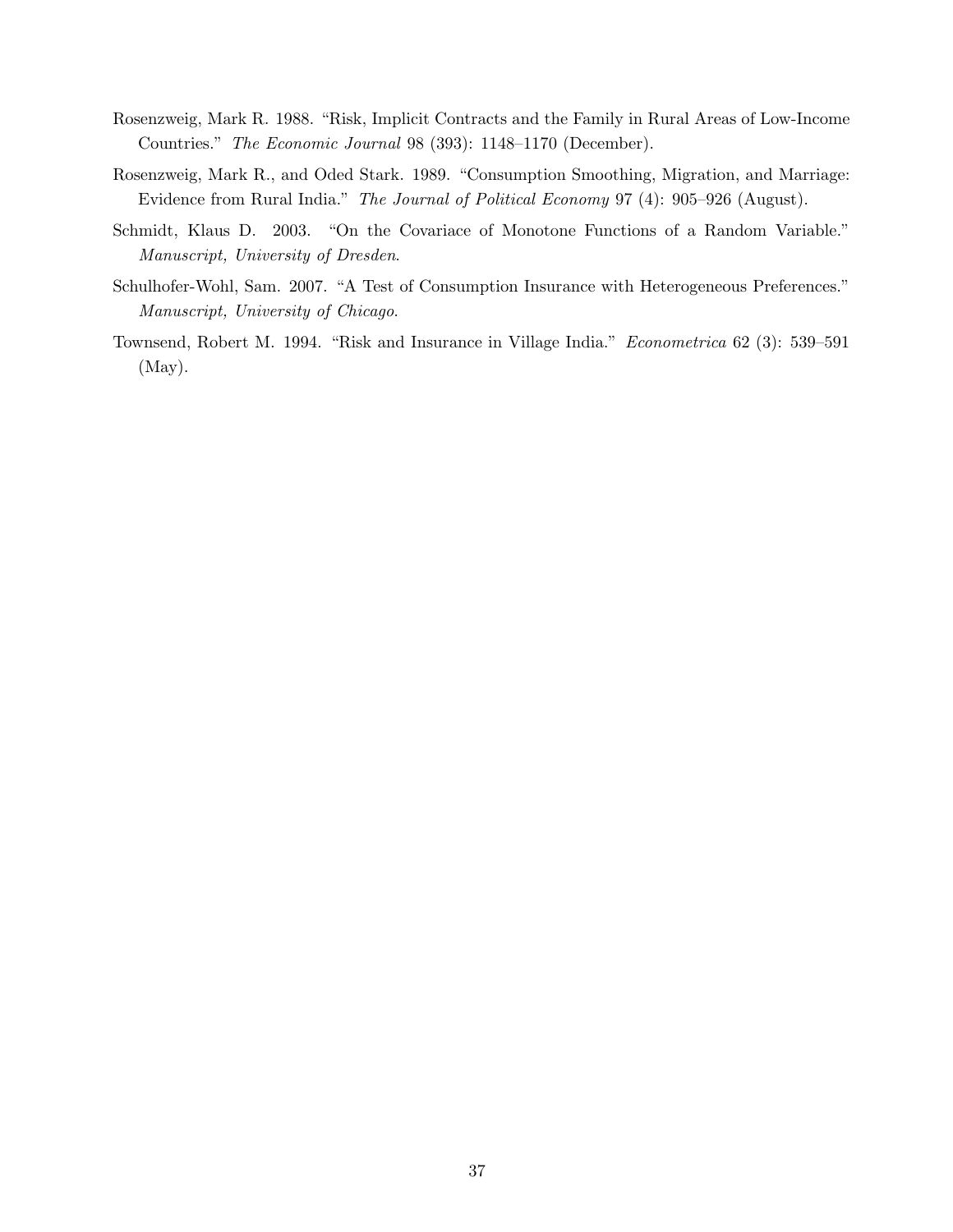# A Proofs

In all the proofs we will suppress the dependence on observable and unobservable heterogeneity to simplify the notation.

#### A.1 Proof of Proposition 1

**Proof.** If the preferences belong to the HARA class,  $f$ ¡  $c_t^i$  $= \log (a + c_t^i)$ ¢ . Consequently the regression equation (2) can be written as

$$
\Delta \log \left( a + c_t^i \right) - \frac{1}{n} \sum_{j=1}^n \Delta \log \left( a + c_t^j \right) = \xi \Delta y_t^i + \epsilon_t,
$$
\n<sup>(6)</sup>

The heterogeneity in the risk aversion parameter  $\gamma$  implies that there is an omitted variable from equation (6). If this variables is denoted by  $e_t^i$ , the equation can be rewritten in the following way:

$$
\Delta \log \left( a + c_t^i \right) - \frac{1}{n} \sum_{j=1}^n \Delta \log \left( a + c_t^j \right) = \xi \Delta y_t^i + e_t^i + \eta_t,\tag{7}
$$

where  $E[\eta_t] = 0$  and  $\eta_t$  is independent of the aggregate shocks, the idiosyncratic shocks, and the risk aversion parameters. Standard results on omitted variable biases imply that

$$
E(\hat{\xi}) = \xi + VAR(\Delta y_t^i)^{-1}Cov(\Delta y_t^i, e_t^i),
$$

where the expectations are generally taken over the risk aversion parameters, the idiosyncratic, and the aggregate shocks. Efficient risk sharing implies that  $\xi = 0$ . Hence,  $E(\hat{\xi}) > 0$  if  $Cov(\Delta y_t^i, e_t^i)$ ¢  $> 0.$ We will prove that  $Cov \left(\Delta y_t^i, e_t^i\right)$  $\geq 0$  using the following result:<sup>20</sup>

$$
Cov(f(\gamma), g(\gamma)) > 0
$$
 if  $f(\gamma)$  and  $g(\gamma)$  are increasing functions.

Observe that by assumption for any realization of the idiosyncratic shocks,  $\Delta y^i$  is decreasing in  $\gamma_i$  if  $\Delta Y_t \geq 0$  and increasing if  $\Delta Y_t < 0$ . Hence,  $Cov(\Delta y_t^i, e_t^i) > 0$  if, for any realization of the ¢ idiosyncratic shocks,  $e_t^i$  is decreasing in  $\gamma_i$  if  $\Delta Y_t \geq 0$  and increasing if  $\Delta Y_t < 0$ . We will now show that this the case.

Note that under full insurance  $e_t^i$  is independent of the idiosyncratic shocks. Without loss of generality we will therefore ignore idiosyncratic shocks. For HARA preferences with heterogeneous  $\gamma$ , the first order condition of the Pareto problem implies

$$
\log\left(a+c_t^i\right)=-\frac{1}{\gamma_i}\log\left(\lambda_t\right)+\frac{1}{\gamma_i}\log\left(\mu^i\right). \tag{8}
$$

where  $\lambda_t$  is the multiplier of the feasibility condition at t. Hence,

$$
\Delta \log \left( a + c_t^i \right) = -\frac{1}{\gamma_i} \Delta \log \left( \lambda_t \right). \tag{9}
$$

 $20$ For a proof see Schmidt (2003).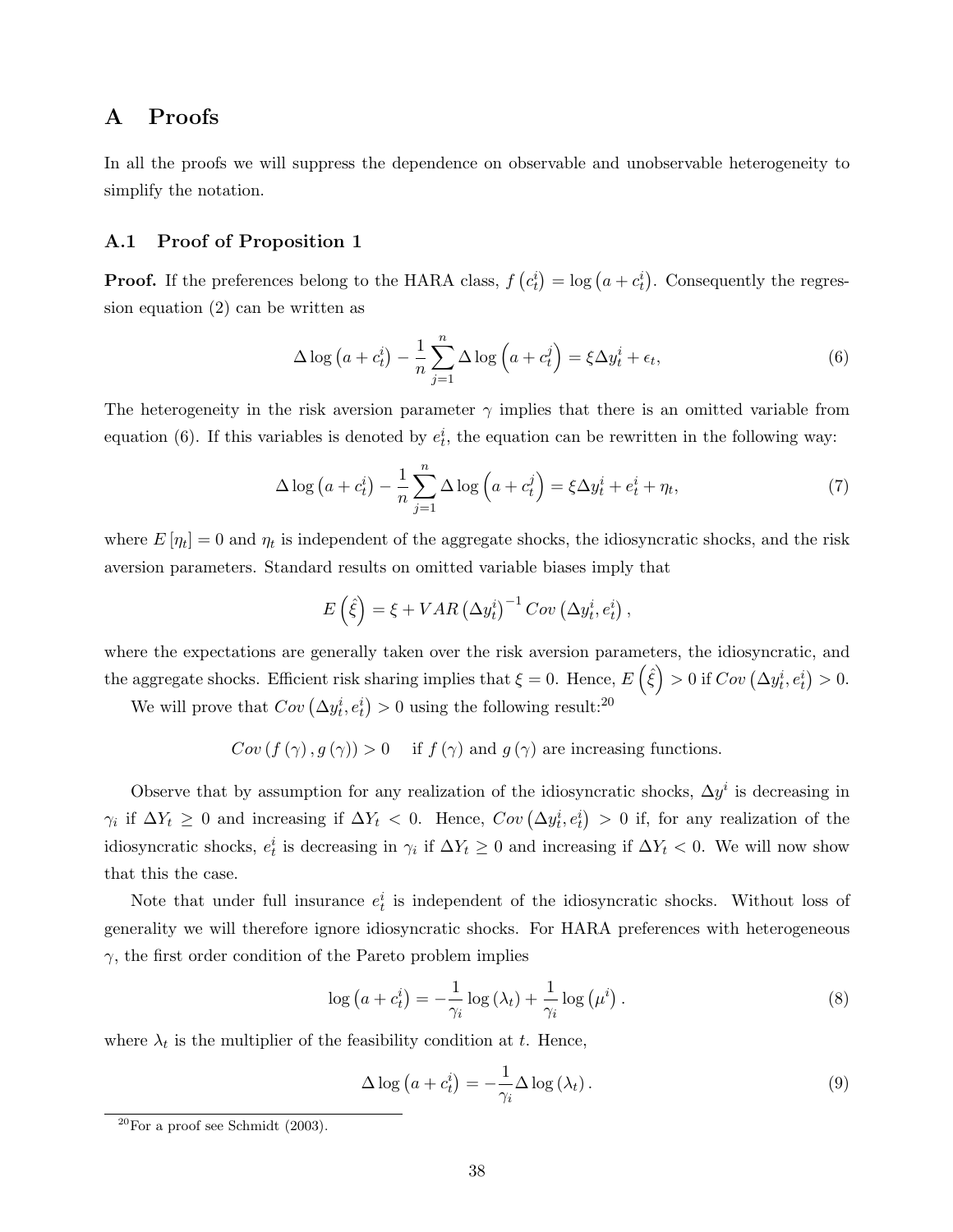Summing the above equation over all households and dividing by  $n$  we obtain,

$$
\frac{1}{n}\sum_{j}\Delta\log\left(a+c_{t}^{j}\right)=-\frac{1}{n}\sum_{j}\frac{1}{\gamma_{j}}\Delta\log\left(\lambda_{t}\right)
$$
\n
$$
=-\frac{1}{\bar{\gamma}}\Delta\log\left(\lambda_{t}\right)
$$
\n(10)

where  $\bar{\gamma}$  =  $\sqrt{1}$  $\overline{n}$  $\overline{ }$  $j\frac{1}{\gamma}$  $\overline{\gamma_j}$  $\sqrt{-1}$ is the harmonic mean of the risk aversion parameters. The regression equation (7) implies that

$$
e_t^i = \Delta \log (a + c_t^i) - \frac{1}{n} \sum_j \Delta \log (a + c_t^j) - \eta_t.
$$

Substituting for  $\Delta \log (a + c_t^i)$ ) and  $\frac{1}{n}$  $\overline{ }$  $j \Delta \log(a + c^j)$  using equations (9) and (10),  $e_t^i$  can therefore be written as follows:  $\overline{a}$  $\mathbf{r}$ 

$$
e_t^i = \left(\frac{1}{\bar{\gamma}} - \frac{1}{\gamma^i}\right) \Delta \log\left(\lambda_t\right) + \eta_t.
$$

Since  $\eta_t$  is independent of the risk aversion parameters, the derivative of  $e_t^i$  with respect to  $\gamma_i$  can be written as

$$
\frac{\partial e_t^i}{\partial \gamma_i} = \Delta \log \left( \lambda_t \right) \frac{n-1}{n} \frac{1}{\left( \gamma^i \right)^2},\tag{11}
$$

where  $n$  is the number of households in the economy.

Finally, it is straightforward to show by differentiating the first order condition (8) with respect to Y<sub>t</sub> that log  $(\lambda_t)$  is decreasing in Y<sub>t</sub>. Consequently,  $\Delta \log(\lambda_t) > 0$  if  $\Delta Y_t < 0$  and  $\Delta \log(\lambda_t) \leq 0$  if  $\Delta Y_t \geq 0$ . From (11), we can therefore conclude that  $e_t^i$  is decreasing in  $\gamma_i$  if  $\Delta Y_t \geq 0$  and increasing if  $\Delta Y_t$  < 0. Hence,

$$
Cov\left(\Delta y_t^i, e_t^i\right) = Cov\left(\Delta y_t^i, e_t^i \mid \Delta Y_t \ge 0\right) P\left(\Delta Y_t \ge 0\right) + Cov\left(\Delta y_t^i, e_t^i \mid \Delta Y_t < 0\right) P\left(\Delta Y_t < 0\right) > 0
$$
\n
$$
E\left[\hat{\xi}\right] > 0.
$$

#### A.2 Proof of Proposition 2

**Proof.** The proof will be divided in two parts. We will first derive the equations that define the solution of the Pareto problem. We will then show that the solution of the three-stage formulation satisfies the equations that characterize the solution of the Pareto problem. We will consider only the case in which the group is composed of an even number of households and pairs are formed by taking households 1 and 2, 3 and 4, ..., and  $n-1$  and n. The case of n odd and different formations of pairs are a straightforward generalization.

Under the assumption that the utility functions are strictly increasing and concave, the first order conditions of the Pareto problem are necessary and sufficient for its solution. For each period  $t$  they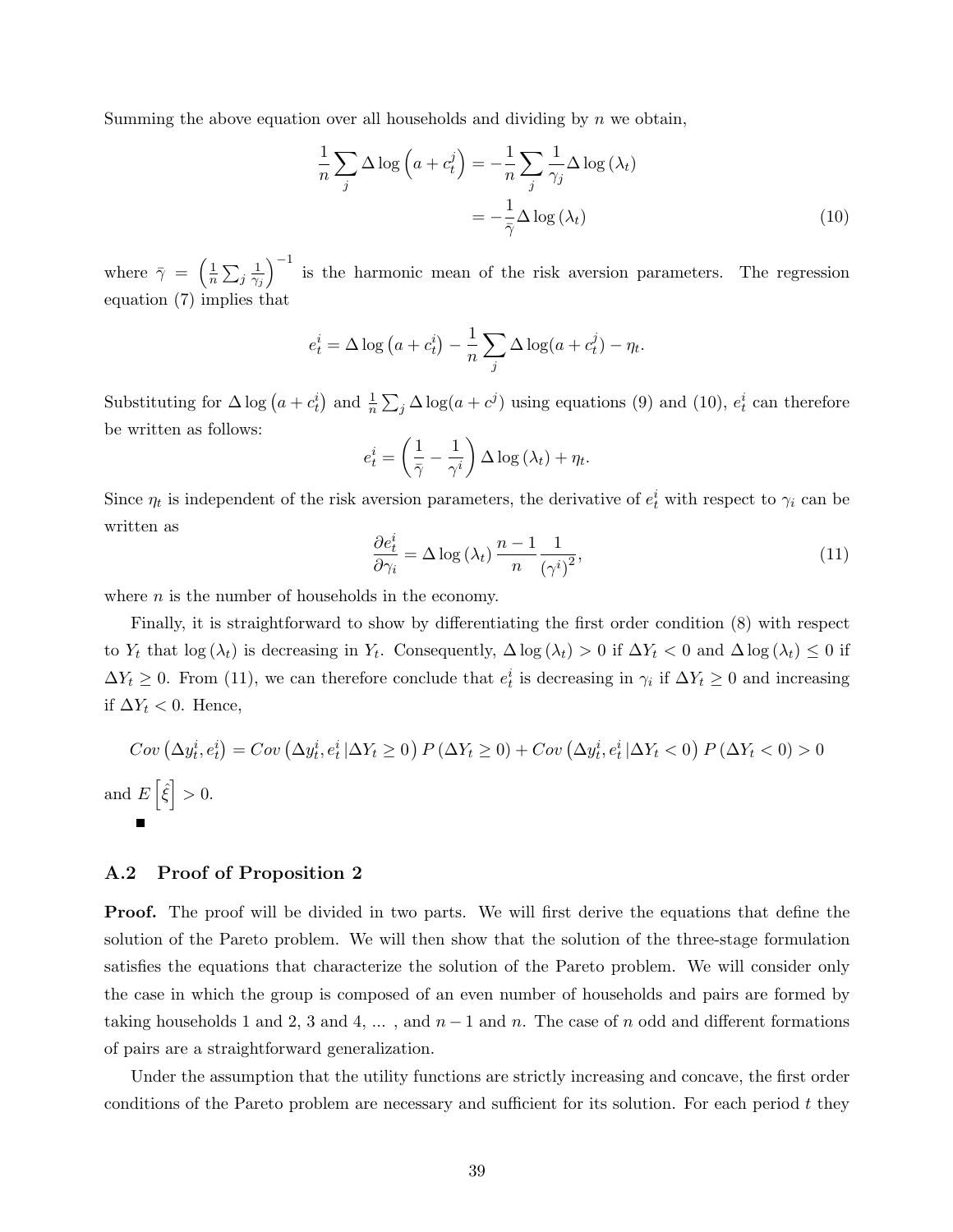imply the following set of  $2n$  equations in  $2n$  unknowns:

$$
\frac{u_l^i(c_t^i, l_t^i)}{u_c^i(c_t^i, l_t^i)} = w_t^i, \qquad i = 1, ..., n,
$$
\n(12)

$$
\mu^{i} u_{c}^{i} (c_{t}^{i}, l_{t}^{i}) = \mu^{i+1} u_{c}^{i+1} (c_{t}^{i+1}, l_{t}^{i+1}), \qquad i = 1, ..., n-1,
$$
\n(13)

$$
\sum_{i=1}^{n} \left( c_t^i + w_t^i l_t^i \right) = \hat{Y}_t. \tag{14}
$$

where  $\hat{Y}_t$  is full income for the group. These equations fully characterize the solution of the Pareto problem for each t.

We will now show that for each  $t$  if the first order conditions of the three-stage problem are satisfied the equations (12), (13), and (14). Let  $\lambda_{1t}$ ,  $\lambda_{2t}^{2i-1,2i}$  $\hat{z}_{2t}^{2i-1,2i}$ , and  $\lambda_{3t}^{i}$  be the multipliers associated with the resource constraints of the first, second, and third stage. The first order conditions for the third stage of the problem can then be written as follows:

$$
u_l^i(c_t^i, l_t^i) = w_t^i \lambda_{3t}^i, \qquad i = 1, ..., n,
$$
\n(15)

$$
u_c^i(c_t^i, l_t^i) = \lambda_{3t}^i, \qquad i = 1, ..., n-1,
$$
\n(16)

$$
c_t^i + w_t^i t_t^i = \hat{y}_t^i, \qquad i = 1, ..., n. \tag{17}
$$

Equations (15) and (16) imply that  $\frac{u_i^i}{i}$ ¡  $c_t^i, l_t^i$ ¢  $u_c^i$  $\overline{r}$  $c_t^i, l_t^i$  $\frac{d}{dt} = w_t^i$  for  $i = 1, ..., n$ . Moreover, equations (17) imply that  $\sum_{i=1}^{n} (c_t^i + w_t^i l_t^i) = \hat{Y}_t$ . Hence, the solution to the three-stage problem satisfies equations (12) ¢ and (14) of the Pareto problem.

The third-stage problem can be used to derived one last useful equation. A straightforward application of the envelope theorem implies that

$$
V_{\rho}^{i} = \lambda_{3t}^{i} = u_{c}^{i} (c_{t}^{i}, l_{t}^{i}) \qquad i = 1, ..., n.
$$
 (18)

The first order conditions of the second-stage problem can be written in the following form:

$$
\mu_{2i-1}V_{\rho}^{2i-1} = \lambda_{2t}^{2i-1,2i}
$$
 and  $\mu_{2i}V_{\rho}^{2i} = \lambda_{2t}^{2i-1,2i}$ .

They imply that the following equations are satisfied:

$$
\mu_{2i-1} V_{\rho}^{2i-1} = \mu_{2i} V_{\rho}^{2i} \qquad i = 1, ..., n. \qquad (19)
$$

Moreover, the envelope theorem can be applied to the second-stage problem to show that

$$
V_{\rho}^{2i-1,2i} = \lambda_{2t}^{2i-1,2i} = \mu_{2i-1} V_{\rho}^{2i-1} = \mu_{2i} V_{\rho}^{2i}.
$$
\n(20)

Finally, the first order conditions of the first-stage problem take the following form:

$$
V_{\rho}^{2i-1,2i} = \lambda_{1t} \qquad i = 1,...,n,
$$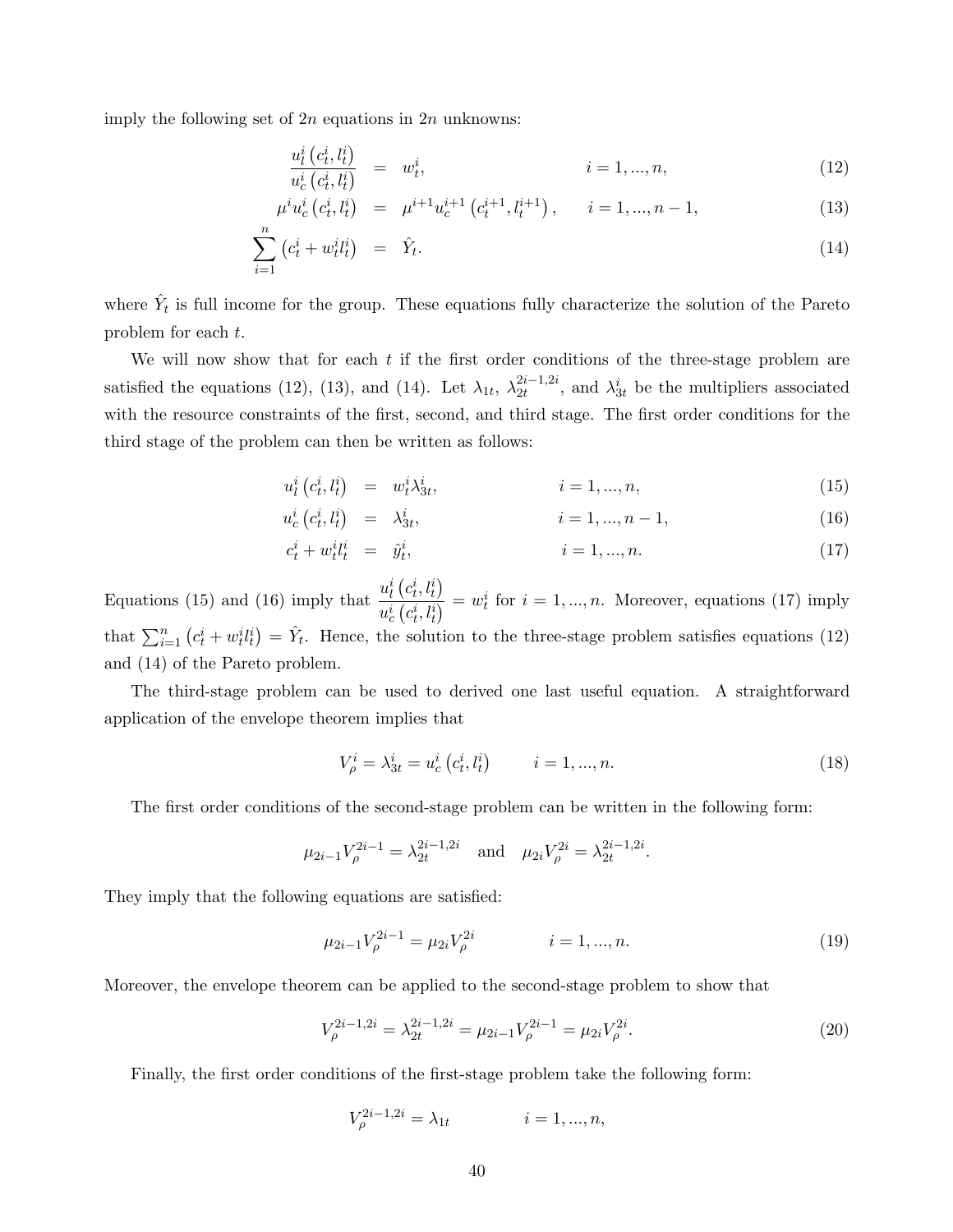which imply that

$$
V_{\rho}^{2i-1,2i} = V_{\rho}^{2j-1,2j} \qquad i \neq j. \tag{21}
$$

Equations (18) and (19) imply that the following equations are satisfied:

$$
\mu^{2i-1} u_c^{2i-1} \left( c_t^{2i-1}, l_t^{2i-1} \right) = \mu^{2i} u_c^{2i} \left( c_t^{2i}, l_t^{2i} \right)
$$

Hence, the equations (13) of the Pareto problem are satisfied within each pair. Equations (18), (20) and (21) imply that the following equations are satisfied:

$$
\mu^i u_c^i (c_t^i, l_t^i) = \mu^j u_c^j (c_t^j, l_t^j).
$$

As a consequence, the equations (13) of the Pareto problem are also satisfied for households that belong to different pairs.

Since all the equations that define the solution of the Pareto problem are satisfied, we can conclude that the solution of the three-stage problem is also a solution of the Pareto problem.

### A.3 Proof of Proposition 3

**Proof.** This proposition will be proved by contradiction. Suppose household i and j share risk efficiently and that there exist two income realizations  $\rho^{i,j}$  and  $\bar{\rho}^{i,j}$  such that

$$
\rho^i\left(\rho^{i,j}; w^i, w^j\right) > \rho^j\left(\rho^{i,j}; w^i, w^j\right)
$$

and

$$
\rho^i\left({\bar\rho^{i,j}}; w^i, w^j\right) < \rho^j\left({\bar\rho^{i,j}}; w^i, w^j\right).
$$

Assume that household i and j have identical risk preferences. This implies that  $V^i = V^j = V$ , where  $V^k$  is the value function of household k introduced in the three-stage formulation of section 3. We will show that under these conditions efficiency is violated.

Without loss of generality assume that  $\rho^{i,j} < \bar{\rho}^{i,j}$ . Strict concavity of the household utility functions implies that the corresponding value functions are strictly concave in income.<sup>21</sup> Consequently,

$$
V_{\rho}\left(\rho^{j}\left(\rho^{i,j};w^{i},w^{j}\right)\right) > V_{\rho}\left(\rho^{i}\left(\rho^{i,j};w^{i},w^{j}\right)\right).
$$

This implies,

$$
\mu_i V_{\rho} \left( \rho^j \left( \rho^{i,j}; w^i, w^j \right) \right) > \mu_i V_{\rho} \left( \rho^i \left( \rho^{i,j}; w^i, w^j \right) \right) = \mu_j V_{\rho} \left( \rho^j \left( \rho^{i,j}; w^i, w^j \right) \right),
$$

where the equality follows from efficient risk sharing. Hence,  $\mu_i > \mu_j$ .

Now consider the realization  $\bar{\rho}^{i,j}$ . Strict concavity of V implies that

$$
V_{\rho}(\rho^{i}(\bar{\rho}^{i,j}; w^{i}, w^{j})) > V_{\rho}(\rho^{j}(\bar{\rho}^{i,j}; w^{i}, w^{j})).
$$
\n(22)

 $^{21}$  For a proof see for instance Proposition 3.6 in Kreps (1990).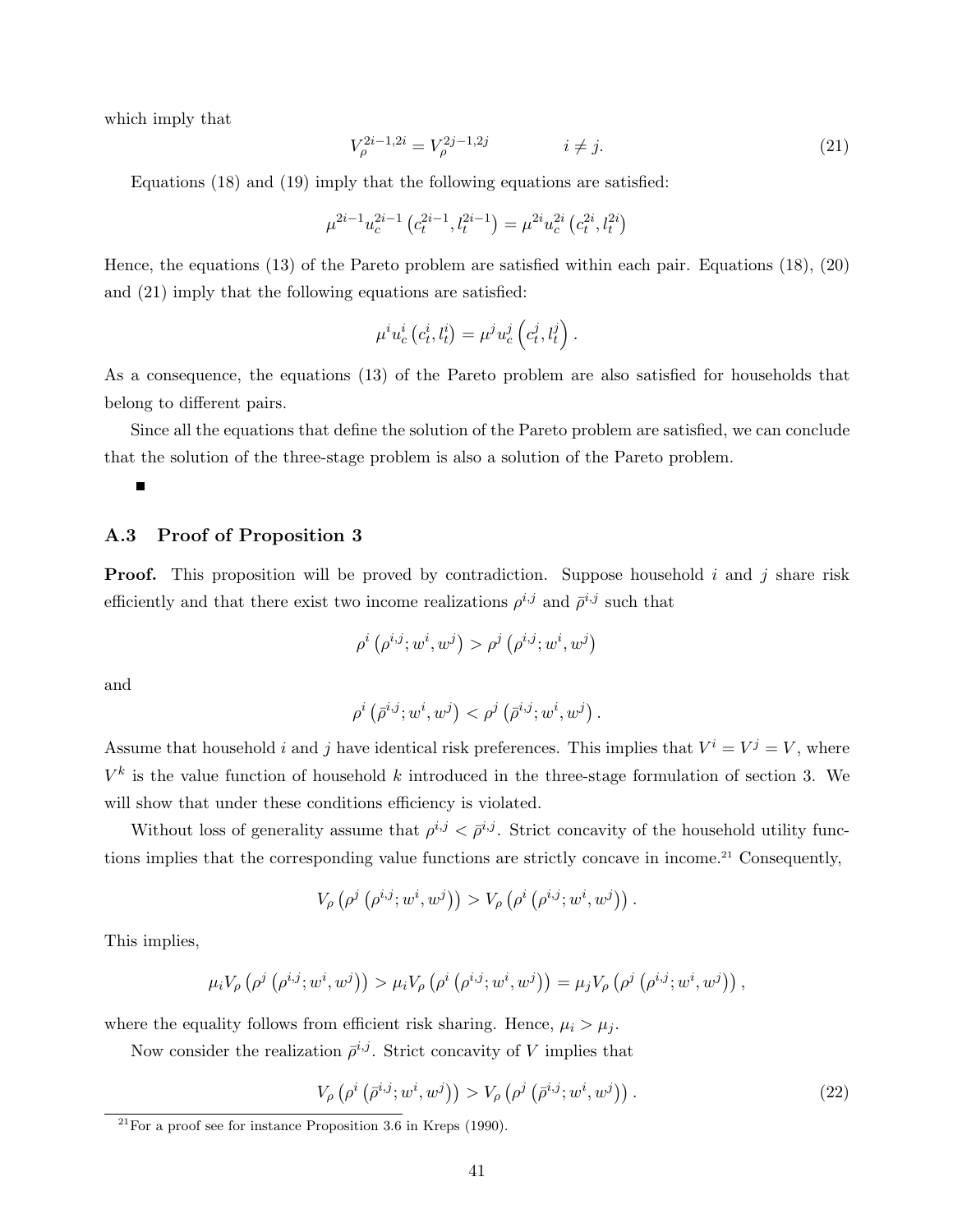Consequently,

$$
\mu_i V_\rho\left(\rho^i\left(\bar{\rho}^{i,j};w^i,w^j\right)\right)>\mu_i V_\rho\left(\rho^j\left(\bar{\rho}^{i,j};w^i,w^j\right)\right)>\mu_j V_\rho\left(\rho^j\left(\bar{\rho}^{i,j};w^i,w^j\right)\right),
$$

where the first inequality follows from (22) and the second one from  $\mu_i > \mu_j$ . This implies that efficiency is not satisfied and hence that the household utility functions cannot be identical.  $\blacksquare$ 

### A.4 Proof of Proposition 4

**Proof.** The proposition will be proved by contradiction. Suppose that households i and j share risk efficiently and assume that the expenditure function of household  $i$  is decreasing in some interval  $I = [\rho_l, \rho_u]$ . We will show that efficiency cannot be satisfied.

Consider two realizations of aggregate income  $\rho^{i,j} \in I$  and  $\overline{\rho}^{i,j} \in I$  with  $\rho^{i,j} > \overline{\rho}^{i,j}$ . Since the expenditure function of household  $i$  is decreasing in  $I$  we have,

$$
\rho^{i}(\rho^{i,j}; w^{i}, w^{j}) \leq \rho^{i}(\bar{\rho}^{i,j}; w^{i}, w^{j}).
$$

As a consequence,

$$
\mu^{j}V_{\rho}^{j}\left(\rho^{j}\left(\rho^{i,j};w^{i},w^{j}\right)\right)=\mu^{i}V_{\rho}^{i}\left(\rho^{i}\left(\rho^{i,j};w^{i},w^{j}\right)\right)\geq\mu^{i}V_{\rho}^{i}\left(\rho^{i}\left(\bar{\rho}^{i,j};w^{i},w^{j}\right)\right)=\mu^{j}V_{\rho}^{j}\left(\rho^{j}\left(\bar{\rho}^{i,j};w^{i},w^{j}\right)\right),
$$

where the two equalities follow from efficiency and the inequality follows from the strict concavity of  $V^k$  (  $\rho^k$ . Hence, by strict concavity of  $V^k$  (  $\rho^k$ , we have

$$
\rho^j(\rho^{i,j}; w^i, w^j) \leq \rho^j(\bar{\rho}^{i,j}; w^i, w^j) .
$$

This implies that

$$
\rho^i\left(\rho^{i,j}; w^i, w^j\right) + \rho^j\left(\rho^{i,j}; w^i, w^j\right) \leq \rho^i\left(\bar{\rho}^{i,j}; w^i, w^j\right) + \rho^j\left(\bar{\rho}^{i,j}; w^i, w^j\right) \leq \bar{\rho}^{i,j} < \rho^{i,j},
$$

which cannot be the efficient allocation of resources since preferences are strictly increasing.  $\blacksquare$ 

#### A.5 Proof of Proposition 5

**Proof.** Suppose that preferences are separable between consumption and leisure or that  $w^i$  and  $w^j$ are constant. Then,

$$
\rho^{i} = \rho^{i} (\rho^{i,j}; w^{i}, w^{j}) = \hat{\rho}^{i} (\rho^{i,j}),
$$
\n(23)

$$
\rho^{j} = \rho^{j} (\rho^{i,j}; w^{j}, w^{i}) = \hat{\rho}^{j} (\rho^{i,j}), \qquad (24)
$$

for some functions  $\hat{\rho}^i$  and  $\hat{\rho}^j$ .

Under the assumption that  $\rho^i$  and  $\rho^j$  are strictly increasing functions of  $\rho^{i,j}$ , equations (23) and (24) can be solved for  $\rho^{i,j}$  and equated to obtain,

$$
\left(\hat{\rho}^i\right)^{-1}\left(\rho^i\right) = \left(\hat{\rho}^j\right)^{-1}\left(\rho^j\right),\tag{25}
$$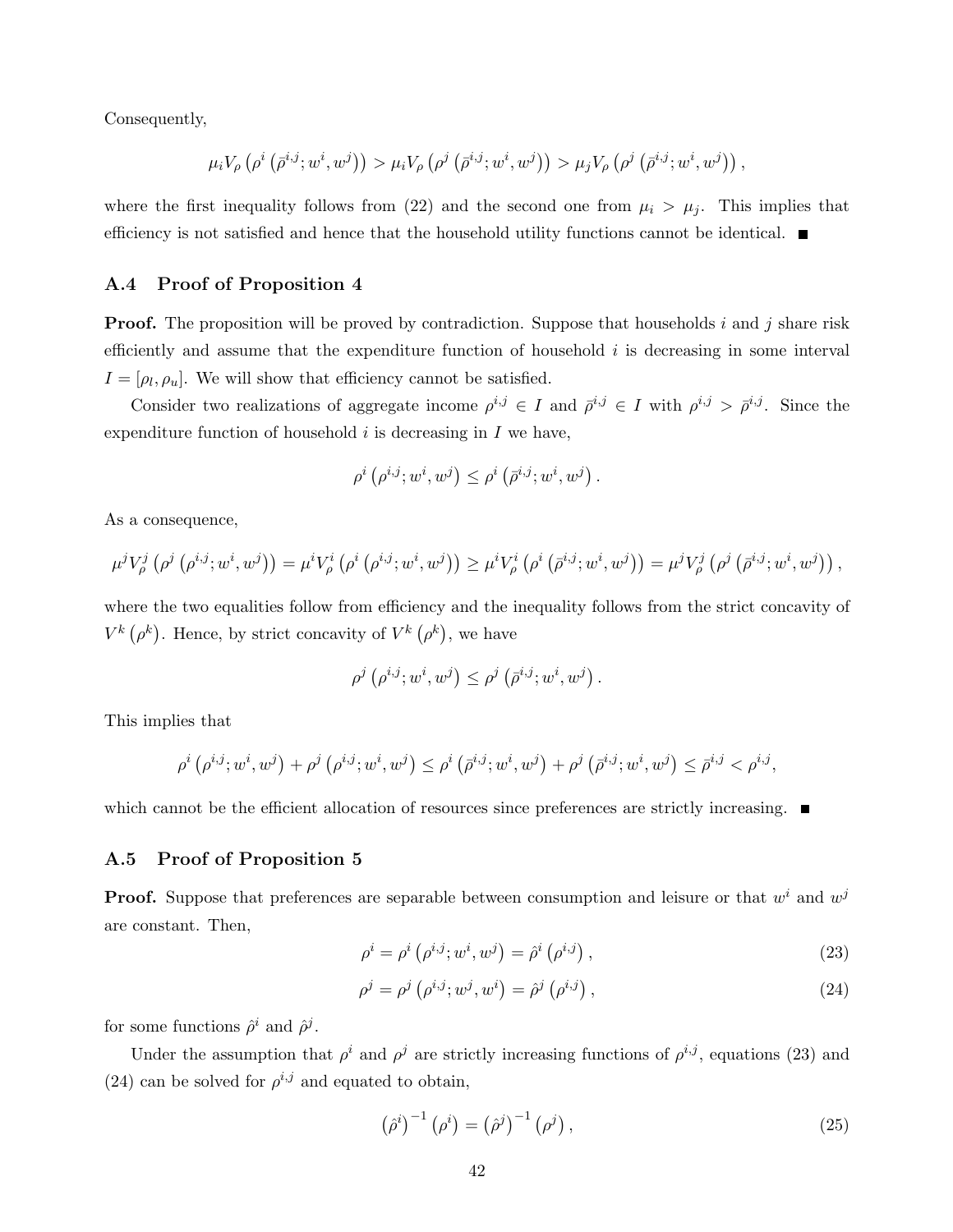where  $(\hat{\rho}^k)^{-1}$  is the inverse function of  $\hat{\rho}^k$ . Let  $g : \mathbb{R}^+ \to \mathbb{R}^+$  be a strictly decreasing function and  $\mu_k$  a scalar satisfying the following conditions:  $0 < \mu_k < 1$ , for  $k = 1, \ldots n$ , where n is the number of households in the economy;  $\sum_{i=1}^{n} \mu_k = 1$ . Then, equation (25) implies that

$$
\mu_i \frac{g\left(\left(\hat{\rho}^i\right)^{-1}\left(\rho^i\right)\right)}{\mu_i} = \mu_j \frac{g\left(\left(\hat{\rho}^j\right)^{-1}\left(\rho^j\right)\right)}{\mu_j}.
$$
\n(26)

Let the function  $V^k$  (  $\rho^k$ be defined as follows:

$$
V^{k}\left(\rho^{k}\right) = \frac{1}{\mu_{k}} \int_{0}^{\rho^{k}} g\left(\left(\hat{\rho}^{i}\right)^{-1}\left(t\right)\right) dt.
$$

The function  $V^k$  satisfies the following two properties:  $V^k_\rho = g$  $\frac{1}{2}$  $\hat{\rho}^k\big)^{-1}$  (  $\rho^k)$  $/\mu_k > 0$  and  $V_{\rho\rho}^k =$  $g_{\rho}$  < 0. The first inequality follows from the second fundamental theorem of calculus and  $g > 0$ . The second inequality follows from  $g$  being decreasing and the expenditure functions being increasing, which implies that  $(\hat{\rho}^k)^{-1}$  is also increasing. Consequently,  $V^k$  $\begin{pmatrix} 1 \\ \rho^k \end{pmatrix}$ is a well-defined strictly increasing and concave utility function over  $\rho^k$ .

Under separable preferences  $\rho^k$  is equal to consumption of household k. Under the assumption that real wages are constant, the composite commodity theorem shows that consumption and leisure can be treated as a single good and that only the utility function over the composite good  $\rho^k = c^k + w^k l^k$ is relevant to describe household behavior.<sup>22</sup> Hence, by  $(26)$  there exist strictly increasing and concave utility functions  $V^i(\rho)$  and  $V^j(\rho)$  such that the efficiency condition is satisfied, i.e.:

$$
\mu_i V^i_\rho\left(\rho^i\right) = \mu_j V^j_\rho\left(\rho^j\right).
$$

 $\frac{22}{2}$ See Hicks (1990) for a proof of the composite commodity theorem.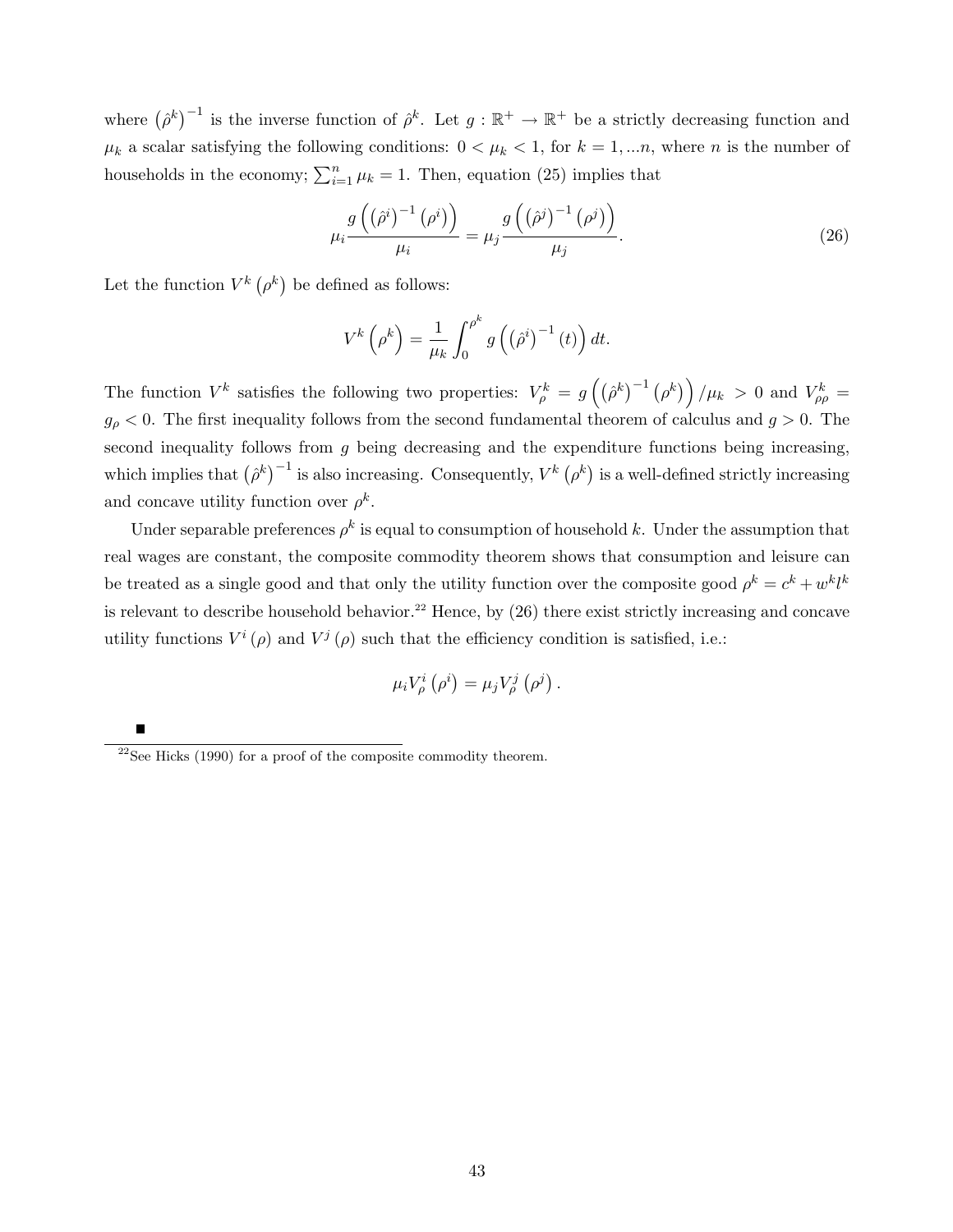# B Tables

|                                 |      | Aurepalle | Shirapur |           |      | Kanzara   |  |
|---------------------------------|------|-----------|----------|-----------|------|-----------|--|
| Variable                        | Mean | Std. Dev. | Mean     | Std. Dev. | Mean | Std. Dev. |  |
| Grain                           | 18.4 | 16.1      | 21.1     | 16.4      | 20.7 | 25.5      |  |
| Food (minus Grain)              | 7.7  | 7.1       | 16.0     | 17.5      | 17.2 | 14.2      |  |
| Non-Durable (minus Grain, Food) | 6.0  | 27.8      | 10.1     | 15.0      | 12.1 | 18.2      |  |
| Household size                  | 7.7  | 3.0       | 7.3      | 3.1       | 7.4  | 3.5       |  |
| Number of Infants               | 0.13 | 0.35      | 0.07     | 0.28      | 0.14 | 0.36      |  |
| Mean Adult age                  | 38.4 | 6.6       | 39.4     | 6.9       | 37.0 | 5.5       |  |
| Age-Gender Weight               | 6.4  | 2.7       | 6.0      | 2.5       | 5.9  | 2.8       |  |
| Daily Wage                      | 2.5  | 3.0       | 3.9      | 4.2       | 4.0  | 3.5       |  |
| Daily Labor Supply              | 5.0  | 3.6       | 6.0      | 3.3       | 5.4  | 2.7       |  |
| Non-labor Income                | 16.8 | 110.0     | 50.0     | 309.1     | 28.8 | 154.8     |  |
| N. of Households                |      | 30        |          | 29        |      | 30        |  |

Table 1: Summary Statistics.

Note: The sample period corresponds to 1975-1985 for Aurepalle and to 1975-1984 for Shirapur and Kanzara.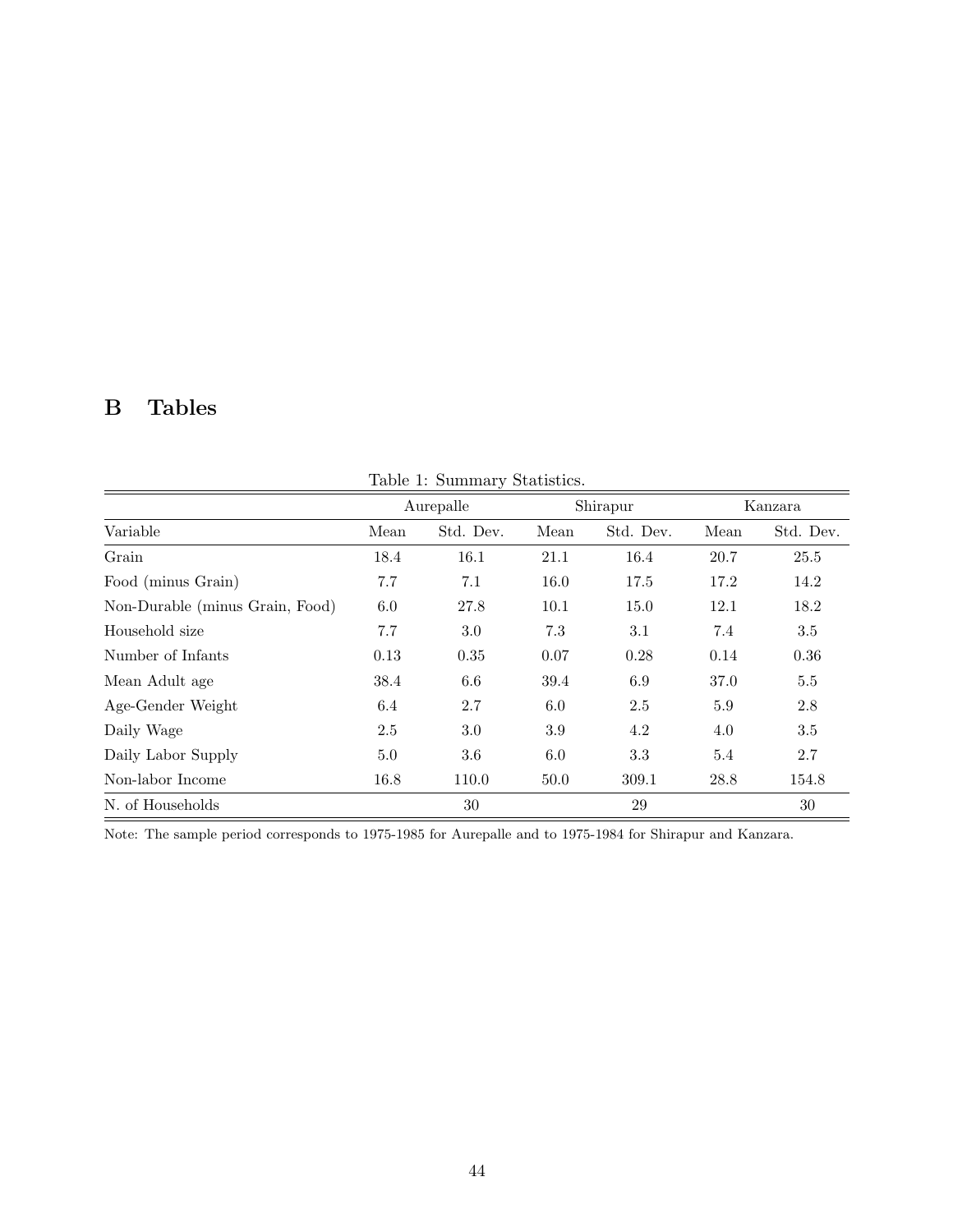| Null Hypothesis                          | Homogeneity in Risk Preferences            |                                           |          |  |  |  |
|------------------------------------------|--------------------------------------------|-------------------------------------------|----------|--|--|--|
|                                          | Average N. of False<br>Hypotheses Rejected | Average N. of True<br>Hypotheses Rejected |          |  |  |  |
|                                          | Order of Polynomial in $\rho^{ij} = 1$     |                                           |          |  |  |  |
| Large Instrument Set                     |                                            |                                           |          |  |  |  |
| $\sigma_m = 0.01, k=1$                   | 25.0/25.0                                  | 0.0/20.0                                  | 0.0      |  |  |  |
| $\sigma_m=0.5*\sigma_{exp},$ k=1         | 15.2/25.0                                  | 0.0/20.0                                  | 0.0      |  |  |  |
| $\sigma_m = 0.01, k=3$                   | 25.0/25.0                                  | 0.1/20.0                                  | 0.0      |  |  |  |
| $\sigma_m=0.5*\sigma_{exp},$ k=3         | 23.5/25.0                                  | 0.4/20.0                                  | 0.04     |  |  |  |
| $\sigma_m = 0.01, k=5$                   | 25.0/25.0                                  | 0.5/20.0                                  | 0.0      |  |  |  |
| $\sigma_m = 0.5 * \sigma_{exp}, k=5$     | 24.3/25.0                                  | 0.8/20.0                                  | 0.0      |  |  |  |
| Small Instrument Set                     |                                            |                                           |          |  |  |  |
| $\sigma_m = 0.01, k=1$                   | 25.0/25.0                                  | 0.0/20.0                                  | 0.0      |  |  |  |
| $\sigma_m=0.5*\sigma_{exp},$ k=1         | 3.6/25.0                                   | 0.0/20.0                                  | 0.0      |  |  |  |
| $\sigma_m = 0.01, k=3$                   | 25.0/25.0                                  | 0.1/20.0                                  | 0.0      |  |  |  |
| $\sigma_m = 0.5 * \sigma_{exp}, k = = 3$ | 15.9/25.0                                  | 0.2/20.0                                  | $0.01\,$ |  |  |  |
| $\sigma_m=0.01,$ k==5                    | 25.0/25.0                                  | 0.5/20.0                                  | 0.0      |  |  |  |
| $\sigma_m=0.5*\sigma_{exp},$ k==5        | 19.2/25.0                                  | 0.5/20.0                                  | 0.0      |  |  |  |
|                                          |                                            | Order of Polynomial in $\rho^{ij} = 2$    |          |  |  |  |
| Large Instrument Set                     |                                            |                                           |          |  |  |  |
| $\sigma_m = 0.01, k=1$                   | 25.0/25.0                                  | 0.03/20.0                                 | 0.03     |  |  |  |
| $\sigma_m=0.5*\sigma_{exp},$ k=1         | 3.6/25.0                                   | 0.0/20.0                                  | $0.0\,$  |  |  |  |
| $\sigma_m = 0.01, k=3$                   | 25.0/25.0                                  | 0.2/20.0                                  | 0.0      |  |  |  |
| $\sigma_m=0.5*\sigma_{exp},$ k=3         | 15.5/25.0                                  | 0.3/20.0                                  | 0.02     |  |  |  |
| $\sigma_m = 0.01, k=5$                   | 25.0/25.0                                  | 0.6/20.0                                  | $0.0\,$  |  |  |  |
| $\sigma_m = 0.5 * \sigma_{exp}$ , k=5    | 19.0/25.0                                  | 1.0/20.0                                  | 0.04     |  |  |  |
| Small Instrument Set                     |                                            |                                           |          |  |  |  |
| $\sigma_m = 0.01, k=1$                   | 25.0/25.0                                  | 0.01/20.0                                 | 0.01     |  |  |  |
| $\sigma_m=0.5*\sigma_{exp},$ k=1         | 0.4/25.0                                   | 0.0/20.0                                  | $0.0\,$  |  |  |  |
| $\sigma_m=0.01,$ k=3                     | 25.0/25.0                                  | 0.2/20.0                                  | 0.0      |  |  |  |
| $\sigma_m=0.5*\sigma_{exp},$ k==3        | 5.6/25.0                                   | 0.2/20.0                                  | $0.01\,$ |  |  |  |
| $\sigma_m=0.01,$ k==5                    | 25.0/25.0                                  | 0.7/20.0                                  | 0.0      |  |  |  |
| $\sigma_m = 0.5 * \sigma_{exp}$ , k==5   | 9.7/25.0                                   | 0.8/20.0                                  | 0.02     |  |  |  |

Table 2: Simulation Results for the Test of Homogeneity in Risk Preferences

Note: The results are obtained by simulating an economy with ten households that share risk efficiently. Five households have a coefficient of risk aversion equal to 1.2 and five households have a coefficient of risk aversion equal to 2.5. There are therefore 20 pairs for which the null of identical risk preferences is satisfied and 25 pairs for which the null is violated.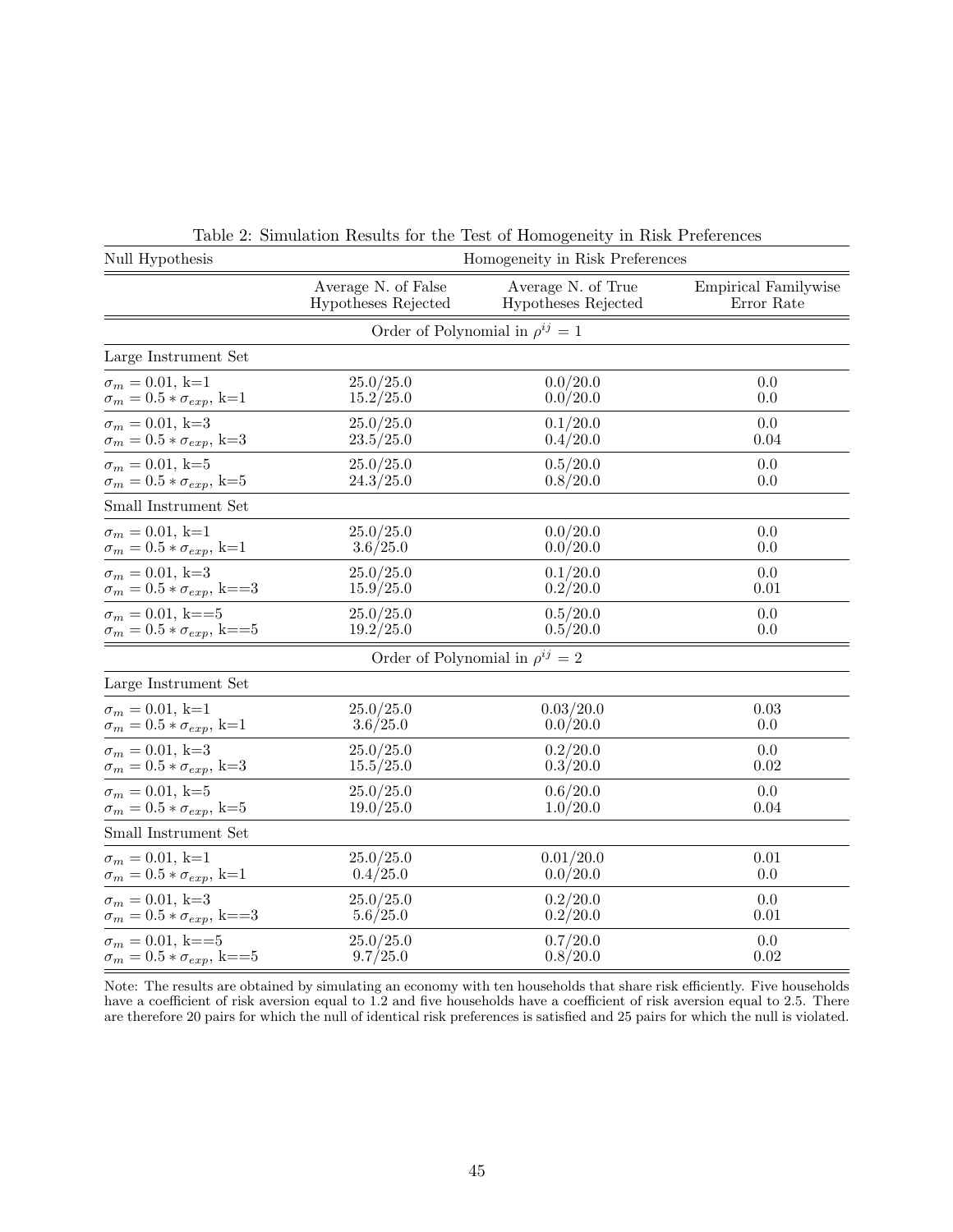| Null Hypothesis                        | Efficiency with Non-labor Income           |                                           |                                           |  |  |  |  |
|----------------------------------------|--------------------------------------------|-------------------------------------------|-------------------------------------------|--|--|--|--|
|                                        | Average N. of False<br>Hypotheses Rejected | Average N. of True<br>Hypotheses Rejected | <b>Empirical Familywise</b><br>Error Rate |  |  |  |  |
| Order of Polynomial in $\rho^{ij} = 3$ |                                            |                                           |                                           |  |  |  |  |
| $\sigma_m = 0.01, k=1$                 | 34.5/35.0                                  | 0.13/10.0                                 | 0.04                                      |  |  |  |  |
| $\sigma_m = 0.5 * \sigma_{exp}$ , k=1  | 28.2/35.0                                  | 0.0/10.0                                  | 0.0                                       |  |  |  |  |
| $\sigma_m = 0.01, k=3$                 | 35.0/35.0                                  | 0.41/10.0                                 | 0.05                                      |  |  |  |  |
| $\sigma_m = 0.5 * \sigma_{exp}$ , k=3  | 34.9/35.0                                  | 0.01/10.0                                 | 0.0                                       |  |  |  |  |
| $\sigma_m = 0.01, k=5$                 | 35.0/35.0                                  | 0.56/10.0                                 | 0.04                                      |  |  |  |  |
| $\sigma_m = 0.5 * \sigma_{exp}$ , k=5  | 35.0/35.0                                  | 0.05/10.0                                 | 0.0                                       |  |  |  |  |

Table 3: Simulation Results for the Test of Efficiency with Non-labor Income

Note: The results are obtained by simulating an economy with ten households. Five of them share risk efficiently, whereas the remaining five are in autarky. There are therefore 10 pairs for which the null of efficiency is satisfied and 35 pairs for which the null is violated.

| Null Hypothesis                       | Efficiency with Increasing Functions       |                                           |      |  |  |  |
|---------------------------------------|--------------------------------------------|-------------------------------------------|------|--|--|--|
|                                       | Average N. of False<br>Hypotheses Rejected | Average N. of True<br>Hypotheses Rejected |      |  |  |  |
|                                       | Order of Polynomial in $\rho^{ij} = 3$     |                                           |      |  |  |  |
| $\sigma_m = 0.01, k=1$                | 1.0/35.0                                   | 0.01/10.0                                 | 0.01 |  |  |  |
| $\sigma_m = 0.5 * \sigma_{exp}$ , k=1 | 0.4/35.0                                   | 0.0/10.0                                  | 0.0  |  |  |  |
| $\sigma_m = 0.01, k=3$                | 6.4/35.0                                   | 0.0/10.0                                  | 0.0  |  |  |  |
| $\sigma_m = 0.5 * \sigma_{exp}$ , k=3 | 5.5/35.0                                   | 0.0/10.0                                  | 0.01 |  |  |  |
| $\sigma_m = 0.01, k=5$                | 10.4/35.0                                  | 0.0/10.0                                  | 0.0  |  |  |  |
| $\sigma_m = 0.5 * \sigma_{exp}$ , k=5 | 12.2/35.0                                  | 0.03/10.0                                 | 0.0  |  |  |  |
|                                       |                                            | Order of Polynomial in $\rho^{ij} = 5$    |      |  |  |  |
| $\sigma_m = 0.01, k=1$                | 1.4/35.0                                   | 0.0/10.0                                  | 0.0  |  |  |  |
| $\sigma_m = 0.5 * \sigma_{exp}$ , k=1 | 1.2/35.0                                   | 0.0/10.0                                  | 0.0  |  |  |  |
| $\sigma_m = 0.01, k=3$                | 8.4/35.0                                   | 0.0/10.0                                  | 0.0  |  |  |  |
| $\sigma_m = 0.5 * \sigma_{exp}$ , k=3 | 9.3/35.0                                   | 0.0/10.0                                  | 0.0  |  |  |  |
| $\sigma_m = 0.01, k=5$                | 20.3/35.0                                  | 0.01/10.0                                 | 0.0  |  |  |  |
| $\sigma_m = 0.5 * \sigma_{exp}$ , k=5 | 21.5/35.0                                  | 0.39/10.0                                 | 0.02 |  |  |  |

Table 4: Simulation Results for the Test of Efficiency with Increasing Expenditure Functions

See note in Table 3.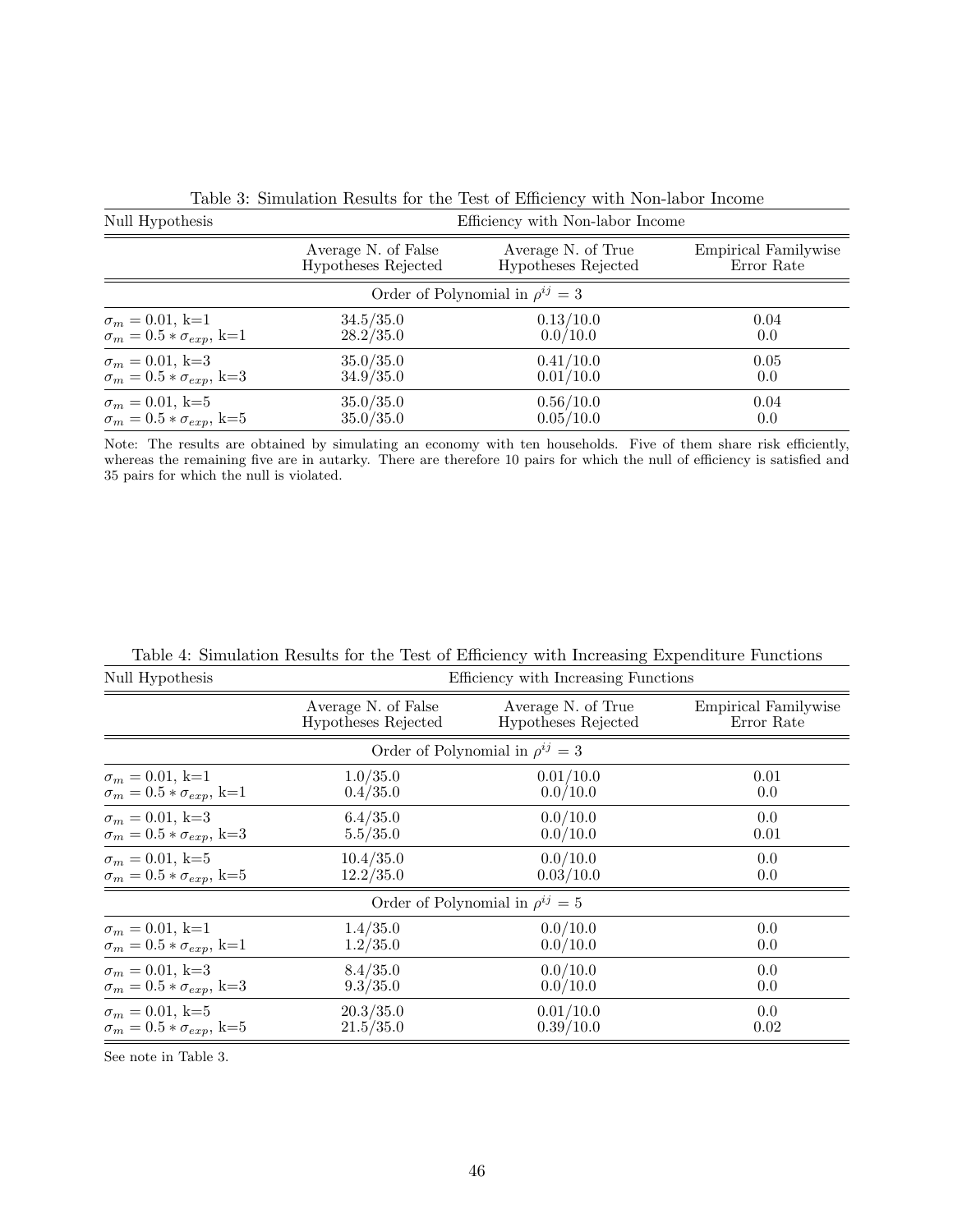|                          | N. of Hypotheses/Pairs | N. of Rejections<br>$1^{st}$ Order Polyn. in $\rho^{ij}$ | N. of Rejections<br>$2^{nd}$ Order Polyn. in $\rho^{ij}$ |  |
|--------------------------|------------------------|----------------------------------------------------------|----------------------------------------------------------|--|
| Aurepalle                |                        |                                                          |                                                          |  |
| All Households           | 424                    | 104/424                                                  | 113/424                                                  |  |
| By caste                 |                        |                                                          |                                                          |  |
| Caste Score=7.5          | 10                     | 2/10                                                     | 0/10                                                     |  |
| Caste Score= $18.75$     | 1                      | 0/1                                                      | 0/1                                                      |  |
| Caste Score= $30$        | 10                     | 0/10                                                     | 0/10                                                     |  |
| Caste Score=55           | 26                     | 0/26                                                     | 4/26                                                     |  |
| Caste Score=86.25        | 10                     | 0/10                                                     | 0/10                                                     |  |
| Caste $\rm Score{=}97.5$ | $\mathbf{1}$           | 0/1                                                      | 1/1                                                      |  |
| Shirapur                 |                        |                                                          |                                                          |  |
| All Households           | 396                    | 62/396                                                   | 69/396                                                   |  |
| By caste                 |                        |                                                          |                                                          |  |
| Caste Score= $5$         | $6\phantom{.}6$        | 0/6                                                      | 1/6                                                      |  |
| Caste Score=23.75        | 26                     | 1/26                                                     | 1/26                                                     |  |
| Caste Score=72.5         | 78                     | 7/78                                                     | 6/78                                                     |  |
| Kanzara                  |                        |                                                          |                                                          |  |
| All Households           | 428                    | 148/428                                                  | 107/428                                                  |  |
| By caste                 |                        |                                                          |                                                          |  |
| Caste Score= $11.25$     | 8                      | 0/8                                                      | 0/8                                                      |  |
| Caste Score=55           | 78                     | 11/78                                                    | 8/78                                                     |  |
| Caste Score=76.25        | 1                      | 0/1                                                      | 0/1                                                      |  |
| Caste Score=91.25        | 6                      | 2/6                                                      | 1/6                                                      |  |

Table 5: Test Of Homogeneity In Risk Preferences.

Note: The sample period corresponds to 1975-1985 for Aurepalle and to 1975-1984 for Shirapur and Kanzara. The results are obtained using a k in the k-FWE rate that corresponds to  $3/45\%$  of total hypotheses. The significance level is 0.05. Household expenditure is the sum of expenditure on non-durable consumption and expenditure on leisure. The caste ranking corresponds to the one considered in Behrman (1988).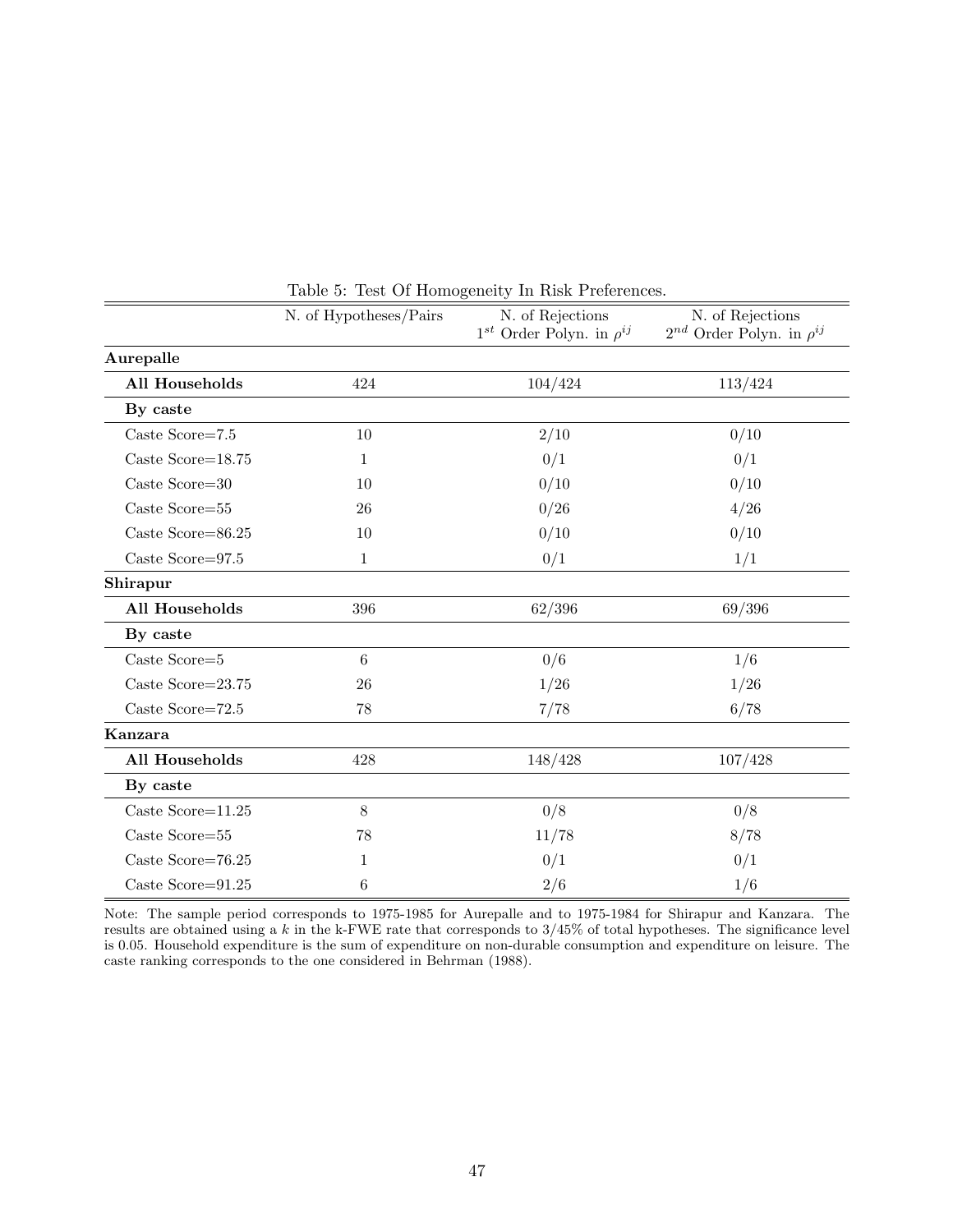| Coefficient on Non-labor Income |                    | Standard Error | N. Observations |  |
|---------------------------------|--------------------|----------------|-----------------|--|
| Aurepalle                       |                    |                |                 |  |
| <b>All Households</b>           | $0.014**$          | 0.005          | 2822            |  |
| By caste                        |                    |                |                 |  |
| Caste Score= $7.5$              | 0.075              | 0.062          | 582             |  |
| Caste Score= $18.75$            | 0.032              | 0.032          | 217             |  |
| Caste Score=30                  | 0.038              | 0.030          | 493             |  |
| Caste Score=55                  | $0.038**$          | 0.019          | 763             |  |
| Caste Score= $86.25$            | $0.012*$           | 0.007          | 541             |  |
| Caste Score= $97.5$             | $-0.004$           | 0.011          | 170             |  |
| Shirapur                        |                    |                |                 |  |
| <b>All Households</b>           | $0.011**$          | 0.003          | 2537            |  |
| By caste                        |                    |                |                 |  |
| Caste Score=5                   | $-0.019$           | 0.034          | 378             |  |
| Caste Score= $23.75$            | $0.012**$          | 0.005          | 733             |  |
| Caste Score= $72.5$             | $0.011**$          | 0.004          | 1426            |  |
| Kanzara                         |                    |                |                 |  |
| All Households                  | $0.020^{\ast\ast}$ | 0.004          | 2565            |  |
| Caste Score= $11.25$            | 0.009              | 0.017          | 558             |  |
| Caste Score=55                  | $0.023**$          | 0.010          | 1240            |  |
| Caste Score= $76.25$            | $0.030**$          | 0.008          | 258             |  |
| Caste Score= $91.25$            | 0.002              | 0.007          | 479             |  |

Table 6: Standard Test of Efficient Risk Sharing

See note in Table 5. (\*\*) and (\*) indicate that the coefficient is significant, respectively, at the 5 and 10 percent level.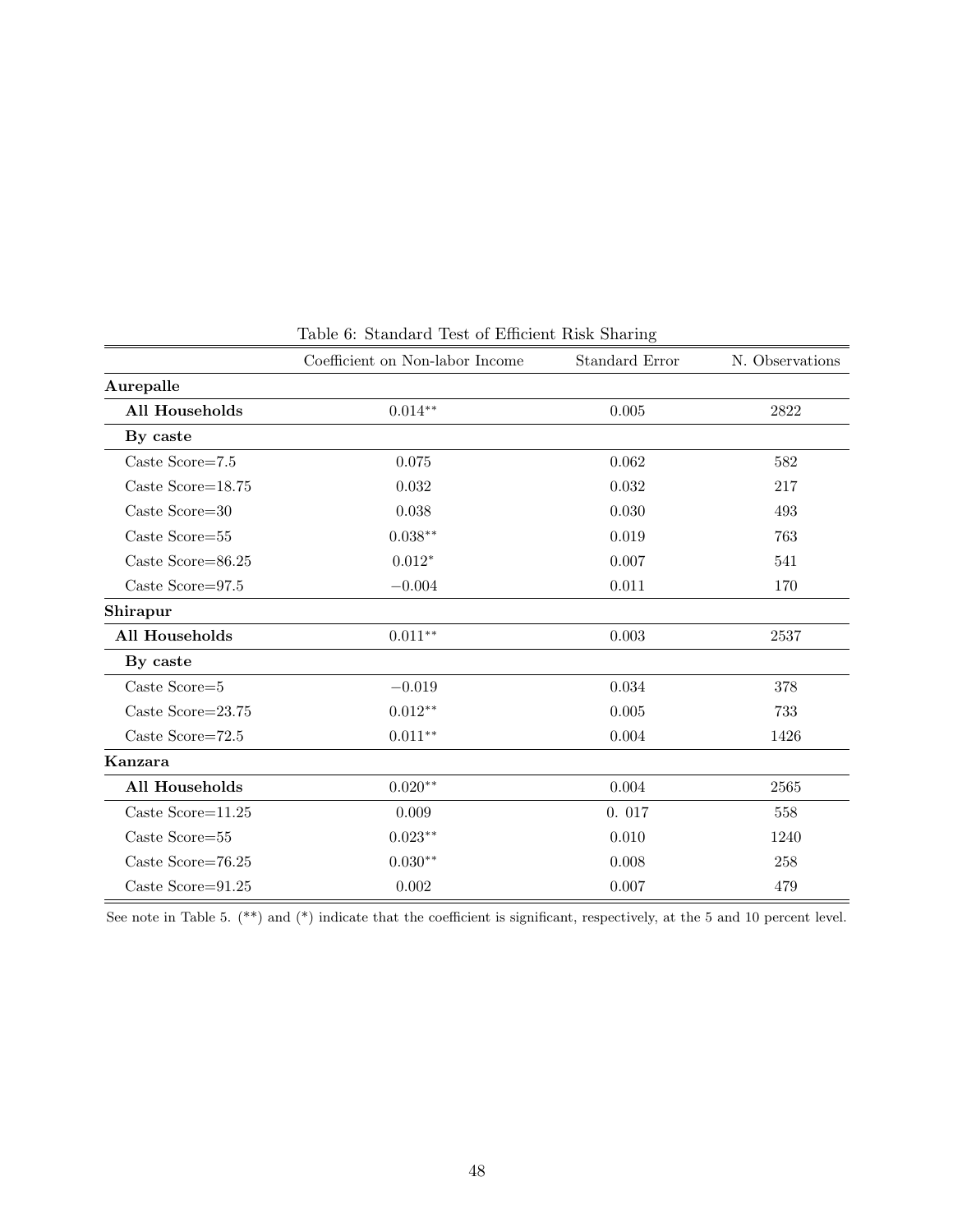|                       | N. of Hypotheses/Pairs | N. of Rejections      | N. of Rejections          |  |  |
|-----------------------|------------------------|-----------------------|---------------------------|--|--|
|                       |                        | With Non-labor Income | With Increasing Functions |  |  |
| Aurepalle             |                        |                       |                           |  |  |
| <b>All Households</b> | 424                    | 12/424                | 12/424                    |  |  |
| By caste              |                        |                       |                           |  |  |
| Caste Score=7.5       | 10                     | 0/10                  | 0/10                      |  |  |
| Caste Score= $18.75$  | 1                      | 0/1                   | 0/1                       |  |  |
| Caste Score=30        | 10                     | 0/10                  | 0/10                      |  |  |
| Caste Score=55        | 26                     | 0/26                  | 0/26                      |  |  |
| Caste Score=86.25     | 10                     | 0/10                  | 0/10                      |  |  |
| Caste Score=97.5      | 1                      | 0/1                   | 0/1                       |  |  |
| Shirapur              |                        |                       |                           |  |  |
| <b>All Households</b> | 396                    | 18/396                | 22/396                    |  |  |
| By caste              |                        |                       |                           |  |  |
| Caste Score=5         | 6                      | 0/6                   | 0/6                       |  |  |
| Caste Score=23.75     | 26                     | 0/26                  | 0/26                      |  |  |
| Caste Score=72.5      | 78                     | 0/78                  | 0/78                      |  |  |
| Kanzara               |                        |                       |                           |  |  |
| <b>All Households</b> | 428                    | 10/428                | 27/428                    |  |  |
| By caste              |                        |                       |                           |  |  |
| Caste Score= $11.25$  | $8\,$                  | 0/8                   | 0/8                       |  |  |
| Caste Score=55        | 78                     | 1/78                  | 5/78                      |  |  |
| Caste Score=76.25     | 1                      | 0/1                   | 0/1                       |  |  |
| Caste Score=91.25     | 6                      | 0/6                   | 0/6                       |  |  |

Table 7: Tests of Efficient Risk-Sharing.

See note in Table 5. The order of the polynomial in  $\rho^{i,j}$  is 3 for the efficiency test with non-labor income and 5 for the efficiency test with increasing functions. The k in the k-FWE rate is set to  $3/45\%$  of total hypotheses for the efficiency test with non-labor income and to 5/45% of total hypotheses for the efficiency test with increasing functions.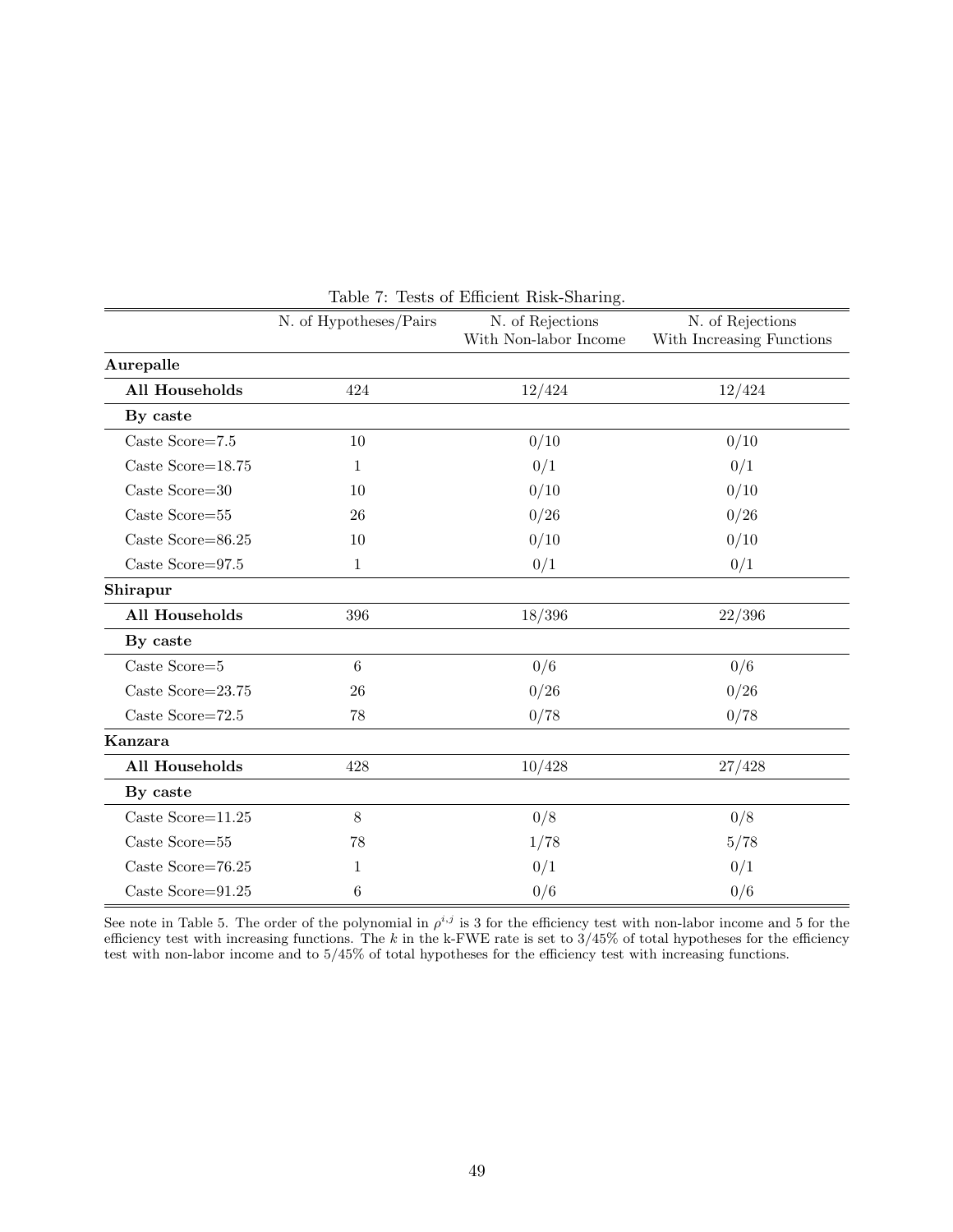|                                                        | Aurepalle |             | Shirapur |                | Kanzara |             |
|--------------------------------------------------------|-----------|-------------|----------|----------------|---------|-------------|
| Variable                                               | Mean      | % of Expen. | Mean     | $\%$ of Expen. | Mean    | % of Expen. |
| Real Per-capita Non-durable Expen.                     | 33.1      |             | 47.3     |                | $50.0$  |             |
| Real Per-capita Transfers Given                        |           |             |          |                |         |             |
| <b>Total Transfers</b>                                 | 4.8       | 14.5%       | 4.5      | 9.5%           | 2.4     | 4.8%        |
| Total Transfers within Village                         | 2.3       | 7.0%        | 1.5      | 3.2%           | 1.5     | $3\%$       |
| Tr. to Relatives/Caste Fellows                         | 4.0       | 12.1%       | 3.9      | 8.3%           | 2.1     | $4.2\%$     |
| Tr. to Relat./Caste Fellows w. Village                 | 2.2       | $6.7\%$     | 1.1      | $2.3\%$        | 1.4     | $2.8\%$     |
| Real Per-capita Transfers Received                     |           |             |          |                |         |             |
| <b>Total Transfers</b>                                 | 4.3       | 13.0%       | 7.1      | 15%            | 5.8     | 11.6%       |
| Total Transfers within Village                         | 1.2       | 3.6%        | 1.9      | $4\%$          | 4.7     | 9.4%        |
| Tr. to Relatives/Caste Fellows                         | 3.0       | 9.1%        | 5.5      | 11.6%          | 3.3     | $6.6\%$     |
| Tr. to Relat./Caste Fellows w. Village                 | 0.5       | $1.5\%$     | 0.9      | $1.9\%$        | $3.2\,$ | $6.4\%$     |
| Real Per-capita Loans                                  |           |             |          |                |         |             |
| Loans Given                                            | 0.0       | $0\%$       | 0.30     | $0.6\%$        | 0.04    | $0.1\%$     |
| Loans Given to Relatives/Caste Fellows                 | 0.0       | $0\%$       | 0.30     | $0.6\%$        | 0.04    | 0.1%        |
| Loans Received                                         | 13.9      | 42.0%       | 20.0     | $42.0\%$       | 8.3     | 17.0%       |
| Loans received from Relat./Caste Fellows               | 0.29      | $0.9\%$     | 0.74     | $1.6\%$        | 0.19    | $0.4\%$     |
| Real Per-capita Loans Conditional on a Positive Amount |           |             |          |                |         |             |
| Loans Given                                            | 0.0       |             | 42.0     |                | 20.7    |             |
| Loans given to Relatives/Caste Fellows                 | 0.0       |             | 42.0     |                | 20.7    |             |
| Loans Received                                         | 38.2      |             | 57.8     |                | 45.4    |             |
| Loans received from Relat./Caste Fellows               | 0.8       |             | 2.1      |                | 1.0     |             |
| <b>Exchanged Laborers and Bullocks</b>                 |           |             |          |                |         |             |
| <b>Exchanged Laborers</b>                              | 0.1       | 0.3%        | 0.2      | 0.4%           | 0.1     | 0.2%        |
| <b>Exchanged Bullocks</b>                              | 0.32      | $1\%$       | 0.9      | $1.9\%$        | 0.4     | 0.8%        |

Table 8: Average Real Per-capita Transfers and Loans in Rural Villages.

Note: In the ICRISAT questionnaire, a transfer is defined as a transaction in which resources or money change ownership without compensation. A loan is a similar transaction with a compensation.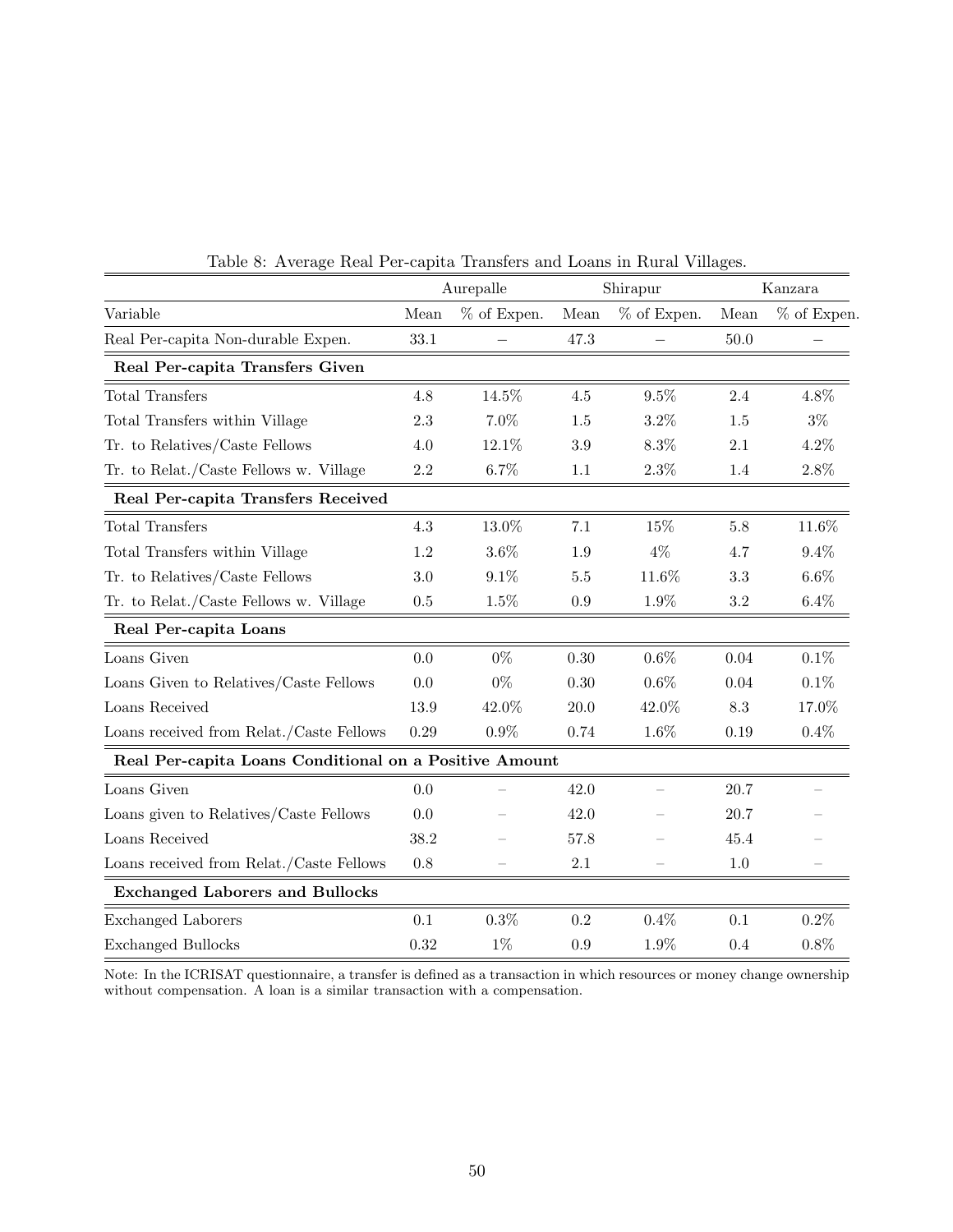# F Figures



Figure 1: Efficiency Condition with Heterogeneous HARA Preferences and  $\mu_1 = \mu_2$ .

Figure 2: Efficient Consumption with Heterogeneous HARA Preferences and  $\mu_1 = \mu_2$ .

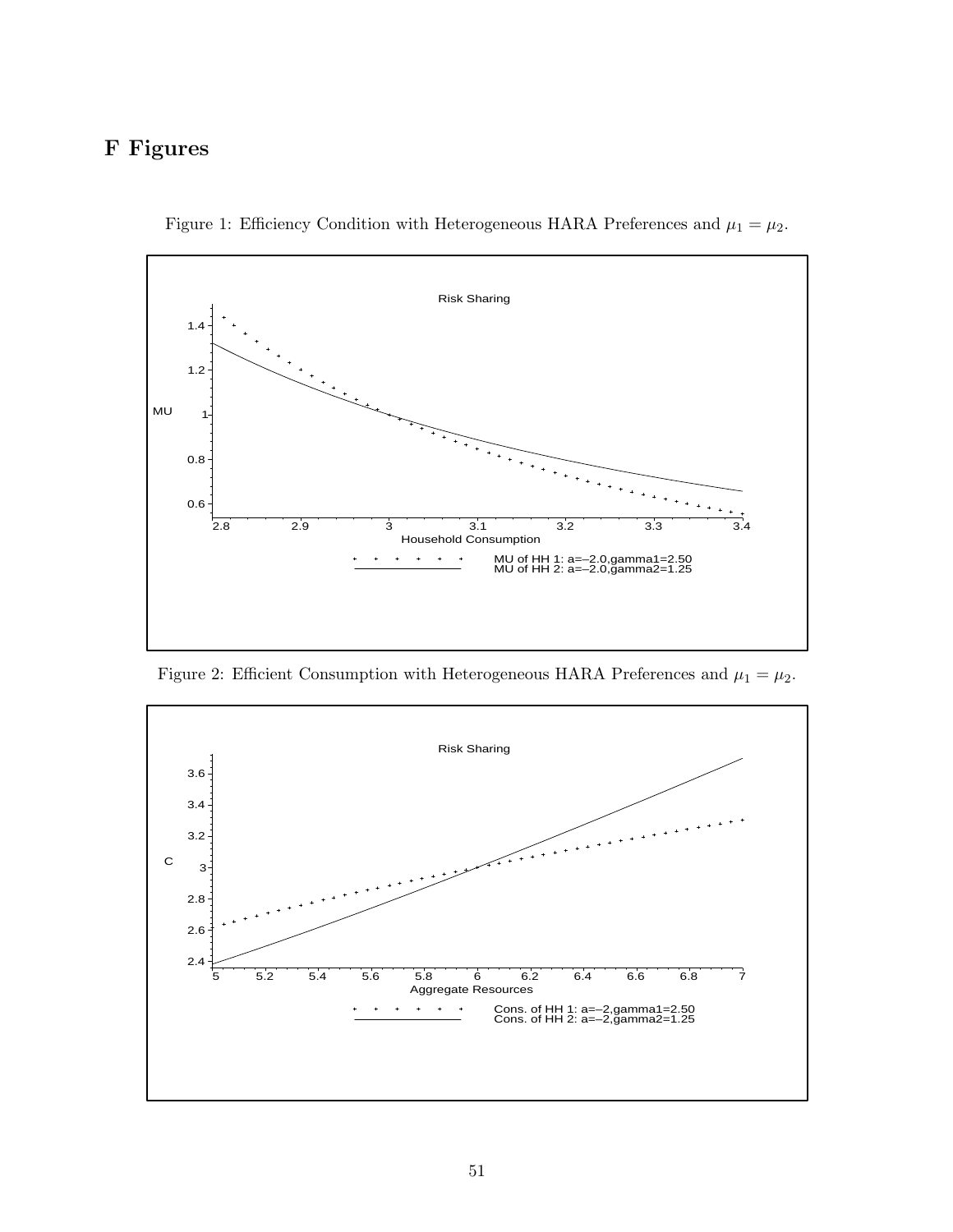

Figure 3: Efficiency Condition with Identical HARA Preferences and  $\mu_1 > \mu_2$ .

Figure 4: Efficient Consumption with Identical HARA Preferences and  $\mu_1 > \mu_2$ .

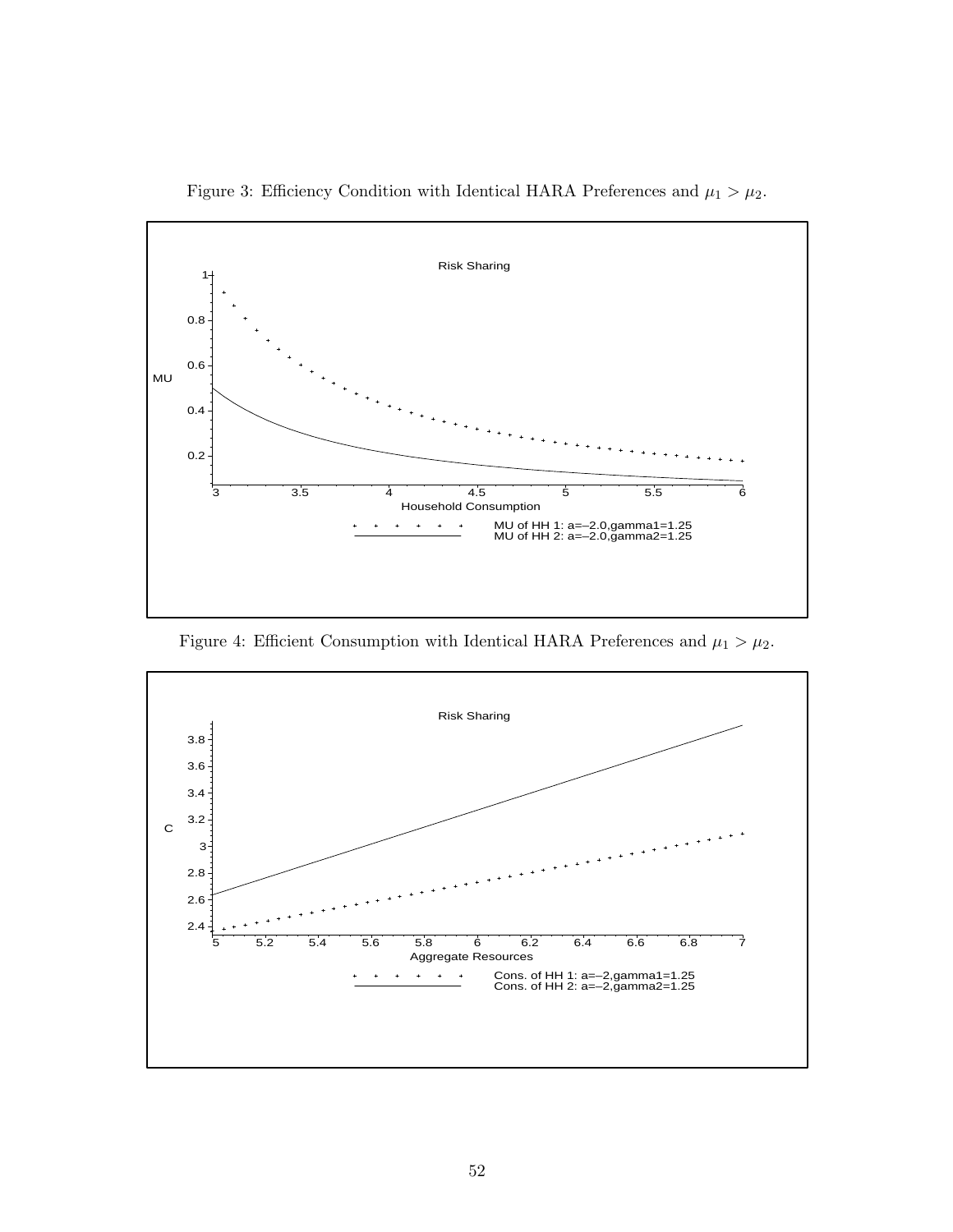

Figure 5: Expenditures as a Function of Aggregate Resources.